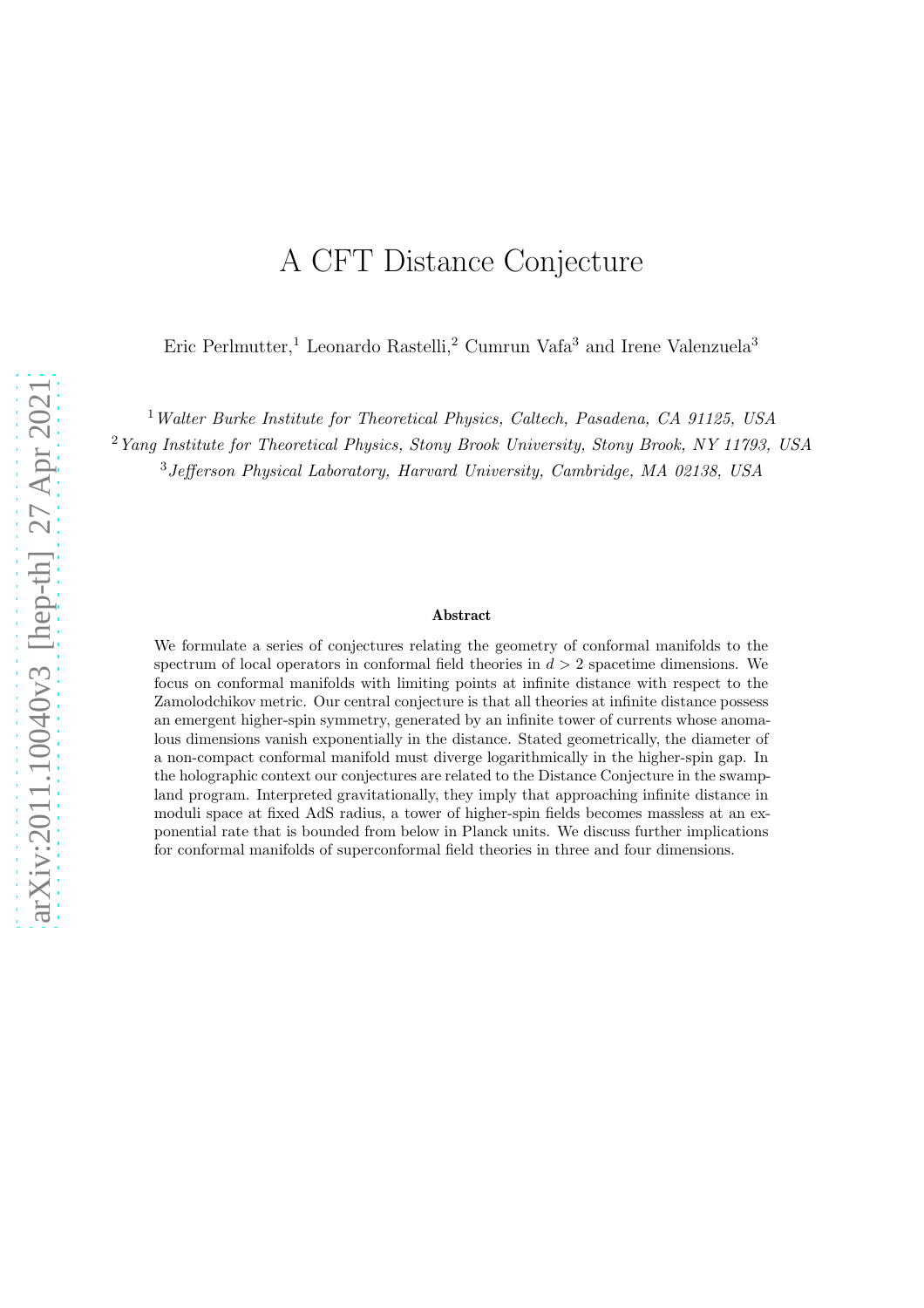# **Contents**

|   |                           | 1 Introduction                                                                              |                  |  |
|---|---------------------------|---------------------------------------------------------------------------------------------|------------------|--|
|   |                           | 2 A CFT Distance Conjecture                                                                 | $\boldsymbol{3}$ |  |
| 3 |                           | Conformal manifolds for SCFTs                                                               | 8                |  |
|   |                           |                                                                                             |                  |  |
|   |                           |                                                                                             |                  |  |
|   |                           |                                                                                             |                  |  |
| 4 | <b>AdS</b> Interpretation |                                                                                             |                  |  |
|   |                           |                                                                                             |                  |  |
|   | 4.2                       | Comparison with the DC in the swampland program $\dots \dots \dots \dots \dots \dots \dots$ |                  |  |
|   |                           |                                                                                             |                  |  |

# <span id="page-1-0"></span>1 Introduction

In the modern conformal bootstrap approach to conformal field theory (CFT), symmetries and consistency conditions are leveraged to quantitatively constrain the space of CFTs and properties thereof  $[1, 2]$  $[1, 2]$ . A similar spirit animates the approach to the landscape of theories of quantum gravity broadly known as the swampland program [\[3,](#page-22-2) [4\]](#page-23-0). This work conjoins these perspectives to explore properties of conformal manifolds in CFT and their holographically dual moduli spaces in anti-de Sitter (AdS) space.<sup>[1](#page-1-1)</sup>

One of the important features of string theory is the existence of duality symmetries. From the viewpoint of an effective theory this corresponds to the emergence of new descriptions of the physical system in terms of new light fields when we go to extreme limits of parameter spaces, e.g. moduli spaces, which are captured by expectation values of scalar fields. In such limits a dual description emerges leading to new weakly-coupled effective descriptions of the system. In particular, effective field theories break down as we go from one extreme limit of scalar field vev's to another. This is a general feature of theories coupled to gravity, and so it has been proposed as a swampland criterion, known as the Distance Conjecture (DC) [\[20\]](#page-23-1) (or "Duality Conjecture"), which is believed to encode consistency requirements of a quantum gravitational system.

The DC in particular quantifies how quickly these light states emerge in extreme limits. Let  $d(p, p_0)$  denote the shortest distance in moduli space between two expectation values p and  $p_0$ of the scalar fields, where distance is measured using the metric  $h_{ij}$  defined by the kinetic term of the scalar fields in Einstein frame with action  $S(\phi) = \frac{1}{2} \int d^D x \sqrt{g} h_{ij} \partial_\mu \phi^i \partial^\mu \phi^j$ . Then the DC suggests that as p goes to extreme points of the moduli space where  $d(p, p_0) \gg 1$ , we get a tower of light states whose masses (in Planck units) vanish as

$$
m \sim e^{-\alpha d(p, p_0)}, \qquad (1.1)
$$

<span id="page-1-1"></span><sup>&</sup>lt;sup>1</sup>See [5-[19\]](#page-23-3) for some other works investigating the swampland conjectures using CFT techniques.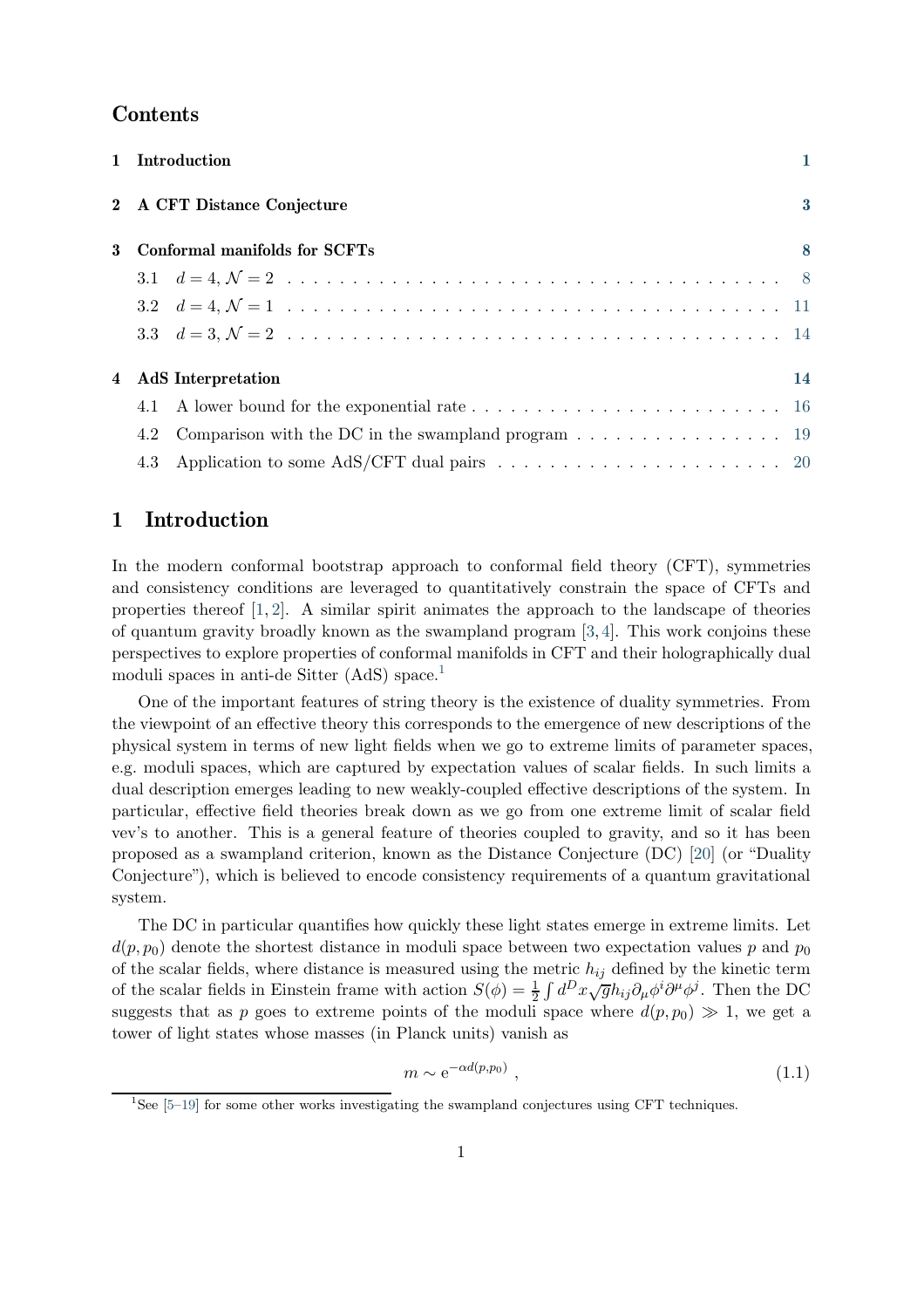where  $\alpha$  is an  $O(1)$  number [\[20,](#page-23-1) [21\]](#page-23-4). This has been observed in many examples in string theory [\[22](#page-24-0)[–42\]](#page-25-0). Moreover, it is believed that there is a lower bound  $\alpha \geq \alpha_D$  depending only on the dimension of spacetime,  $D$ . This lower bound has been motivated in [\[43–](#page-25-1)[45\]](#page-25-2) from the Trans-Planckian Censorship Conjecture [\[43\]](#page-25-1) and it is consistent with the bound obtained in four-dimensional  $\mathcal{N} = 2$  theories arising from string theory compactifications [\[22,](#page-24-0) [40\]](#page-25-3).

Most of the evidence for the DC comes from the study of the string landscape in flat space. The DC presumably also holds in AdS. In particular, we expect that in a theory of AdS quantum gravity with moduli, extreme limits in moduli space are accompanied by towers of light states.[2](#page-2-0) The key to turning this into a more concrete proposal is to define what tower of operators is becoming light, and what exactly "light" means in the presence of an extra length scale,  $L_{\text{AdS}}$ . Noting that the holographic dictionary maps the bulk moduli space to the space of exactly marginal couplings in CFT, this general intuition encourages a search for a precise conjecture about limits of conformal manifolds phrased purely in the language of CFT.

The conformal bootstrap approach to constraining CFTs is most effective when the CFT universality class in question contains isolated fixed points, the canonical paradigm being that of the  $d = 3$  Ising CFT [\[47](#page-25-4)-51]. In contrast, a CFT with exactly marginal operators presents certain challenges. Such a CFT possesses a conformal manifold, call it  $M$ , parameterized by the exactly marginal couplings. That the CFT data depend on these free parameters a priori prevents the crossing symmetry-based approach from shrinking the allowed theory space down to a point: while the points on  $\mathcal M$  where CFT data are *extremized* as a function of the couplings lie on the boundary of allowed theory space, the functional dependence of CFT data across  $\mathcal M$ is quite difficult to ascertain from the bootstrap. Such extremal points are interesting in their own right (e.g. [\[52,](#page-25-6) [53\]](#page-25-7)), but it remains an outstanding problem for the conformal bootstrap to develop robust methods for solving CFTs with conformal manifolds. (See [\[52](#page-25-6)[–58\]](#page-26-0) for some initial approaches.) Of course, this is not just a bespoke bootstrap problem: the reasons to study conformal manifolds are manifold, with a long and rich history.

Narrowing the scope slightly, a reasonable and highly rewarding goal for the bootstrap approach to conformal manifolds would be to find explicit connections between metric data of M and the local operator spectral data of a CFT. A logical step forward is to focus on degeneration limits of  $M$ . On general grounds, one might expect enhanced symmetries to play an important role at such points. A suggestive tip comes from the fact that free CFTs enjoy a higher-spin symmetry and that, in a sense to be recalled later, the converse is also true: all higher-spin CFTs are essentially free [\[59\]](#page-26-1).

Inspired by these bootstrap and swampland considerations in tandem (as well as some earlier work on the landscape of quantum field theory [\[60](#page-26-2)[–63\]](#page-26-3)), we will present a series of conjectures about the properties of infinite distance limits of conformal manifolds as a function of the higher-spin spectrum. These conjectures are valid for generic  $d > 2$  CFTs, with arbitrary central charge. They are sustained by known data collected from the landscape of conformal manifolds of superconformal field theories (SCFTs), and yet they suggest a number of intriguing new properties of SCFTs, particularly those with reduced supersymmetry. Let us summarize the core idea very briefly, leaving the precise statement of the conjectures for the next section. A

<span id="page-2-0"></span><sup>&</sup>lt;sup>2</sup>A generalization of the DC has also been considered in AdS space in [\[46\]](#page-25-8), viewing the absolute value of the vacuum energy |Λ| as such a parameter. Using this generalized notion, it was proposed there that the nearly flat limit of pure AdS, where  $\Lambda \to 0$ , cannot exist, because in such a limit we always get a tower of light states with mass  $m \sim |\Lambda|^a$ . In this paper we consider the usual application of DC where we vary the vev of scalar fields, for which  $\Lambda$  in the Einstein frame does not vary.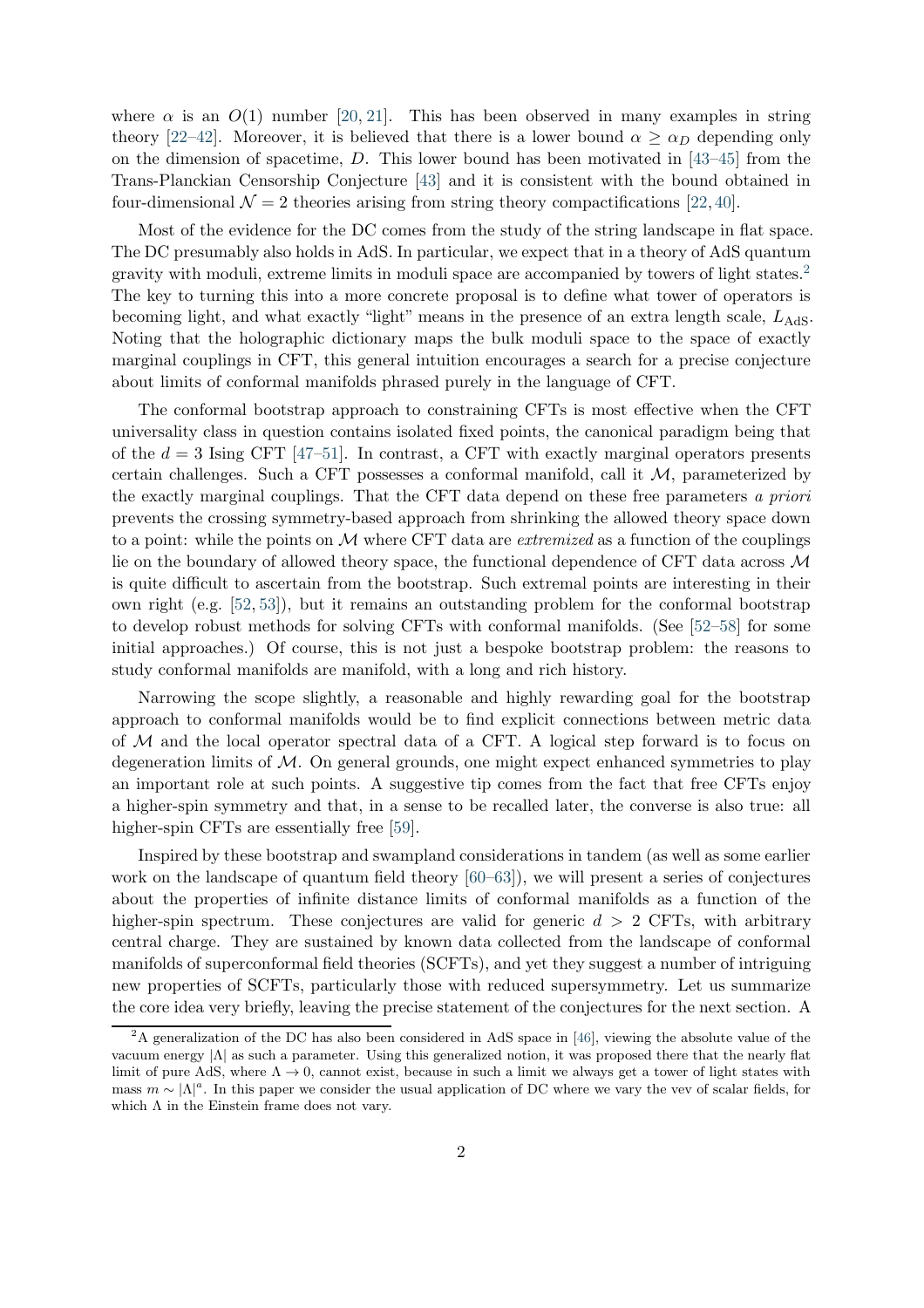natural notion of distance on  $\mathcal{M}$ , which we will use henceforth, is defined by the Zamolodchikov metric, the matrix of two-point functions of exactly marginal operators. The gravity intuition of the DC suggests that as one approaches infinite distance from the interior of  $\mathcal{M}$ , a tower of operators in the CFT saturates some bound. Our proposal is that this tower is always comprised of higher-spin operators of unbounded spin which saturate their respective unitarity bounds in the infinite distance limit, thus becoming conserved. In other words, the leading Regge trajectory becomes exactly linear with unit slope at infinite distance. Moreover, their anomalous dimensions vanish exponentially in the distance. This emergent symmetry is, we conjecture, a necessary and sufficient condition for  $M$  to have infinite diameter. The rest of this paper is devoted to formalizing these conjectures, and developing their consequences for AdS quantum gravity and the relation to the DC.

The organization of this paper is as follows. Section [2](#page-3-0) presents the CFT Distance Conjecture, which contains a few components. In Section [3](#page-8-0) we gather some strong evidence for our conjecture by surveying the landscape of SCFTs in various dimensions. Section [4](#page-14-1) phrases the conjecture in terms of quantum gravity in AdS and writes the exponential decay rate of anomalous dimensions in Planck units. In Subsection [4.1,](#page-16-0) we observe a lower bound on the exponent and catalog its value in some SCFTs. Subsection [4.2](#page-19-0) examines the interplay with the DC in the Swampland program, and Subsection [4.3](#page-20-0) explores how the higher-spin towers are manifest in gravity duals of a few well-studied CFTs.

Note added: While finalizing this paper, we became aware of [\[64\]](#page-26-4), which partially overlaps with our results.

# <span id="page-3-0"></span>2 A CFT Distance Conjecture

We are interested in families of d-dimensional CFTs with exactly marginal parameters. We assume the CFTs to be unitary and local, by which we mean in particular that they have a local stress tensor operator.<sup>[3](#page-3-1)</sup> The associated conformal manifold,  $M$ , is endowed with a natural notion of distance between two points, namely, the geodesic distance with respect to the Zamolodchikov metric [\[65\]](#page-26-5),

$$
|x - y|^{2d} \langle \mathcal{O}_i(x) \mathcal{O}_j(y) \rangle = g_{ij}(t^i), \qquad (2.1)
$$

where  $\{\mathcal{O}_i\}$  are exactly marginal operators and  $\{t^i\}$  are the associated local coordinates of  $\mathcal{M}$ . We will use these definitions of "distance" and "metric" henceforth. For reasons that will become clear, the case of  $d = 2$  must be distinguished from the case of  $d > 2$ . We will focus on  $d > 2$ and make some brief comments about  $d = 2$  below.

In many examples, there are distinguished limiting points of  $M$  where a free subsector of the CFT decouples.<sup>[4](#page-3-2)</sup> The best understood class of examples are  $d = 4$  SCFTs with  $\mathcal{N} = 2$ supersymmetry: these will serve as motivation and paradigm for our general conjectures. As we review below (Section [3.1\)](#page-8-1), all examples of  $d = 4$ ,  $\mathcal{N} = 2$  conformal manifolds are parametrized locally by complexified gauge couplings and exhibit "cusp" points where one or more gauge

<span id="page-3-1"></span><sup>&</sup>lt;sup>3</sup>In particular, the two-point function coefficient  $C_T$  of the canonically normalized stress tensor must be finite. This excludes from consideration e.g. the infinite  $N$  limit of gauge theories. We will briefly comment on non-local CFTs at the end of this section.

<span id="page-3-2"></span><sup>&</sup>lt;sup>4</sup>By "limiting point of M" we mean a CFT  $\mathcal{T}_{t*}$  defined by a convergent sequence of CFTs  $\mathcal{T}_t$ , with  $t \in \mathcal{M}$ , in the limit  $t \to t_*$ .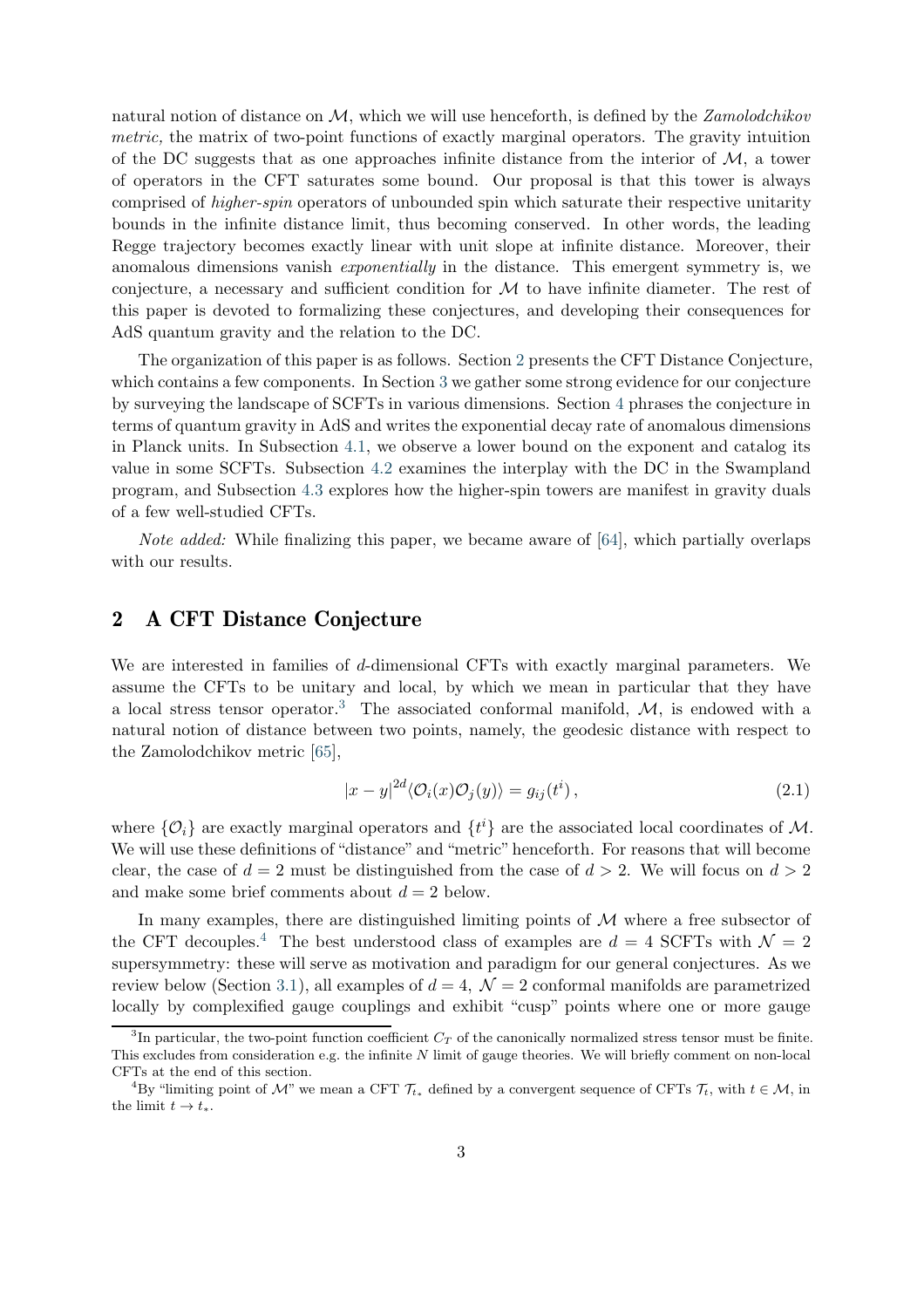couplings are going to zero. A typical  $d = 4$ ,  $\mathcal{N} = 2$  conformal manifold exhibits several such cusps. This is often phrased as a statement of generalized S-duality [\[66,](#page-26-6)[67\]](#page-26-7): the same abstract SCFT is described by different weakly-coupled frames in different regions on  $M$ . In the generic case, the limiting theory at the cusp becomes the direct sum of a free CFT and of an interacting SCFT.

We can characterize these limiting points more abstractly, with no reference to a Lagrangian description nor supersymmetry, in terms of higher-spin (HS) symmetry enhancement. It is known that all free CFTs enjoy HS symmetry: that is, a free CFT contains at least one Regge trajectory comprised of an infinite tower of HS currents. These are local primary operators that furnish symmetric traceless representations of the Lorentz group of rank  $J = 2, 4, \ldots$ , whose conformal dimensions saturate the spin-J unitarity bound,

$$
\Delta J \ge d - 2 + J \tag{2.2}
$$

The  $J = 2$  current is the stress tensor, which exists in any local CFT. Via [\[59,](#page-26-1)[68\]](#page-26-8) and various follow-ups [\[69](#page-26-9)[–74\]](#page-27-0), the converse is also known to be true. A more precise version of the main statement is as follows: in a unitary CFT with finite central charge and a unique stress tensor (i) the presence of one current with  $J > 2$  implies the existence of an infinite tower of HS currents of unbounded spin, and (ii) the correlation functions of the HS currents are those of a free theory.[5](#page-4-0) This implies that, at the level of correlation functions, the CFT must be the direct sum of a free theory and a (possibly trivial) CFT'. We will refer to a limiting point of  $\mathcal M$ with HS symmetry enhancement as a *HS point*. An equivalent characterization of a HS point is as a CFT with an accumulation in the twist spectrum at  $t = d - 2$ , where twist is defined as  $t := \Delta - J$ .

In all examples of conformal manifolds we are aware of, for CFTs in any dimension  $d > 2$ , the geodesic distance between an HS point and any point on  $\mathcal M$  is infinite. In other words, by the definition given in the previous sentence, HS points are "at infinite distance."[6](#page-4-1) A prelude to the CFT Distance Conjecture is that this is a general fact:

Conjecture I: All HS points are at infinite distance.

We will prove Conjecture I for SCFTs in Section [3.](#page-8-0) Our main conjecture, deeper but more adventurous, is the converse statement:

#### Conjecture II: All CFTs at infinite distance are HS points.

<span id="page-4-0"></span><sup>&</sup>lt;sup>5</sup>The works [\[59,](#page-26-1)[68\]](#page-26-8) proved these statements for symmetric traceless currents. In  $d > 3$  there exist operators in mixed-symmetry representations of the Lorentz group, and one needs a broader definition of HS currents. E.g. in the physically relevant case of  $d = 4$  (the only dimension  $d > 3$  where SCFTs can admit a conformal manifold, see discussion in Section [3\)](#page-8-0), a HS current is a primary operator of Lorentz quantum numbers  $(j_1, j_2)$ for  $SO(4) \cong SU(2)_1 \times SU(2)_2$  saturating the unitarity bound  $\Delta = 2 + j_1 + j_2$ , and with  $j_1 + j_2 > 2$ . We will continue to phrase things in terms of symmetric traceless tensors, leaving implicit the more general situation in which  $J$  is a multi-index.

<span id="page-4-1"></span> $6$ As studied in [\[60,](#page-26-2) [75,](#page-27-1) [76,](#page-27-2) [63\]](#page-26-3) using the rigorous machinery of  $d = 2$  CFTs, different infinite distance limits may exist, not all of which need satisfy the axioms of quantum field theory. The claims in this work pertain only to limits which converge to bona fide CFTs. Note also that the limit of the sequence of points  $t \in \mathcal{M}$  may not be strictly "on" M (absent a compactification of the moduli space). For free-field limiting points, this manifests itself in more physical terms in two ways: first, the breakdown of conformal perturbation theory around free CFTs; and second, the number of independent stress tensors changes discontinuously in the strict decoupling limit. For these (somewhat formal) reasons, we sometimes refer to limiting points as being at infinite distance from M.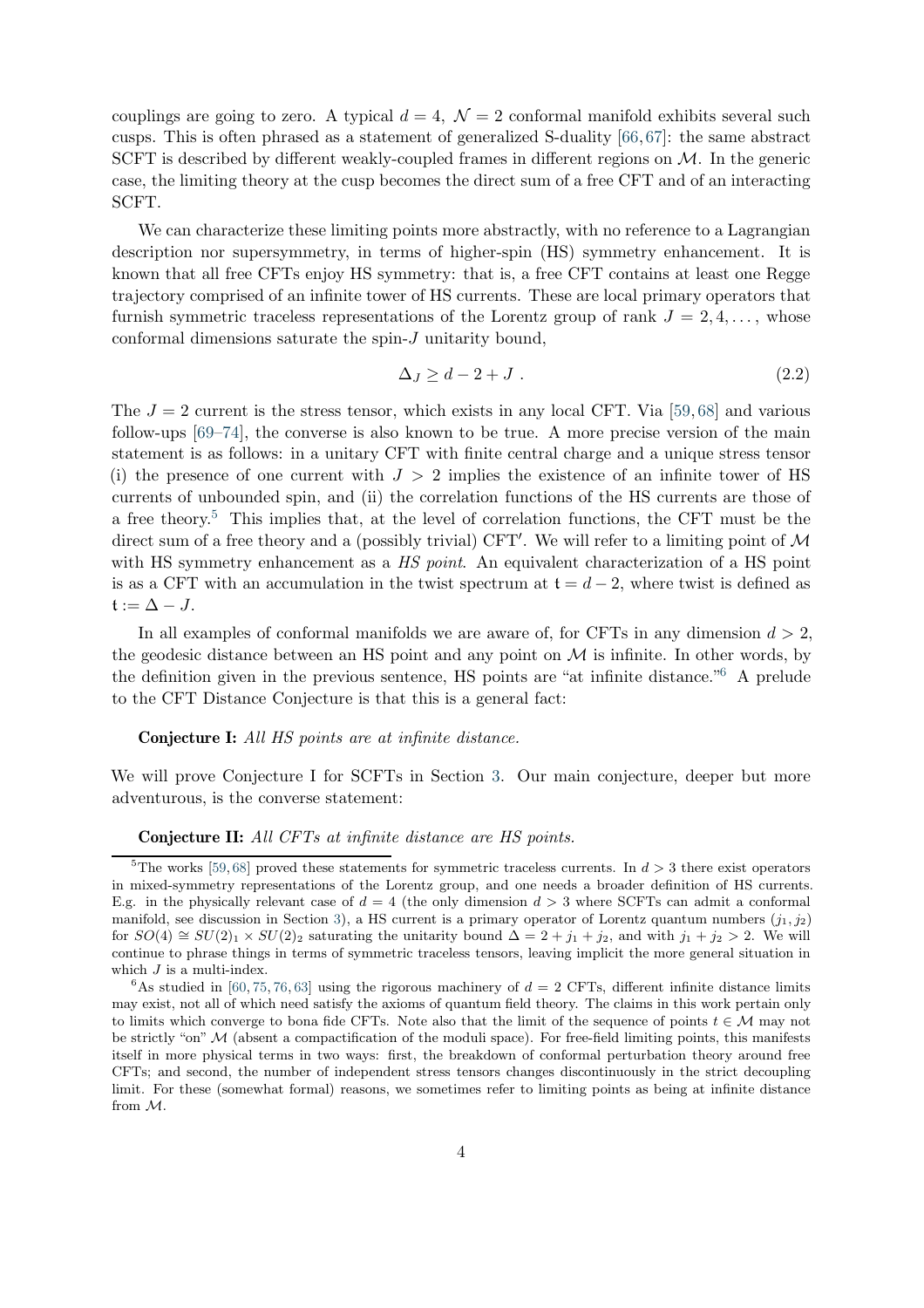This can be phrased more quantitatively in terms of an upper bound on the *diameter* of  $M$ , defined in the obvious way,

$$
diam [\mathcal{M}] := sup\{d(t_1, t_2) | t_1, t_2 \in \mathcal{M}\}.
$$
\n(2.3)

where  $d(t_1, t_2)$  is the distance. Our claim is that the diameter is controlled by the anomalous dimensions of HS operators,

$$
\gamma_J := \Delta - (J + d - 2). \tag{2.4}
$$

Let us introduce some further notation. Consider a family of CFTs  $\mathcal{T}_t$  labelled by  $t \in \mathcal{M}$ . The collection of Hilbert spaces  $\mathcal{H}_t$  of  $\mathcal{T}_t$  defines a bundle. By the usual state/operator map,  $\mathcal{H}_t$  is isomorphic to the space of local operators of  $\mathcal{T}_t$ . We can grade  $\mathcal{H}_t$  by the spin quantum number,

$$
\mathcal{H}_t = \bigoplus_J \mathcal{H}_t^{(J)}.
$$
\n(2.5)

We define  $\gamma_{J}(t)$  to be the smallest anomalous dimension for operators of spin J at point t on  $\mathcal{M},$ 

$$
\gamma_J(t) \coloneqq \min \{ \gamma_{\mathcal{O}} \mid \mathcal{O} \in \mathcal{H}_t^{(J)} \}. \tag{2.6}
$$

Note that  $\gamma_2(t) = 0$  for all t, because we assume the existence of a stress tensor. The criterion for a limiting point to exhibit HS symmetry is  $\gamma_4 \rightarrow 0$ , because a  $J = 4$  current is present in any HS algebra (whereas odd-spin currents need not be). Then a slightly weaker version of Conjecture II may be stated as follows:

# **Conjecture II':** If  $\gamma_4(t) > \epsilon$  for a fixed  $\epsilon > 0$ ,  $\forall$   $t \in \mathcal{M}$ , then diam  $[\mathcal{M}] < \infty$ .

Next, let us consider how the HS points are approached. Suppose  $\lim_{t\to t_0} \gamma_4(t) = 0$  for some limiting point  $t_0$ . The behavior in several class of examples leads us to a yet more quantitative conjecture: the anomalous dimension near a HS point approaches zero exponentially in the distance. To motivate this from purely CFT considerations, consider the simple situation of a  $d = 4, \mathcal{N} = 2$  gauge theory with a single exactly marginal complexified gauge coupling,  $\tau$ . The metric is locally hyperbolic near the cusp [\[77\]](#page-27-3),

<span id="page-5-1"></span>
$$
ds^2 \approx \beta^2 \frac{d\tau d\bar{\tau}}{(\text{Im}\,\tau)^2} \quad \text{as} \quad \text{Im}\,\tau \to \infty \tag{2.7}
$$

where  $\beta$  is a constant. The proper distance from an arbitrary point  $\tau' \in \mathcal{M}$  to the HS point is thus logarithmic,

$$
d(\tau, \tau') \approx \beta \log \operatorname{Im} \tau \quad \text{as} \quad \operatorname{Im} \tau \to \infty \tag{2.8}
$$

At  $O(g^2)$ , where Im  $\tau \sim g^{-2}$ , all HS currents must acquire anomalous dimensions. This can be shown by explicit perturbative calculation in examples, but also follows abstractly from the following logic. At  $O(g^2)$ , if there is at least one local operator with nonzero anomalous dimension, the CFT is no longer free. The results of [\[59,](#page-26-1)[68–](#page-26-8)[74\]](#page-27-0) then imply that the HS symmetry must be broken. Furthermore, since the existence of a single HS current implies an infinite tower of HS currents, all HS currents must be broken at this order. Therefore, ignoring possible degeneracy at a given spin, the leading-order anomalous dimensions  $\gamma_J$  of the HS currents are

<span id="page-5-0"></span>
$$
\gamma_J \sim f(J) g^2 \sim f(J) \exp\left(-\frac{d(\tau, \tau')}{\beta}\right)
$$
 as  $d(\tau, \tau') \to \infty$  (2.9)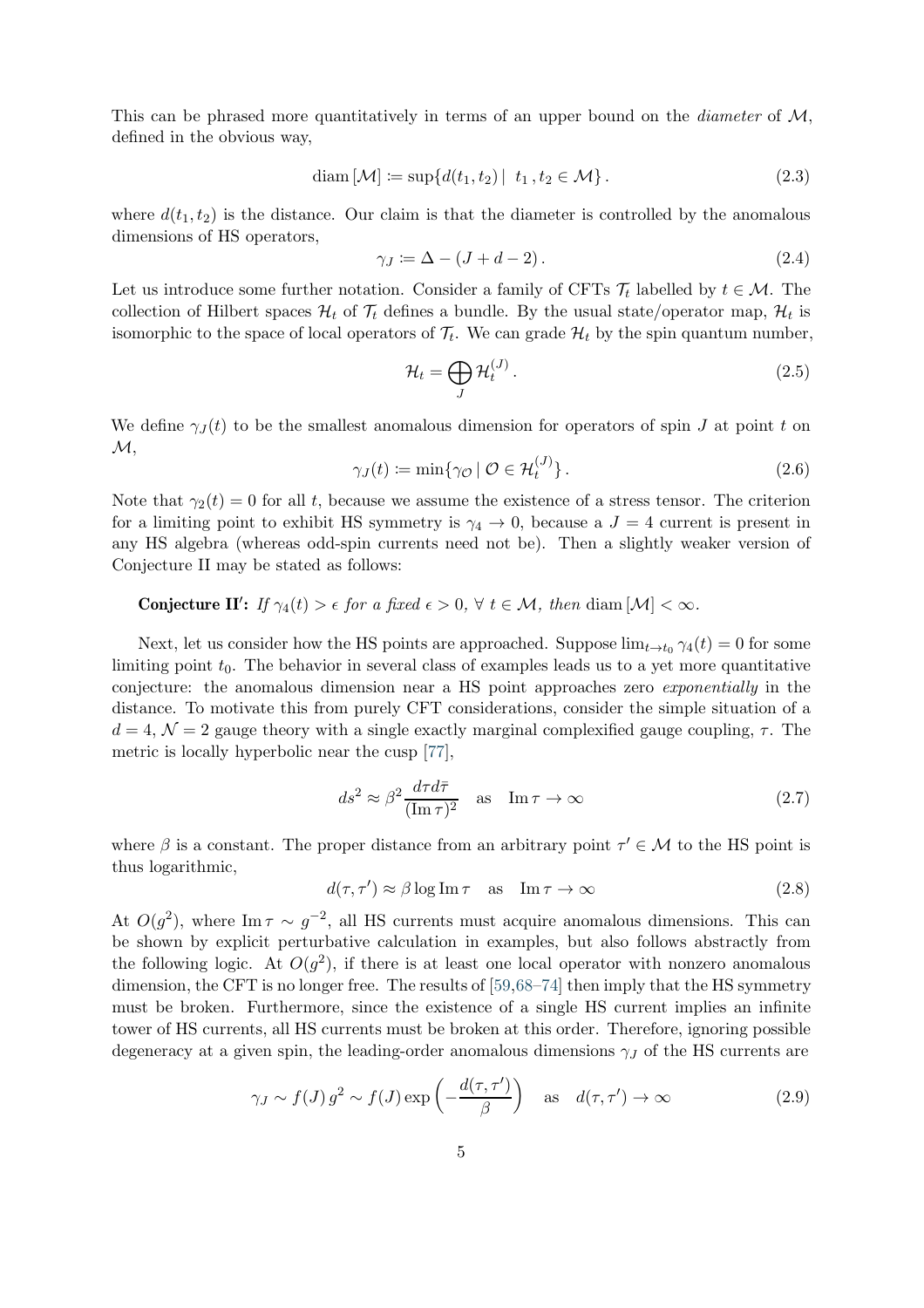for some analytic function  $f(J)$ . For example, in  $d = 4$ ,  $\mathcal{N} = 4$  super-Yang-Mills (SYM) theory, the HS currents on the leading single-trace Regge trajectory obey [\[78](#page-27-4)[–80\]](#page-27-5)

$$
\gamma(J) \approx \frac{g_{\rm YM}^2 N}{2\pi^2} H(J) + O(g_{\rm YM}^4)
$$
 where  $H(J) \coloneqq \sum_{n=1}^J \frac{1}{n}$ . (2.10)

If we make the assumption that [\(2.9\)](#page-5-0) is indeed the general asymptotic behavior near HS points  $-$  equivalently, that the asymptotic metric approaching infinite distance is locally hyperbolic,  $\hat{a}$ la [\(2.7\)](#page-5-1) – then we can refine the CFT Distance Conjecture as follows. We define  $\mathcal{M}_{\epsilon}$  as the subset of the conformal manifold where the anomalous dimension  $\gamma_4$  is bounded below by  $\epsilon > 0$ ,

<span id="page-6-1"></span>
$$
\mathcal{M}_{\epsilon} \equiv \{ t \in \mathcal{M} \mid \gamma_4(t) \ge \epsilon \}. \tag{2.11}
$$

Suppose M contains a HS point. We then conjecture that as  $\epsilon \to 0$ , the diameter diverges logarithmically:

**Conjecture III:** If 
$$
\inf \{ \gamma_4(t) | t \in \mathcal{M} \} = 0
$$
, then  $\text{diam} [\mathcal{M}_{\epsilon \to 0}] \sim \beta |\log \epsilon|$ .

The constant  $\beta$  is theory-dependent. Below we will derive  $\beta$  when t is a complexified gauge coupling in  $d = 4$ .

This conjecture admits a further refinement using conformal Regge theory. By definition, the set of operators  $\mathcal{O} \in \mathcal{H}_t^{(J)}$ , with anomalous dimensions  $\gamma_J(t)$  at point  $t \in \mathcal{M}$ , comprises the leading Regge trajectory. The foregoing conjectures may be equally phrased in terms of the Regge slope of the leading trajectory; for example, Conjecture II is the statement that all CFTs at infinite distance have a *linear* leading trajectory with unit slope. In general,  $\gamma_J(t)$  may be continued to an analytic function in  $J$  [\[81\]](#page-27-6). It was proven in [\[82\]](#page-27-7) that in any CFT, the leading trajectory is monotonic and convex:

<span id="page-6-0"></span>
$$
\gamma'_J > 0, \quad \gamma''_J < 0. \tag{2.12}
$$

Near HS points, the tower of HS currents with exponentially vanishing anomalous dimensions must obey  $(2.12)$ . Following  $(2.11)$ , we define

$$
\mathcal{M}_{\epsilon}^{(J)} \coloneqq \{ t \in \mathcal{M} \mid \gamma_J(t) \ge \epsilon_J \}. \tag{2.13}
$$

From the discussion earlier,  $\epsilon_J \propto \epsilon$  as  $\epsilon \to 0$ , and diam  $\left[\mathcal{M}_{\epsilon \to 0}^{(J)}\right]$  diverges logarithmically. To-gether with Conjecture III, [\(2.12\)](#page-6-0) implies that as  $\epsilon \to 0$ , there is a monotonicity and convexity condition on the subsets of the conformal manifold graded by spin: if  $\inf \{ \gamma_4(t) | t \in \mathcal{M} \} = 0$ , then diam  $\left[\mathcal{M}_{\epsilon\to 0}^{(J)}\right]$  should be monotonic and convex as a function of J.

Our Distance Conjectures assume that the CFT is local, i.e. that it has a local stress tensor. Our whole discussion also relies on the standard geometric picture of the conformal manifold: the exactly-marginal local operators of  $\mathcal{T}_t$ , where  $t \in \mathcal{M}$ , define the tangent space of  $\mathcal M$  at point t. This can also be understood as a statement of locality – correlation functions at nearby points of  $M$  are related by standard conformal perturbation theory, i.e. by integrating insertions of the local exactly marginal deformations. Conformal manifolds for local CFTs are very constrained – e.g., as we shall review below, the only known examples in  $d > 2$  occur in supersymmetric theories. On the other hand, it is easy to construct continuous families of CFTs if one gives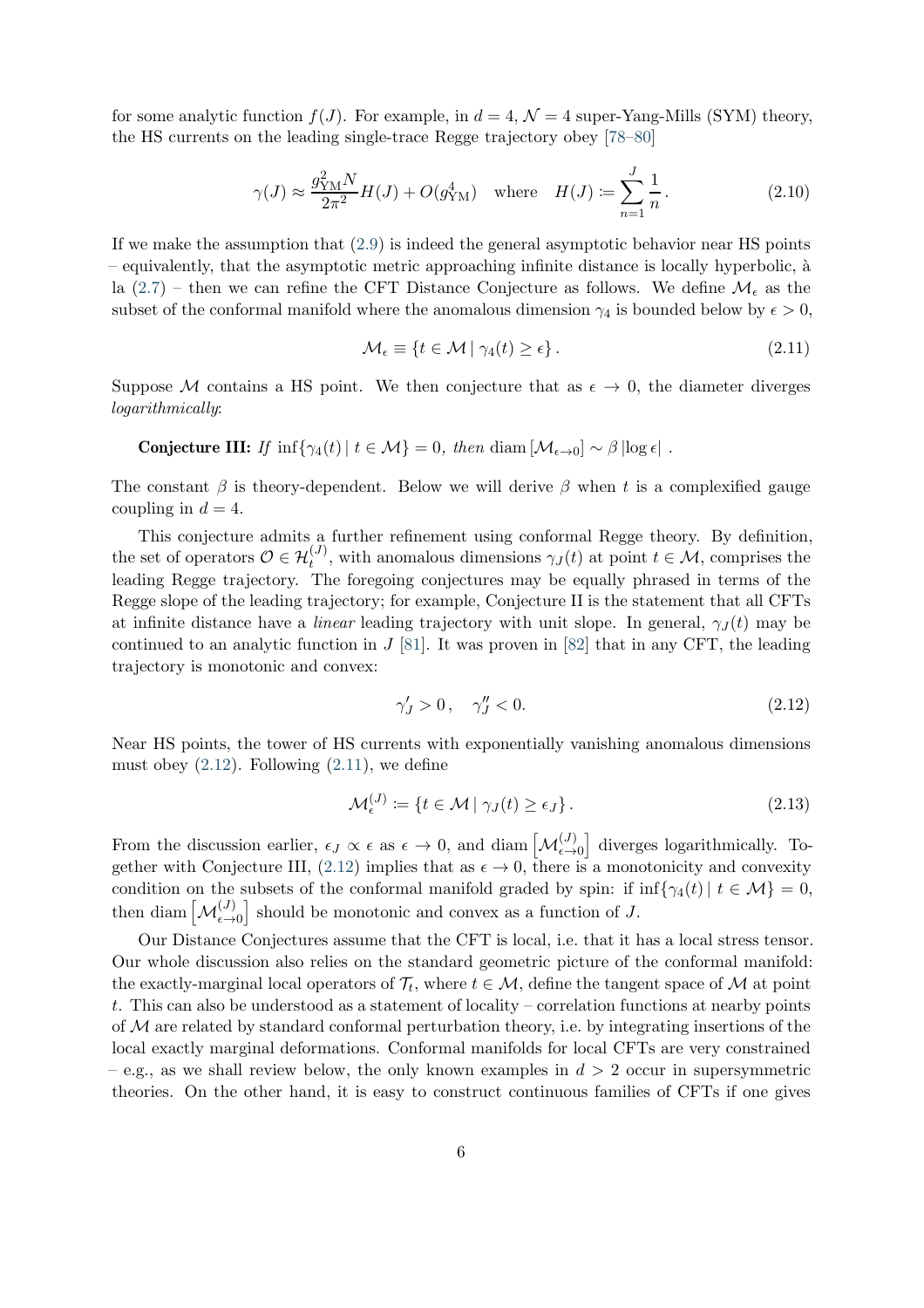up locality, see e.g. [\[83,](#page-27-8) [84\]](#page-27-9). The simplest (indeed trivial) example is just "generalized freefield theory" (GFFT), the mean field theory generated by a "single-trace" primary operator, e.g. a scalar primary  $\mathcal{O}_{\Delta}$  of conformal dimension  $\Delta$ , and its arbitrary "multi-trace" composites, assuming exact large N factorization. The dimension  $\Delta$  is a free continuous parameter; as  $\Delta \rightarrow \frac{d}{2} - 1$  we approach the usual local CFT of a free scalar, which enjoys HS symmetry. For  $\Delta > \frac{d}{2} - 1$ , GFFT is unitary but non-local: there is no local stress tensor operator nor a local exactly marginal operator that could be identified as the tangent vector to the conformal manifold. More elaborate and physically interesting examples of continuous families of nonlocal, non-supersymmetric CFTs are given in [\[83,](#page-27-8) [84\]](#page-27-9). They all lie outside the framework of our conjectures, indeed it is not even clear how to define a natural notion of distance, or of a conformal manifold, in the absence of local exactly marginal deformations. Locality appears to be essential for the CFT Distance Conjecture. When reinterpreted holographically, this statement is in nice agreement with the expectation that swampland constraints require the presence of dynamical gravity.

In  $d = 3$ , there are many fascinating sequences of Chern-Simons-matter CFTs admitting large N't Hooft limits, e.g. [\[85–](#page-27-10)[92\]](#page-28-0). The prototypical 't Hooft coupling takes the form  $\lambda = N/k$ , where k is the Chern-Simons level. Since k is quantized,  $\lambda$  is not a continuous parameter away from large N, and hence does not parameterize a conformal manifold. Certain vector models of this type also include a scalar  $\phi^6$  coupling which, while exactly marginal at infinite N [\[91\]](#page-28-1), ceases to be so at finite N.

Finally, let us make some comments on the  $d = 2$  case. The discussion needs to be modified, for several reasons. First, from the perspective of the global conformal symmetry in  $d = 2$ , local CFTs always have HS currents, constructed from composites of the holomorphic stress tensor. To formulate a criterion based on HS symmetry, one might instead require that the relevant HS currents be Virasoro primaries, but this does not appear to be useful either: composites of the Virasoro primary HS currents are themselves Virasoro primary, and they, too, are infinite in number. Going one step further, one might use the number of strong generators of the HS algebra (i.e. those currents which cannot be written as composites) as a HS criterion; however, in  $d = 2$  there do exist HS algebras that are finitely generated. Finally, and most relevant for us, we know of no reason to associate HS points with infinite distance, e.g CFTs with HS chiral algebras need not be free.<sup>[7](#page-7-0)</sup> Instead, it appears that the best  $d = 2$  analog of the CFT Distance Conjecture makes reference to the *scalar gap*, i.e.  $\gamma_0$ . Limiting points with  $\gamma_0 \to 0$  are at infinite distance (for example, large volume limits of Calabi-Yau sigma models). Kontsevich and Soibelman [\[60,](#page-26-2)[61\]](#page-26-10) and Acharya and Douglas [\[62\]](#page-26-11) have conjectured that the converse is true: the only way to go to infinite distance is if  $\gamma_0 \rightarrow 0$ .

Nevertheless, both the  $d = 2$  conjecture in [\[60–](#page-26-2)[62\]](#page-26-11) and our  $d > 2$  conjectures involve infinite towers of operators approaching unitarity bounds at infinite distance. Therefore, they can be recast as the following universal but weaker statement applicable to  $d \geq 2$ : at infinite distance, there is an infinite tower of operators whose anomalous dimensions vanish. As we will note in Section [4.2,](#page-19-0) in the holographic context this maps nicely to the DC in the Swampland program, in which there are infinite towers of massless fields with no universal constraint on their spin.

<span id="page-7-0"></span><sup>&</sup>lt;sup>7</sup>The  $W_N$  minimal models are familiar examples.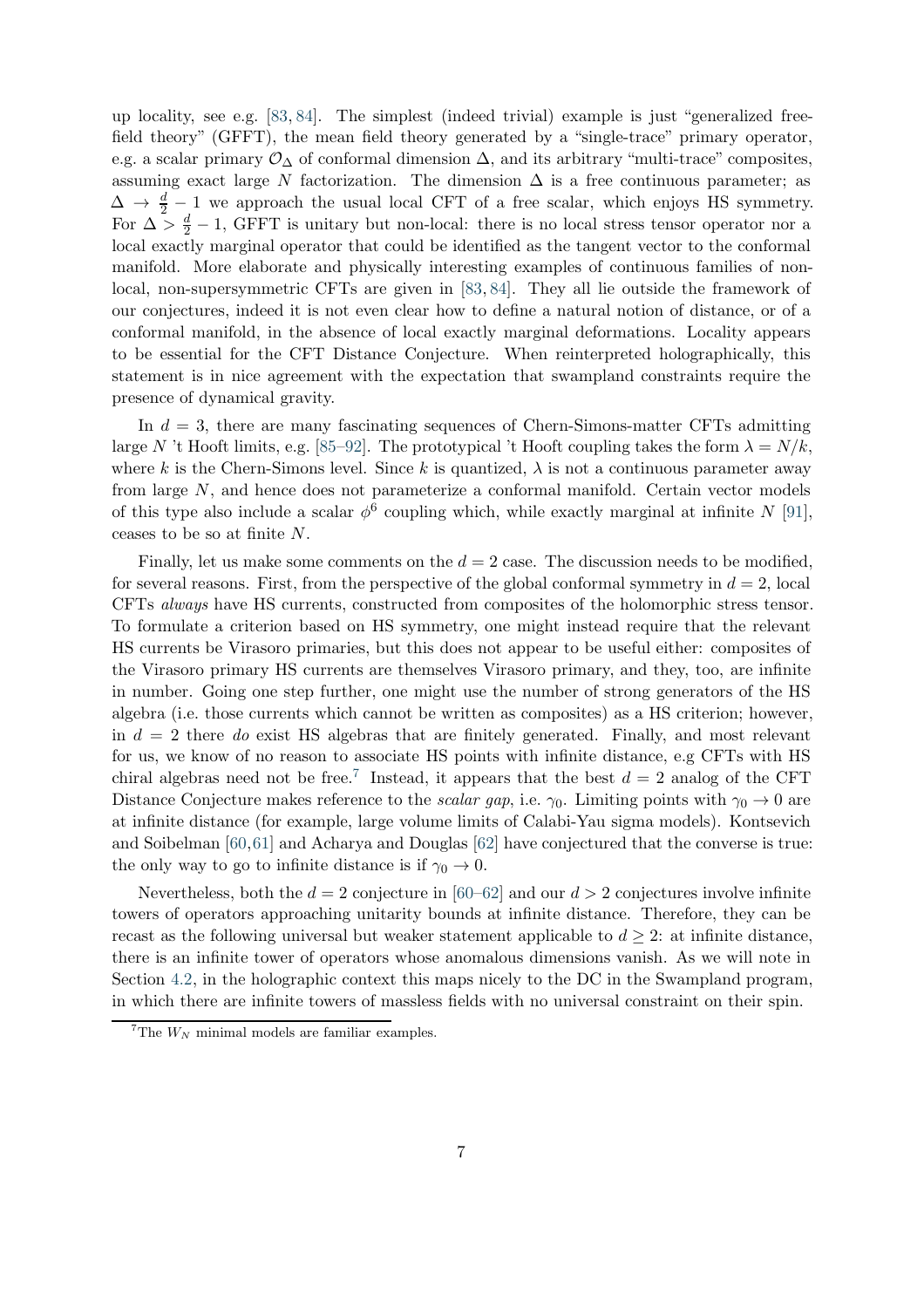# <span id="page-8-0"></span>3 Conformal manifolds for SCFTs

In dimension greater than two, all known examples of conformal manifolds occur in supercon-formal field theories (SCFTs) with at least four real Poincaré supercharges.<sup>[8](#page-8-2)</sup> It is currently not understood whether this is a lamppost effect or a deep fact about quantum field theory. One may hope to show by abstract bootstrap methods that the existence of a conformal manifold implies supersymmetry, e.g. by leveraging the intricate constraints on the spectrum and OPE coefficients imposed by the existence of exactly marginal operators [\[56,](#page-26-12) [55\]](#page-25-9), or perhaps to find a non-supersymmetric example. With present technology, this appears to be a difficult problem. In this section, our more modest aim will be to support our conjectures by surveying the landscape of SCFTs in various dimensions. In doing so we will prove Conjecture I for SCFTs.

Considerations of superconformal representation theory [\[93](#page-28-2)[–95\]](#page-28-3) restrict the number of preserved supercharges on the conformal manifold. Superconformal field theories in  $d > 2$  that can admit conformal manifolds belong to the following list:

- In  $d = 3$ , SCFTs with  $\mathcal{N} = 2$  or (in principle)  $\mathcal{N} = 1$  supersymmetry.<sup>[9](#page-8-3)</sup> If  $\mathcal{N} > 2$ , there are no marginal operators preserving the additional supercharges, though supersymmetry enhancement is allowed at isolated points of the conformal manifold.
- In  $d = 4$ , SCFTs with  $\mathcal{N} = 1$ ,  $\mathcal{N} = 2$  or  $\mathcal{N} = 4$  supersymmetry. A genuine  $\mathcal{N} = 3$  SCFT is necessarily an isolated fixed point. There are many examples of  $\mathcal{N} = 1$  conformal manifolds where supersymmetry enhances to  $\mathcal{N}=2$  or  $\mathcal{N}=4$  on submanifolds.

Superconformal field theories in  $d = 5$  and  $d = 6$  are always isolated fixed points, and of course there are no SCFTs in  $d > 6$  [\[96\]](#page-28-4).

We will restrict attention to SCFTs with at least four supercharges, i.e.  $d = 3, \mathcal{N} = 2$ theories and  $d = 4$ ,  $\mathcal{N} = 1, 2, 4$  theories. In all these cases, supersymmetry implies that the conformal manifold is complex, and that the Zamolodchikov metric is Kähler (see e.g.  $[97]$ ).

# <span id="page-8-1"></span>3.1  $d = 4, \mathcal{N} = 2$

The best understood class of examples of conformal manifolds in  $d > 2$  occur in four-dimensional SCFTs with  $\mathcal{N}=2$  supersymmetry.

Some structural properties can be established from general principles. It is easy to argue from representation theory of the  $\mathfrak{su}(2, 2|2)$  superconformal algebra (see e.g. [\[98,](#page-28-6) [93,](#page-28-2) [94\]](#page-28-7)) that  $\mathcal{N} = 2$  exactly marginal deformations<sup>[10](#page-8-4)</sup> must take the form

$$
\delta S = \frac{1}{4\pi^2} \int d^4x \left( \delta \tau^i \mathcal{Q}^4 \phi_i + \delta \bar{\tau}^{\bar{\imath}} \overline{\mathcal{Q}}^4 \overline{\phi}_{\bar{\imath}} \right) , \qquad (3.1)
$$

<span id="page-8-2"></span><sup>&</sup>lt;sup>8</sup>Even in  $d = 2$ , non-supersymmetric CFTs with conformal manifolds are sparse. The only known examples are toroidal orbifolds.

<span id="page-8-3"></span><sup>&</sup>lt;sup>9</sup> There are no known examples of conformal manifolds in  $d = 3$ ,  $\mathcal{N} = 1$  SCFTs. This amount of supersymmetry is too little to establish the existence of exactly marginal operators. They are in principle allowed by superconformal representation theory, but they are top components of long supermultiplets; as such, one does not expect them to remain marginal beyond leading order in conformal perturbation theory, barring some deeper dynamical reason. In this regard,  $d = 3$ ,  $\mathcal{N} = 1$  SCFTs appear to be on a similar footing as non-supersymmetric CFTs.

<span id="page-8-4"></span><sup>&</sup>lt;sup>10</sup>We focus here on deformations that preserve the full  $\mathcal{N}=2$  supersymmetry. The  $\mathcal{N}=1$  conformal manifold is often larger, and will be discussed below.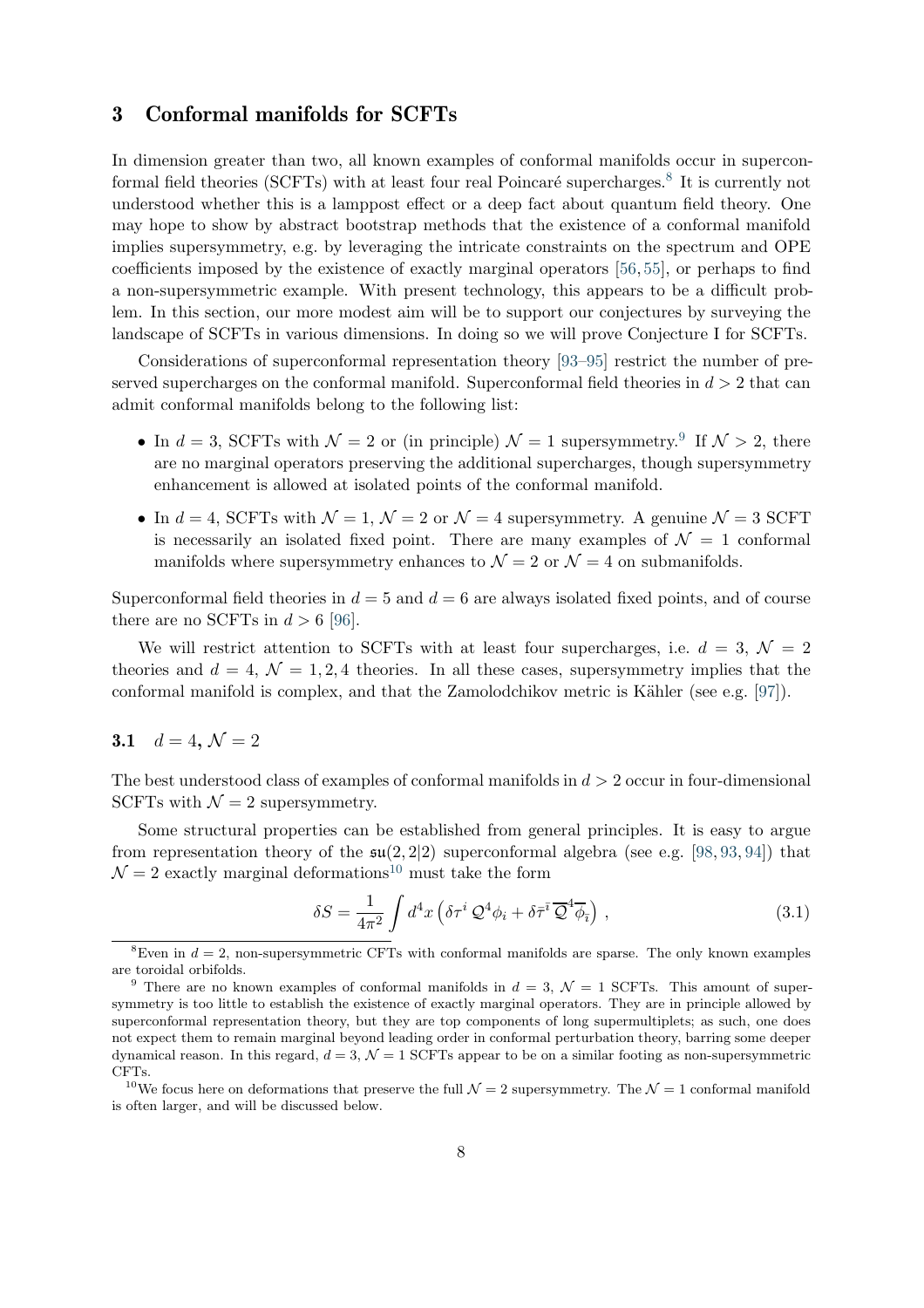where  $\phi_i$  and  $\overline{\phi}_i$  are  $\mathcal{N} = 2$  chiral and antichiral primaries of  $U(1)_R$  charge  $R = \pm 4$  and scaling dimension<sup>[11](#page-9-0)</sup>  $\Delta = |R|/2 = 2$ ,

$$
\left[\mathcal{Q}_{\alpha}^{\mathcal{I}}, \overline{\phi}_{i}\right] = \left[\overline{\mathcal{Q}}_{\dot{\alpha}}^{\mathcal{I}}, \phi_{i}\right] = 0, \quad R\left[\phi_{i}\right] = -R\left[\overline{\phi}_{i}\right] = 4. \tag{3.2}
$$

The Zamolodchikov metric is given by

$$
g_{i\bar{j}} = |x - y|^8 \langle \mathcal{Q}^4 \phi_i(x) \overline{\mathcal{Q}}^4 \overline{\phi}_{\bar{j}}(y) \rangle = \partial_i \partial_{\bar{j}} \mathcal{K}, \qquad (3.3)
$$

where K is the Kähler potential. A remarkable property of  $d = 4$ ,  $\mathcal{N} = 2$  SCFTs (for which however we will have little use in our analysis) is that one can identify the Kähler potential with the logarithm of the  $S^4$  partition function,  $\mathcal{K} = 192 \log Z_{S^4}$  [\[100\]](#page-28-8). What's more, the conformal manifold  $M$  is Kähler-Hodge [\[101\]](#page-28-9) and its Kähler class can be determined from anomaly considerations [\[102,](#page-28-10)[103\]](#page-28-11). Supercharges are associated to a holomorphic line bundle  $\mathcal{L}$ over  $M$ , whose curvature is proportional to the Kähler form of the Zamolodchikov metric [\[77\]](#page-27-3).<sup>[12](#page-9-1)</sup>

In all known examples of  $\mathcal{N} = 2$  conformal manifolds, the exactly marginal parameters arise as holomorphic gauge couplings, one for each simple factor of the total gauge group,  $G_{\text{tot}} = G_1 \times G_2 \dots G_n$ . To wit, even in non-Lagrangian SCFTs, the only known mechanism to generate  $\mathcal{N} = 2$  exactly marginal couplings is by gauging a subgroup of the global symmetry group of a collection of isolated SCFTs, in such a way that the beta function for each gauge coupling vanishes.<sup>[13](#page-9-2)</sup> All Lagrangian examples and all theories of class  $\mathcal{S}$  [\[67\]](#page-26-7) are of this type, with the isolated SCFTs being just a set of free hypermultiplets in the Lagrangian case, and more general "matter" SCFTs in the class  $S$  case. It has been conjectured [\[104\]](#page-28-12) that this "decomposability" in elementary isolated building blocks (glued by gauging) is a general fact about the landscape of  $\mathcal{N} = 2$  SCFTs, but a proof is lacking.

At a generic point of M the metric is generally hard to compute,<sup>[14](#page-9-3)</sup> but fortunately we are mostly concerned with its behavior near each of the weakly-coupled "cusps" where a coupling  $\tau \to i\infty$ , as these are HS limiting points where vector multiplets are becoming free. Let us focus (just for notational simplicity) on a single simple factor G of the total gauge group, and on its coupling  $\tau$ . Near the cusp, we identify the chiral primary  $\phi$  as  $\text{Tr }\varphi^2$ , where  $\varphi$  is the complex scalar of the  $\mathcal{N} = 2$  vector multiplet in the adjoint representation of G, and the marginal operator with  $\mathcal{O}_{\tau} \sim Tr(F^2 + ...),$  where  $F_{\alpha\beta}$  is the self-dual field strength and the dots denote higher-order terms in the Yang-Mills coupling.<sup>[15](#page-9-4)</sup> In the vicinity of the cusp,  $\tau$  is then interpreted as the usual holomorphic gauge coupling,

<span id="page-9-5"></span>
$$
\tau = \frac{4\pi i}{g^2} + \frac{\theta}{2\pi} \,. \tag{3.4}
$$

<span id="page-9-0"></span><sup>&</sup>lt;sup>11</sup>Our conventions for the supersymmetry algebra follow [\[99\]](#page-28-13):  $\mathcal{I} = 1, 2$  are  $SU(2)_R$  indices,  $\alpha = \pm$  and  $\dot{\alpha} = \dot{\pm}$ spinor indices; the normalization of R is fixed by  $R[Q] = -1$  and  $R[Q] = +1$ . We also assume that  $\phi_{\bar{i}}$  is the hermitian conjugate of  $\phi_{\bar{\imath}}$ , and  $\delta \bar{\tau}^{\bar{\imath}}$  the complex conjugate of  $\delta \tau^i$ , as required by unitarity.

<span id="page-9-1"></span> $12\mathcal{N}=2$  chiral operators can also be viewed as sections of a holomorphic line bundle on M with an interesting geometric structure [\[77\]](#page-27-3).

<span id="page-9-2"></span><sup>&</sup>lt;sup>13</sup>Non-renormalization theorems ensure that it is sufficient to check the vanishing of the one-loop beta function. To have a chance at a zero beta function, each  $G_i$  must be non-abelian.

<span id="page-9-3"></span><sup>&</sup>lt;sup>14</sup>One can sometimes leverage the relation of the Kähler potential with the  $S<sup>4</sup>$  partition function, which in Lagrangian examples can in principle be evaluated using the techniques of supersymmetric localization [\[105,](#page-28-14) [99,](#page-28-13) [106](#page-29-0)[–108\]](#page-29-1).

<span id="page-9-4"></span><sup>&</sup>lt;sup>15</sup>Similarly, the (CPT conjugate) antichiral primary is given by  $\overline{\phi} = \text{Tr } \overline{\phi}^2$  and the corresponding marginal operator by  $\mathcal{O}_{\bar{\tau}} \sim \text{Tr}(\overline{F}^2 + \dots)$ , where  $\overline{F}_{\dot{\alpha}\dot{\beta}}$  is the anti-selfdual field strength.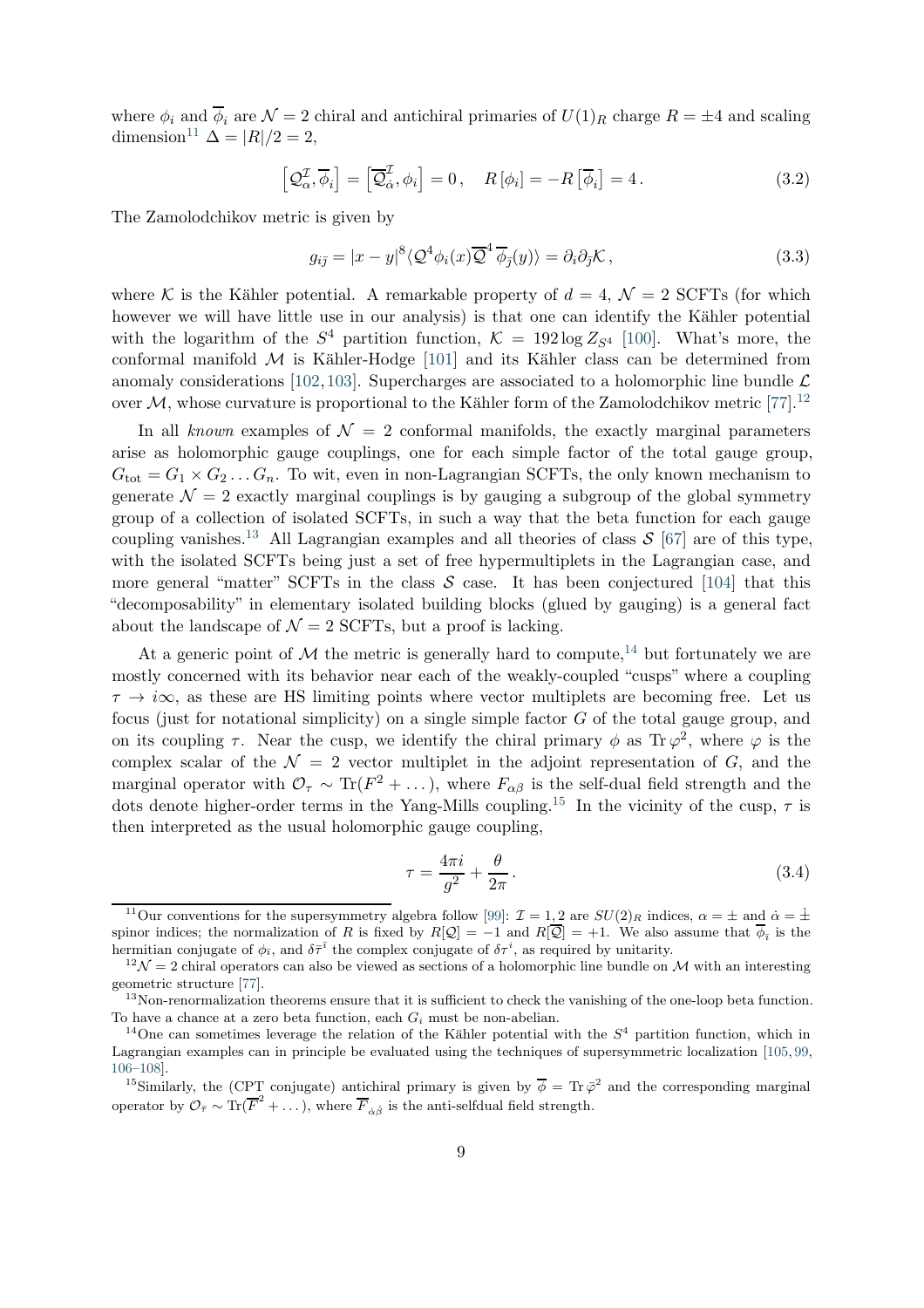As we approach the cusp from the interior of  $M$ , the leading-order contribution to two-point function  $\langle \mathcal{O}_\tau \mathcal{O}_{\bar{\tau}} \rangle$  as  $\tau \to i\infty$  is simply found by performing tree-level Wick contractions, and thus  $g_{\tau\bar{\tau}} \sim g^4(\dim G)$ . In the normalization conventions of [\[99\]](#page-28-13), one finds

<span id="page-10-1"></span>
$$
ds^2 \approx \beta^2 \frac{d\tau d\bar{\tau}}{(\text{Im}\,\tau)^2} \quad \text{as } \text{Im}\,\tau \to \infty \,, \quad \beta^2 = 24 \dim G. \tag{3.5}
$$

Note that the local hyperbolic behavior of the metric follows from a perturbative argument. We also see that near the free vector point the metric depends only on the gauge group  $G$  that is becoming free – not on the rest of the SCFT – and is proportional to its dimension.

Having set the stage, let us now examine our conjectures. Conjecture I follows at once. Suppose that  $M$  admits a HS point at finite distance. Higher-spin symmetry implies the existence of a free decoupled sector, which in an  $\mathcal{N} = 2$  SCFT means a collection of free hypermultiplets and/or free vector multiplets. We can argue against the possibility that *only* hypermultiplets become free using representation theory: the free hyper SCFT has no candidate composite operator with the quantum numbers<sup>[16](#page-10-0)</sup> of the chiral primary  $\phi$ . Therefore, the HS point must include free vectors. But as the analysis leading to [\(3.5\)](#page-10-1) shows, such a point lies an infinite distance away, with a logarithmic divergence of the diameter as a function of the HS anomalous dimensions.

Now we consider Conjecture II. This would follow from the above analysis if we could show that the only way to go to infinite distance is by approaching a limiting point with free vectors. (Conjecture III would then be an easy consequence of the local hyperbolic behavior of the metric). This is harder to establish, but perfectly plausible. Starting from a generic point of  $M$ , we can move to a nearby point by conformal perturbation theory.<sup>[17](#page-10-2)</sup> For the distance to diverge, we need conformal perturbation theory to break down. This is indeed what happens at the free vector points: Feynman perturbation theory applies,  $^{18}$  $^{18}$  $^{18}$  but it is outside the standard framework of conformal perturbation theory, in that the perturbing operator (the supersymmetrization of  $A_{\mu}J^{\mu}$  is not part of the physical spectrum. Our Conjecture II would follow if one could show this is the only way for conformal perturbation theory to break down. If one were to find examples of  $\mathcal{N} = 2$  SCFTs with exactly marginal deformations that could not be interpreted as holomorphic gauge couplings – that is, if the SCFT were not decomposable – then we are predicting that such exotic deformations would correspond to compact directions in M. It is an interesting question whether the circle of ideas developed in this paper, possibly combined with the geometric constraints studied in [\[77,](#page-27-3) [101–](#page-28-9)[103\]](#page-28-11), may lead to a general proof of the decomposability conjecture for  $\mathcal{N}=2$  SCFTs.

We can treat  $d = 4$ ,  $\mathcal{N} = 4$  SCFTs as special cases of  $\mathcal{N} = 2$  theories. The conformal manifold of an irreducible  $\mathcal{N} = 4$  theory has complex dimension one, because the exactly marginal deformation is the top component of the stress-tensor multiplet. One can argue abstractly that  $M$  is locally a homogeneous hyperbolic manifold [\[77\]](#page-27-3), but the global structure is a priori unknown, e.g. we do not know of an abstract argument that it should be non-compact.

<span id="page-10-0"></span><sup>&</sup>lt;sup>16</sup>The conclusion still holds if one allows for the requisite composite operator to be the product of an operator from the free hyper SCFT and an operator from the decoupled SCFT' – there is no candidate with the correct quantum numbers.

 $17$ While not strictly needed for our considerations, a piece of lore which would be nice to establish more firmly is that conformal perturbation theory at an interior point of  $\mathcal M$  has finite radius of convergence, see e.g. [\[109\]](#page-29-2).

<span id="page-10-3"></span><span id="page-10-2"></span><sup>&</sup>lt;sup>18</sup>Even in cases where the "matter" SCFT that is being gauged is strongly coupled, we can adopt a hybrid formalism where the gauge field degrees of freedom, which have a standard Lagrangian description, are coupled to the "abstract" conserved current  $J_\mu$  of the strongly-coupled SCFT, as e.g. in [\[66,](#page-26-6)[110\]](#page-29-3).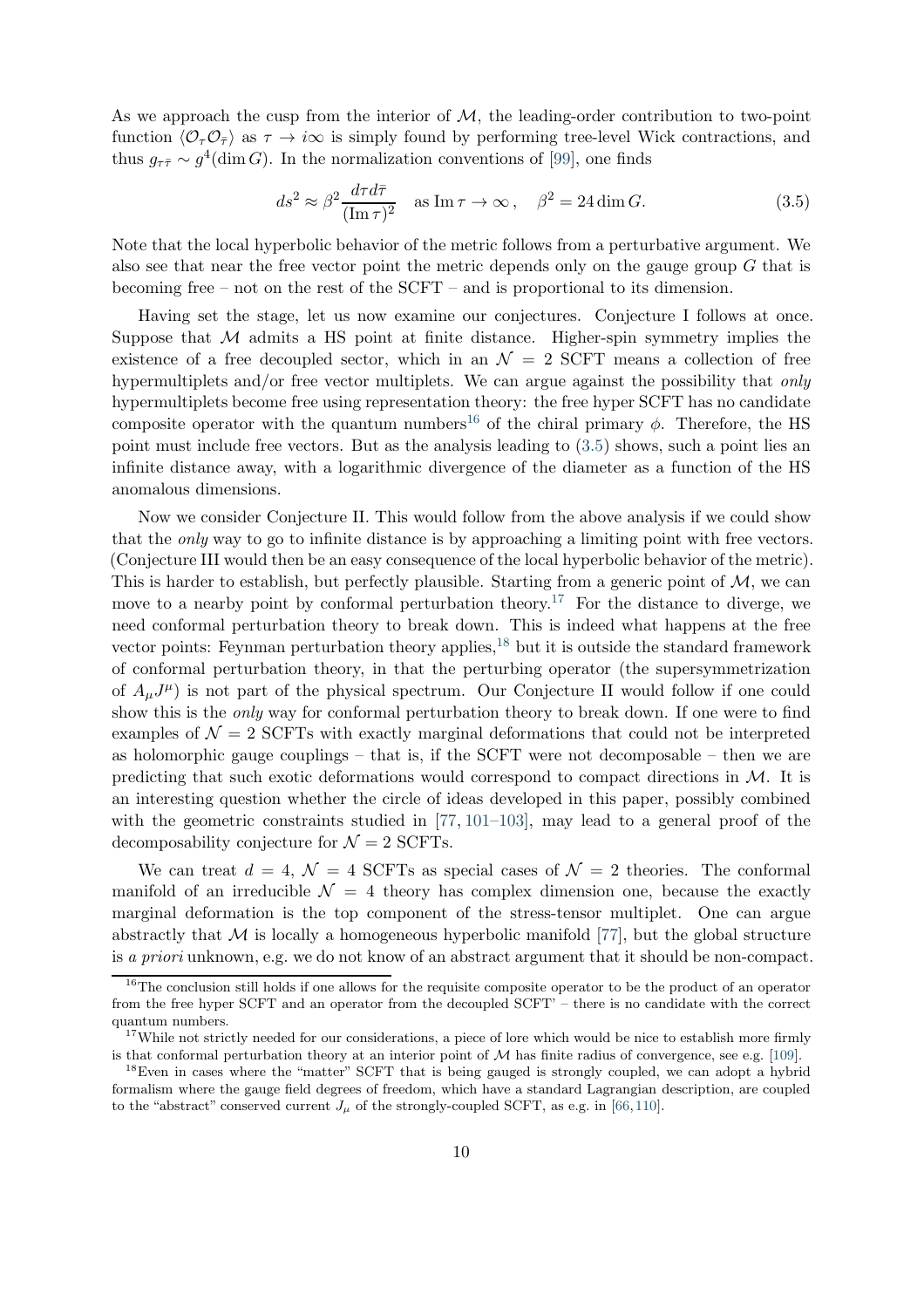All known examples of  $\mathcal{N} = 4$  SCFTs are of course SYM theories, specified by a choice of simple gauge group G and complexified gauge coupling  $\tau$ . The global structure is determined by the S-duality group, e.g. for G simply laced M is the fundamental domain of  $SL(2,\mathbb{Z})$ , endowed with the exact hyperbolic metric [\(3.5\)](#page-10-1).

## <span id="page-11-0"></span>3.2  $d = 4, \mathcal{N} = 1$

Conformal manifolds are ubiquitous in  $\mathcal{N} = 1$  SCFTs. Their study was systematized in the classic paper of Leigh and Strassler [\[111\]](#page-29-4). A simpler recipe to identify the space of exactly marginal deformations of a given  $\mathcal{N} = 1$  SCFT (i.e., locally on  $\mathcal{M}$ ) was found by Green et al. [\[112\]](#page-29-5). For a sample of the recent literature see e.g. [\[113](#page-29-6)[–116\]](#page-29-7). Superconformal representation theory informs us that an  $\mathcal{N} = 1$  preserving marginal operator must be the descendant of a chiral scalar operator<sup>[19](#page-11-1)</sup> with  $U(1)_r$  charge  $r = 2$  and scaling dimension  $\Delta = 3$ ,

$$
\delta S = \int d^4x \left( \delta t^i \mathcal{Q}^2 \chi_i + \text{h.c.} \right) , \quad \left[ \overline{\mathcal{Q}}_{\dot{\alpha}}, \chi_i \right] = 0 , \ r[\chi_i] = 2 . \tag{3.6}
$$

Starting from a reference SCFT, which we call  $\mathcal{T}_P$  (we think of P as a point of M), one can enumerate all chiral scalar operators  $\{\chi_i\}$  with  $r = 2$ , but in general only a subset of them is exactly marginal. The rest are marginally irrelevant: they acquire a positive anomalous dimension away from P, becoming part of a long multiplet by recombining with a current multiplet. A careful analysis [\[112\]](#page-29-5) shows that the conformal manifold in a neighborhood of P is given by the Kähler quotient

<span id="page-11-4"></span>
$$
\mathcal{M} = \{t^i\}/G_{\text{global}}^{\mathbb{C}},\tag{3.7}
$$

where  $G_{\text{global}}$  is the continuous global symmetry group of  $\mathcal{T}_P$ , and  $G_{\text{global}}^{\mathbb{C}}$  its complexification. Properly interpreted, the recipe works both when  $\mathcal{T}_P$  does not contain free non-abelian<sup>[20](#page-11-2)</sup> gauge fields and when it does, but the two situations are physically quite different:

- (i):  $\mathcal{T}_P$  does not contain free non-abelian gauge fields. The candidate marginal operators  $\{\chi_i\}$  are interpreted as "matter" superpotential deformations.<sup>[21](#page-11-3)</sup> We expect conformal perturbation theory to hold. In particular, a small deformation in an exactly marginal direction  $(3.7)$  should cost a small distance in the Zamolodchikov metric, i.e. P is a regular interior point of M.
- (ii):  $\mathcal{T}_P$  contains free non-abelian gauge fields. It then consists of a free gauge multiplet  $W_\alpha$ in the adjoint representation of  $G_{\text{gauge}}$ , and of a decoupled "matter" sector with global symmetry  $G_{\text{total}}$ . One gauges a subgroup  $G_{\text{gauge}} \subset G_{\text{total}}$ . The recipe [\(3.7\)](#page-11-4) applies, if one includes the complexified gauge coupling  $\tau$  in the list of  $\{t^i\}$ , and interprets  $G_{\text{global}}$ as the centralizer<sup>[22](#page-11-5)</sup> of  $G_{\text{gauge}}$  in  $G_{\text{total}}$ . However, as we have already remarked in the context of  $\mathcal{N} = 2$  SCFTs, the gauging procedure falls outside the framework of conformal

<span id="page-11-1"></span><sup>&</sup>lt;sup>19</sup>Here we follow the usual conventions for  $\mathcal{N} = 1$  supersymmetry, with  $r(\mathcal{Q}) = -1$ ,  $r(Q) = 1$ . Chiral operators have dimension  $\Delta = \frac{3}{2}r$ .

<span id="page-11-2"></span><sup>&</sup>lt;sup>20</sup>Abelian gauge fields cannot occur as their beta function would be positive, unless they are completely decoupled from the rest of theory.

<span id="page-11-3"></span><sup>&</sup>lt;sup>21</sup>Here and below we use "matter" to indicate a collection of free chiral multiplets, a strongly-coupled SCFT, or any combination thereof.

<span id="page-11-5"></span> $^{22}G_{\rm global}$  is the global symmetry group at zero gauge coupling. The coupling to gauge fields may render a subgroup of  $G_{\text{global}}$  anomalous, so that it acts non-trivially on  $\tau$ .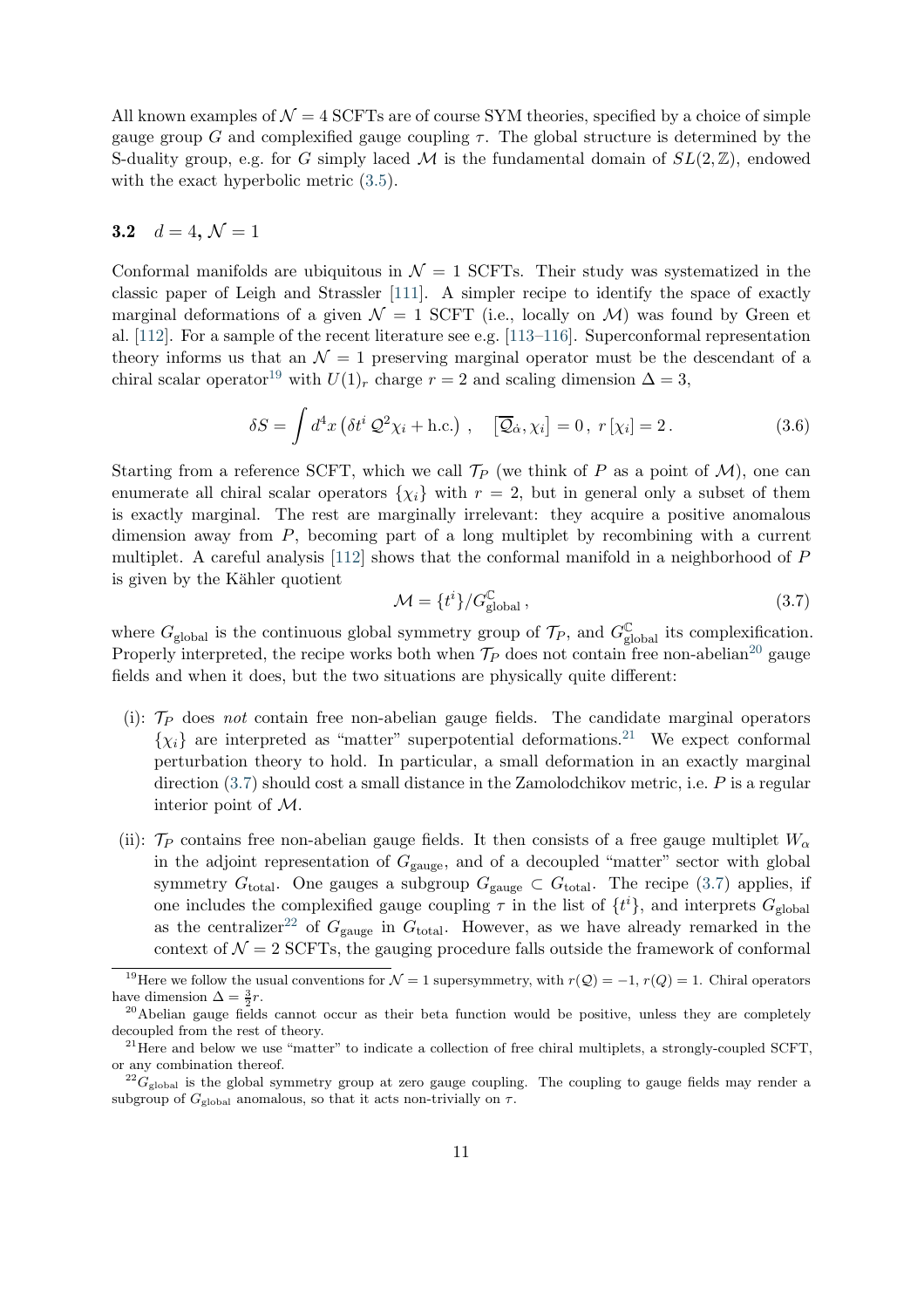perturbation theory, and the deformation by  $\text{Tr} W_{\alpha} W^{\alpha}$  cannot be considered "small". We can repeat almost verbatim the analysis that led to [\(3.5\)](#page-10-1), and find exactly the same answer (in the usual normalization  $(3.4)$  of the holomorphic gauge coupling),

<span id="page-12-2"></span>
$$
ds^2 \approx \beta^2 \frac{d\tau d\bar{\tau}}{(\text{Im}\,\tau)^2} \quad \text{as } \text{Im}\,\tau \to \infty \,, \quad \beta^2 = 24 \dim G. \tag{3.8}
$$

The Zamolodchikov metric has local hyperbolic behavior near the limiting point with free gauge fields, which is then an infinite distance away.

Let us now examine our distance conjectures in the light of this analysis. Mimicking the  $\mathcal{N}=2$  argument of the previous subsection, Conjecture I follows from the fact that no HS point at finite distance on  $\mathcal M$  can have a free sector with just free chiral superfields. Suppose that this unwanted scenario were realized, i.e. that as we approach the interior point  $P$  we have HS symmetry enhancement, with  $\mathcal{T}_P$  the direct sum of a collection of free chiral superfields and of a decoupled theory  $\mathcal{T}'$ . There is a  $U(1)$  global symmetry,  $U(1) \subset G_{\text{global}}$ , which rotates all chiral superfields by a common phase. It then follows from [\(3.7\)](#page-11-4) that there cannot be any exactly marginal operator  $\chi_i$  that receives a contribution for the free-chiral sector,<sup>[23](#page-12-0)</sup> as there is no way to cancel the  $U(1)$  charge. All exactly marginal deformations must be part of  $\mathcal{T}'$ , but then they do not move us away from the HS symmetry locus, against the original assumption.<sup>[24](#page-12-1)</sup> Then Conjecture I follows from the argument leading to [\(3.8\)](#page-12-2), which shows that a HS limiting point containing free gauge fields lies at infinite distance.

Conjecture II (the only way to go to infinite distance is by approaching a HS point) is harder, and we can only repeat what we said in the  $\mathcal{N}=2$  case: it would follow if we could show that the only mechanism for conformal perturbation theory to break down is by approaching a free vector point. The local hyperbolic behavior [\(3.8\)](#page-12-2) would then easily imply Conjecture III as well.

As our discussion has been quite abstract so far, let us illustrate it with a few concrete examples of  $\mathcal{N} = 1$  conformal manifolds.

Let us start with a classic example of type (ii), the  $\mathcal{N}=1$  conformal manifold of  $\mathcal{N}=4$ SYM [\[111\]](#page-29-4) (see [\[117\]](#page-29-8) for a nice discussion). Taking the free-field point as reference point,  $\mathcal{T}_P$ consists of the non-abelian gauge multiplet<sup>[25](#page-12-3)</sup> and of three adjoint chiral superfields  $\Phi^i$ ,  $i = 1, 2, 3$ . The global symmetry group is  $G_{\text{global}} = U(3)$ . There is one complexified gauge coupling  $\tau$  and 11 cubic superpotential couplings, which split as the  $1 + 10$  irreps of SU(3),

$$
W = \frac{\tau}{8\pi i} \operatorname{Tr} W_{\alpha} W^{\alpha} + \frac{\tilde{h}}{6} \epsilon_{ijk} \operatorname{Tr} \left[ \Phi^{i} \Phi^{j} \Phi^{k} \right] + \frac{1}{3} h_{ijk} \operatorname{Tr} \left[ \Phi^{i} \Phi^{j} \Phi^{k} \right], \tag{3.9}
$$

with  $h_{ijk}$  a fully symmetric tensor. A quick counting (which is easily confirmed by a careful construction of the Kähler quotient) gives  $12-\dim U(3) = 12-9 = 3$  exactly marginal couplings. The choice  $h = g$  (where g is the Yang-Mills coupling) and  $h_{ijk} = 0$  preserves the full  $\mathcal{N} = 4$ 

<span id="page-12-0"></span><sup>&</sup>lt;sup>23</sup>The candidate deformation may be the product of free chiral superfields, or the product of a free-chiral piece times a chiral operator of  $\mathcal{T}'$ .

<span id="page-12-1"></span> $24$ Note that this argument doesn't work if the free sector contains vector superfields as well: the holomorphic gauge coupling  $\tau$  is *charged* under the  $U(1)$  (i.e. the  $U(1)$  is rendered anomalous by the coupling to the gauge fields) and it may be possible to find invariant combinations of the couplings.

<span id="page-12-3"></span><sup>&</sup>lt;sup>25</sup>We assume that the gauge group is a simple non-abelian group different from  $SU(2)$ .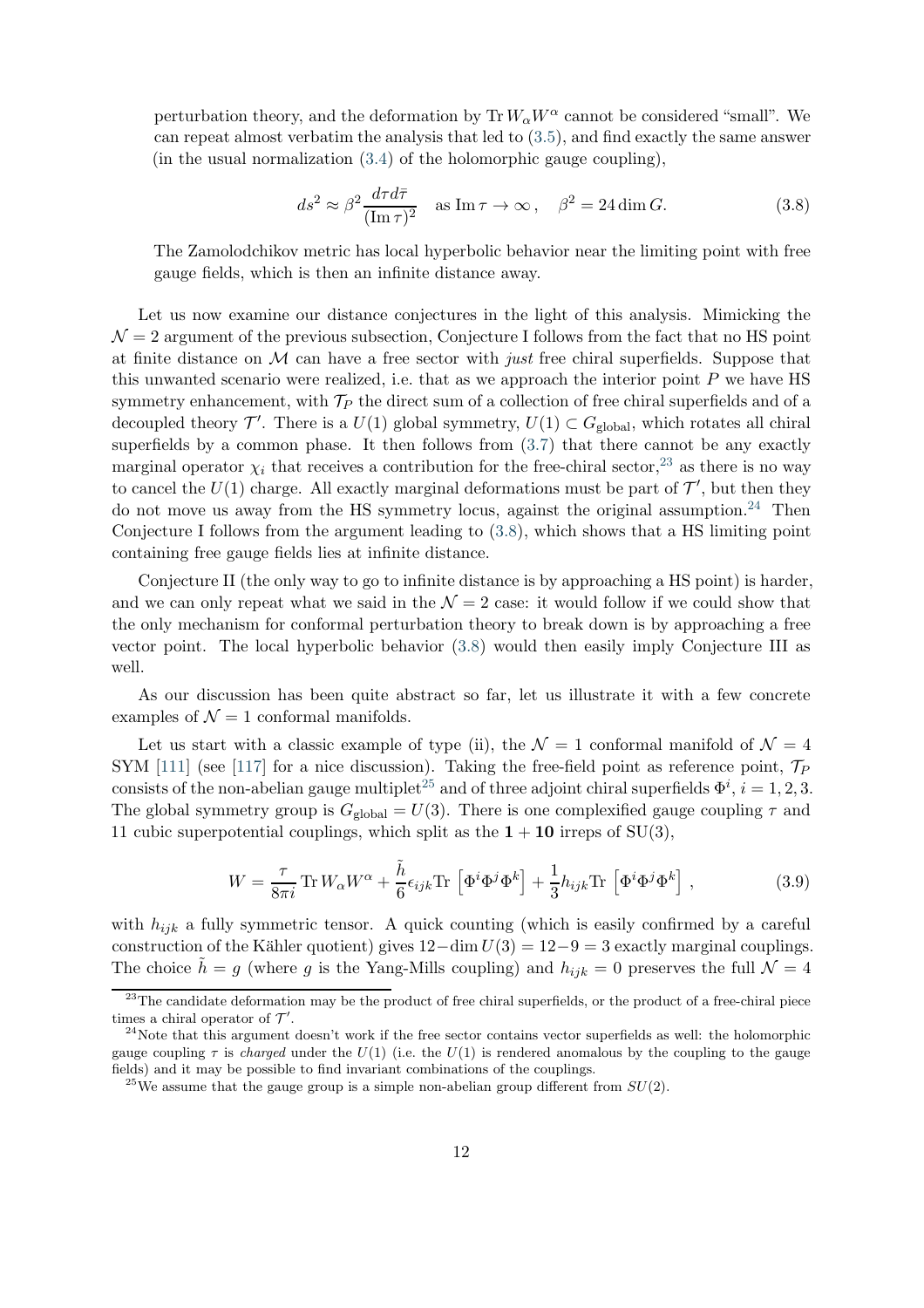supersymmetry. By a suitable  $SU(3)$  rotation, one can parametrize the general exactly marginal deformation by  $\tau$  and two superpotential couplings<sup>[26](#page-13-0)</sup>  $h_1$  and  $h_2$ ,

<span id="page-13-2"></span>
$$
\frac{h_1}{2}\text{Tr}\left[\Phi^1\Phi^2\Phi^3 + \Phi^1\Phi^3\Phi^2\right] + \frac{h_2}{2}\text{Tr}\left[(\Phi^1)^2 + (\Phi^2)^2 + (\Phi^3)^2\right].\tag{3.10}
$$

In a neighborhood of free field theory, one confirms by inspection of the two-point functions that the only infinite distance direction is associated to the gauge coupling  $\tau$ , whose metric takes the form [\(3.8\)](#page-12-2). Conversely, any point on the  $\mathcal{N} = 4$  SYM fixed line with finite  $\tau$  (and  $h_1 = h_2 = 0$ ) is an interior point<sup>[27](#page-13-1)</sup> of type (i). Moving into the directions parametrized by  $h_1$ and  $h_2$  is a regular perturbation that can be described by conformal perturbation theory. The associated operators are in fact protected, so their two-point functions are independent of  $\tau$  to leading order in  $h_1$  and  $h_2$ .

This example admits a plethora of generalizations. A complete classification of  $\mathcal{N} = 1$  Lagrangian gauge theories with simple gauge group that admit a conformal manifold was recently given in [\[115\]](#page-29-9), and many more cases could be generated with product gauge groups. There are also interesting examples of theories where the matter sector that is being conformally gauged contains a strongly-coupled SCFT, see e.g.  $[114]$  and section 9.2 of [\[115\]](#page-29-9). All of these gauge theory examples work along similar lines, exhibiting a cusp at  $\tau \to i\infty$  with local hyperbolic behavior.

The systematic exploration of  $\mathcal{N} = 1$  conformal manifolds in the search for dualities has been pioneered in [\[113,](#page-29-6) [114\]](#page-29-10). While in its infancy, it has already led to some very curious discoveries. Let us focus on a example from [\[113\]](#page-29-6) that nicely illustrates the relation between different kinds of symmetry enhancement and distance. The  $T_4$  "trinion" theory is a stronglycoupled  $\mathcal{N} = 2$  SCFT with global symmetry  $SU(4)^3$  [\[67\]](#page-26-7). While it has no  $\mathcal{N} = 2$  exactly marginal deformations (and so it should be viewed an elementary "matter" building block from the  $\mathcal{N} = 2$  viewpoint), it admits an 83-dimensional  $\mathcal{N} = 1$  conformal manifold M. At a generic point of  $M$  the global symmetry is completely broken. A first observation is that all exactly marginal deformations of  $T_4$  are of "matter" superpotential type. While very special from the viewpoint of global symmetry (and supersymmetry) enhancement, the  $T_4$  point is otherwise a smooth interior point of  $M$ . The second much less obvious claim is that  $M$  admits (at least) another special limiting point, described by a weakly-coupled fully Lagrangian theory with gauge group  $USp(4) \times SU(2)^3$  and 99 chiral multiplets [\[113\]](#page-29-6). The free gauge theory, with emergent HS symmetry, lies an infinite distance away.

Our distance conjecture has some non-trivial implications for the qualitative behavior of the Zamolodchikov distance. We are claiming that either a conformal manifold  $\mathcal M$  admits a limiting point an infinite distance away with an emergent weakly-coupled (or partially weakly-coupled) dual description, or else it is compact. Take (as just one of many possible examples) the IR  $\mathcal{N}=1$  SCFT that is obtained from  $\mathcal{N}=4$  SYM as the endpoint of the RG flow triggered by a superpotential mass deformation for one of the three scalar superfields, say  $\Phi^3$ . The IR theory admits a three-dimensional conformal manifold  $\mathcal{M}_{IR}$ , of which a one-dimensional submanifold

<span id="page-13-0"></span><sup>&</sup>lt;sup>26</sup>The precise statement is that  $M$  is found by imposing one complex constraint for four complex couplings,  $f(\tau, \tilde{h}, h_1, h_2) = 0$ . What's more, at generic point on the  $\mathcal{N} = 4$  fixed line (parametrized by  $\tau$ ), the two deformations [\(3.10\)](#page-13-2) are exactly marginal to leading order in  $h_1$  and  $h_2$  [\[117\]](#page-29-8).

<span id="page-13-1"></span><sup>&</sup>lt;sup>27</sup>To apply the recipe [\(3.7\)](#page-11-4) when P is a generic point on the  $\mathcal{N}=4$  fixed line, one enumerates only the 11 superpotential couplings and takes  $G_{\text{global}} = SU(3)$ , because the  $U(1)$  is explicitly broken; this gives again 11-8  $=$  3 exactly marginal parameters, as it should.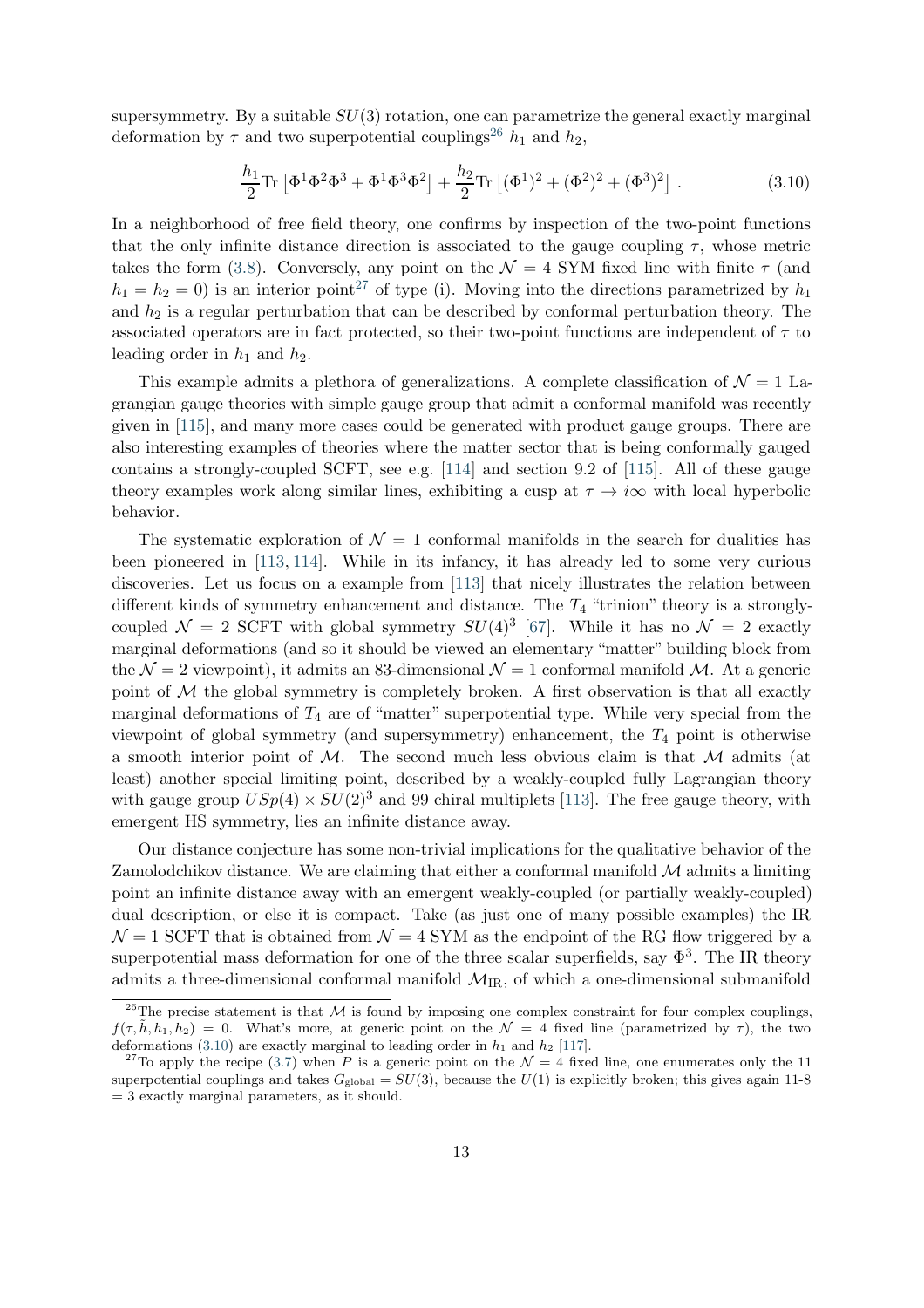preserves an  $SU(2)$  flavor symmetry (realized in the UV by rotations of  $\Phi_1$  and  $\Phi_2$ ). We are predicting that either  $\mathcal{M}_{IR}$  is compact or there exists a limiting point with some novel dual description.[28](#page-14-2)

#### <span id="page-14-0"></span>3.3  $d = 3, \mathcal{N} = 2$

Conformal manifolds of three-dimensional SCFTs are comparatively much less studied. The representation theory for the  $d = 3$ ,  $\mathcal{N} = 2$  works very similarly to the  $d = 4$ ,  $\mathcal{N} = 1$  case, and so does the analysis of [\[112\]](#page-29-5), leading to the same recipe  $(3.7)$ , where the  $\chi_i$ 's are now interpreted as chiral primary operators with  $\Delta = 2$ . Accordingly, the status of our conjectures is the same as in  $d = 4$  SCFT. An important difference is that the Yang-Mills coupling is relevant in three dimensions, so case (ii) of the previous subsection is never realized.<sup>[29](#page-14-3)</sup> In all examples we are aware of, exactly marginal deformations are of the matter superpotential kind. Correspondingly, we expect all  $d = 3$  conformal manifolds to be compact.

A nice example that has been worked out in detail [\[57\]](#page-26-13) is the theory of three chiral super-fields with a cubic superpotential.<sup>[30](#page-14-4)</sup> Its conformal manifold is an orbifold of  $\mathbb{CP}^1$ , endowed with a metric that is a certain regular deformation of the Fubini-Study metric (the deviation from Fubini-Study can be computed perturbatively in  $4-\epsilon$  dimensions). While there are special points on  $M$  with enhanced global symmetry, none of them has HS symmetry; so the compactness of M is in concordance with our conjectures. It would be nice to investigate  $d = 3$ ,  $\mathcal{N} = 2$ conformal manifolds more systematically.

# <span id="page-14-1"></span>4 AdS Interpretation

Our CFT Distance Conjecture admits a straightforward translation into the language of AdS quantum gravity. We consider an  $AdS_{d+1}$  vacuum whose spectrum of excitations includes massless scalar fields. The bulk moduli space parameterized by scalar vevs is the conformal manifold  $M$  of the dual CFT. Via the holographic dictionary, the scalar two-point functions with conformal boundary conditions define the metric on  $M$ . A HS point is holographically dual to an AdS background containing an infinite tower of HS gauge fields. Our conjectures herein relate the spectrum of perturbative HS fields in a fixed AdS background – that is, with fixed AdS radius in Planck units – to the metric as follows: approaching a limiting point at infinite distance, a tower of bulk fields of unbounded spin becomes massless, at a rate exponential in the proper distance. As is perhaps familiar from previous studies of HS holography (e.g. [\[90,](#page-28-15) [91,](#page-28-1) [121–](#page-29-11)[126\]](#page-30-0)) and its embedding in string theory (e.g. [\[92,](#page-28-0) [127–](#page-30-1)[134\]](#page-30-2)), the relevant bulk regime is not that of Einstein (super)gravity, whose dual CFTs are far from any cusps on  $\mathcal{M}^{.31}$  $\mathcal{M}^{.31}$  $\mathcal{M}^{.31}$ 

In the context of string theory in  $AdS_{D>3}$ , our claim is that all infinite distance points in moduli space give rise to massless  $\overline{HS}$  string excitations. For large N CFTs with string

<span id="page-14-2"></span><sup>&</sup>lt;sup>28</sup>More elaborate examples of compact  $\mathcal{N} = 1$  conformal manifolds have been discussed in [\[118\]](#page-29-12).

<span id="page-14-3"></span><sup>&</sup>lt;sup>29</sup>As we have already remarked in Section 2, there are many interesting examples of conformal Chern-Simonsmatter theories which fall outside the scope of our conjecture because they do not possess a genuine conformal manifold at finite N.

<span id="page-14-4"></span><sup>&</sup>lt;sup>30</sup>See also [\[119,](#page-29-13) [120\]](#page-29-14) for recent analyses of  $\mathcal{N}=2$  preserving exactly marginal deformations of special classes of  $\mathcal{N} = 4$  SCFTs.

<span id="page-14-5"></span><sup>&</sup>lt;sup>31</sup>In the present context, we know of no special role played by CFTs with  $a \approx c$  and sparse light spectra, which have Einstein gravity duals at strong coupling. It would, however, be interesting to find one.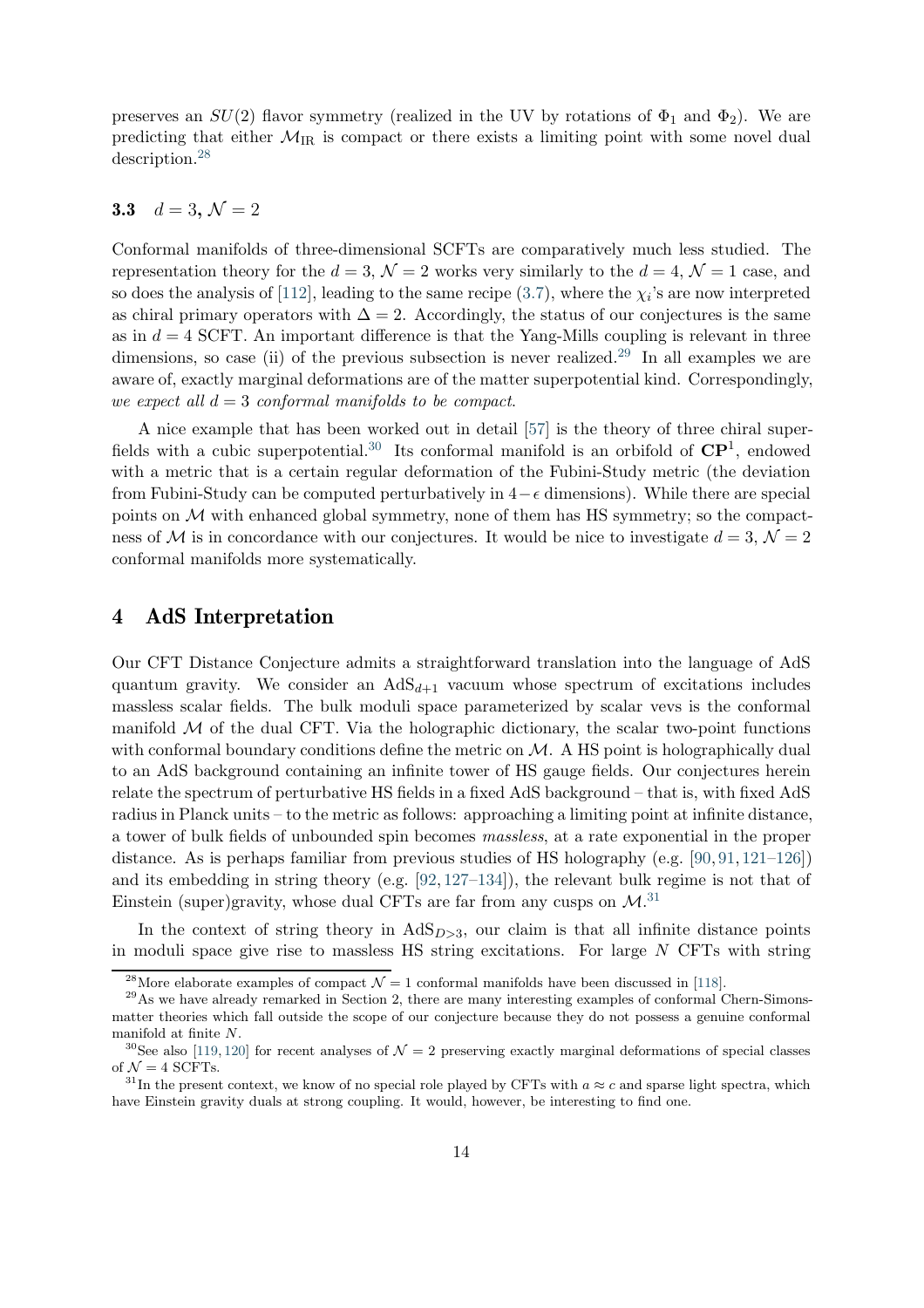duals, this is a statement about the spectrum of classical string theory in an AdS background of large, i.e. string-scale, curvature; the infinite-dimensional HS gauge symmetry emerges from a tensionless limit, with the spectrum given by that of a strongly-coupled worldsheet sigma model. More generally, the emergent HS symmetry that we are conjecturally associating with infinite distance arguably suggests that the gravity duals have some avatar of stringy structure, in a similar sense as [\[135\]](#page-30-3). Also note that our Conjecture I is very natural in the AdS context: it is a reflection of the implausibility that an Einstein gravity theory can be connected to a Vasiliev-type gravity with infinitely many massless HS fields by a finite field deformation.

In preparation for a more quantitative relation with the DC of the swampland program, let us now write the conjectured exponential behavior [\(2.9\)](#page-5-0) in gravitational variables. Given a spin-J field in AdS with mass  $m<sub>J</sub>$  approaching zero, we denote by  $\alpha$  the exponential decay rate,

$$
m_J := \exp\left(-\alpha \,\widehat{d}(\tau, \tau')\right) \to 0\tag{4.1}
$$

where  $d(\tau, \tau')$  is the (diverging) proper field distance in  $(d + 1)$ -dimensional Planck units. As we will see, this exponent obeys a lower bound.

Near an infinite distance point with metric [\(2.7\)](#page-5-1), we write the action for the complex scalar modulus  $\tau$  as

<span id="page-15-0"></span>
$$
S_{\text{bulk}} = \frac{1}{2\ell_p^{d-1}} \int d^{d+1}z \sqrt{g} \left( R - \eta \frac{\partial_\mu \tau}{(\text{Im}\tau)^2} + \dots \right) \tag{4.2}
$$

 $\ell_p$  is the  $(d+1)$ -dimensional Planck length,  $\eta$  is a constant and z are bulk coordinates. We have included the Einstein action to set our conventions for the Planck length. We set the AdS radius to unity. The assertion of the previous section is that as  $\text{Im}\,\tau \to \infty$ , a tower of HS fields becomes massless,  $m_J \to 0$ , with scaling [\(2.9\)](#page-5-0). The AdS/CFT dictionary for spin-J fields implies  $m_J^2 \propto \gamma_J$  as  $\gamma_J \to 0$ , so the masses approach zero with parametric scaling  $m_J \propto (\text{Im}\tau)^{-\frac{1}{2}}$ . Due to the choice of conventions for  $\eta$  in [\(4.2\)](#page-15-0), we immediately read off the exponent in Planck units as

<span id="page-15-1"></span>
$$
\alpha = \frac{1}{2\sqrt{\eta}}\tag{4.3}
$$

We may further relate  $(4.3)$  to our field theory parameterization  $(2.7)$  by using the holographic dictionary to determine the constant of proportionality in  $\eta \propto \beta^2$ . A metric [\(2.7\)](#page-5-1) defined with respect to a marginal deformation normalized as

$$
\delta S_{\text{CFT}} = \frac{1}{4\pi^2} \int d^d x \left( \tau \mathcal{O}_\tau(x) + \bar{\tau} \bar{\mathcal{O}}_\tau(x) \right) \tag{4.4}
$$

yields the following relation obtained by matching two-point functions [\[136\]](#page-30-4),

$$
\frac{\eta}{2\ell_p^{d-1}} = \frac{\beta^2}{(4\pi^2)^2} \frac{\pi^{d/2} \Gamma(d/2)}{\Gamma(d+1)} .
$$
\n(4.5)

To write  $\eta$  in purely CFT terms, we trade  $\ell_p^{d-1}$  for  $C_T$ , the norm of the stress tensor two-point function, using the holographic dictionary (e.g. [\[137\]](#page-30-5)), yielding

<span id="page-15-2"></span>
$$
\eta = \frac{\beta^2}{C_T} \frac{d+1}{8\pi^4(d-1)} \,. \tag{4.6}
$$

By writing the distance in Planck units, we have computed  $\alpha$  in units of the central charge  $C_T$ .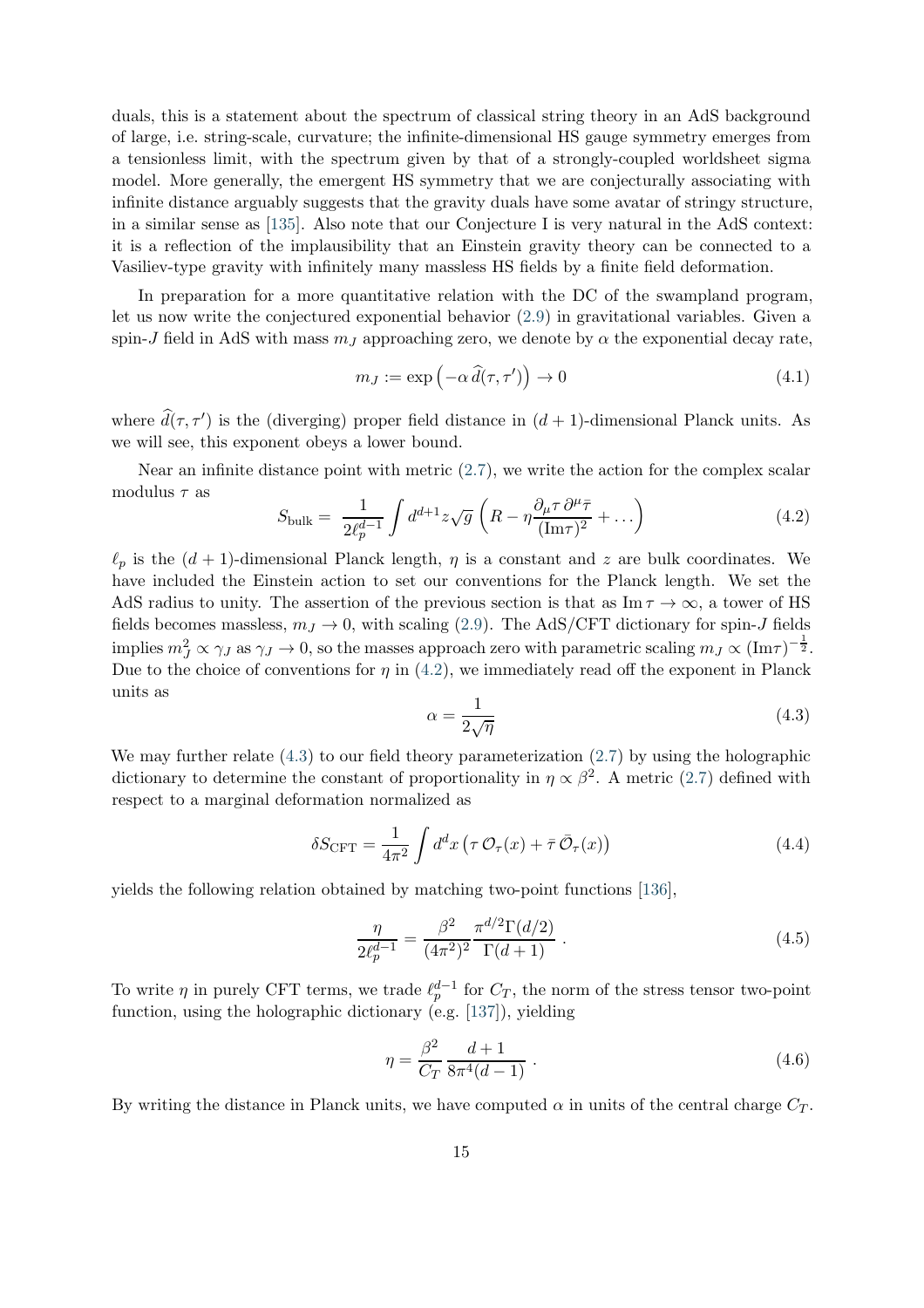Let us make the following brief remark. One may find it natural to use CFT conventions that rescale the distance by a factor of  $\sqrt{C_T}$ . In that case,  $\beta^2/C_T$  instead of  $\beta^2$  parameterizes the asymptotic behavior [\(2.7\)](#page-5-1). Though the strongest motivation for this choice comes from natural (Planck) units in holography, the quantity  $C_T$  is simply the canonical stress tensor normalization and is not inherently holographic. This suggests that the normalization of the Zamolodchikov metric by the stress tensor two-point function is an interesting quantity even at finite  $C_T$ .

We pause to note that AdS vacua in quantum gravity often appear together with a compact space,  $AdS_{d+1} \times X_{D-d}$  (which is also a consequence of a generalized DC of the Swampland in the AdS context [\[46\]](#page-25-8)). One may wonder how sensitive  $\alpha$  is to whether we measure the field distance in  $(D+1)$ - or  $(d+1)$ -dimensional Planck units. They are related as  $\ell_{p,D+1}^{D-1} = \ell_p^{d-1} \text{Vol}(X)$ . Therefore, if there is no scale separation between the AdS and X radii, then  $\alpha$  changes only by order one numerical factors inherited from the volume  $Vol(X)$ . The same applies if X is a direct product space with only a subset of its dimensions admitting scale separation.

#### <span id="page-16-0"></span>4.1 A lower bound for the exponential rate

The result [\(4.3\)](#page-15-1) shows that  $\alpha$  admits a lower bound: the scalar kinetic term in [\(4.2\)](#page-15-0) must have finite normalization  $\eta$  relative to the gravitational term, since both are normalized with respect to the Planck length which defines the shortest length scale in quantum gravity. A lower bound is interesting because it implies in turn an upper bound on the scalar field range that can be travelled in the moduli space before the quantum gravity breakdown induced by HS fields. However, there is no upper bound, as the scalar kinetic term may be parametrically suppressed (as we will see later).

When  $\tau$  is a complexified gauge coupling in  $d = 4$ , we earlier derived  $\beta^2 = 24 \dim G$ . Trading  $C_T = \frac{40}{\pi^4}c$  for convenience, where c is the c-type central charge defined in the conventions of [\[137\]](#page-30-5), plugging into [\(4.6\)](#page-15-2) yields

<span id="page-16-1"></span>
$$
\alpha = \sqrt{\frac{2c}{\dim G}} \qquad (d = 4)
$$
\n(4.7)

Thus,  $\alpha$  is minimized by the CFT with the smallest value of c relative to dim G. For application to  $\mathcal{N} = 2$  SCFTs, recalling that the c-type central charge of a single  $\mathcal{N} = 2$  vector multiplet is  $c_v = 1/6$ , one may write this as  $\alpha = \sqrt{c/3c_v}$ . Analogously, for  $\mathcal{N} = 1$  SCFTs, we get  $\alpha = \sqrt{c/4c_v}$  where  $c_v = 1/8$  for a single  $\mathcal{N} = 1$  vector multiplet. There seems to be no upper bound for  $\alpha$ , as we can in principle select a subsector  $c_v \ll c$ . On the other hand, for the case of vanishing gauge couplings, a lower bound on  $\alpha$  follows from  $c > c<sub>v</sub>$ . Noting that a gauge theory with  $c = c_v$  is not conformal, we conclude that  $\alpha$  satisfies the following strict inequalities,

$$
\alpha > \frac{1}{\sqrt{3}}
$$
  $(d = 4, \mathcal{N} = 2)$ ;  $\alpha > \frac{1}{\sqrt{4}}$   $(d = 4, \mathcal{N} = 1)$  (4.8)

This begs the question of how much these bounds can be improved. We now prove that in several classes of large c SCFTs with  $\mathcal{N} = 1$  and  $\mathcal{N} = 2$  supersymmetry listed below,  $\alpha$  obeys the stronger bound

<span id="page-16-2"></span>
$$
\alpha \ge \frac{1}{\sqrt{2}} \quad (d=4)
$$
\n<sup>(4.9)</sup>

Moreover, this bound is saturated by  $\mathcal{N} = 4$  SYM, for which  $c = \frac{\dim G}{4}$ .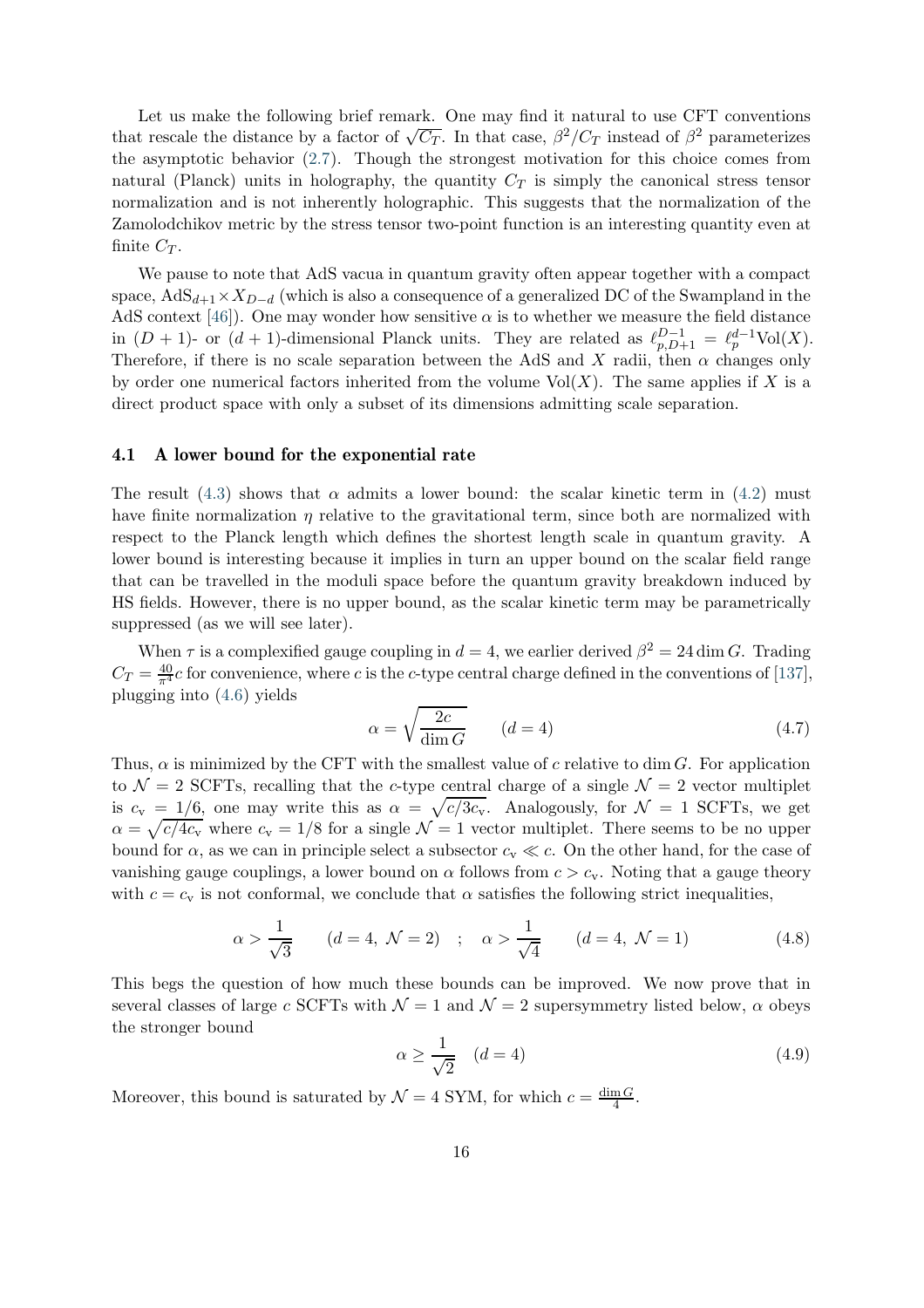<span id="page-17-0"></span>

| G       | Hypermultiplets          | $\mathcal{C}$             | $\alpha$        |
|---------|--------------------------|---------------------------|-----------------|
| SU(N)   | $2N$ fund                | $\frac{1}{6}(2N^2-1)$     | $\frac{2}{3}$   |
| SU(N)   | 1 asym, $N + 2$ fund     | $\frac{1}{24}(7N^2+3N-4)$ | $\overline{12}$ |
| SU(N)   | $2$ asym, $4$ fund       | $\frac{1}{12}(3N^2+3N-2)$ | $\sqrt{2}$      |
| SU(N)   | 1 asym, $N-2$ fund       | $\frac{1}{24}(7N^2-3N-4)$ | 19              |
| SU(N)   | $1$ sym, $1$ asym        | $\frac{1}{12}(3N^2-2)$    |                 |
| USp(2N) | $4N + 4\frac{1}{2}$ fund | $\frac{1}{6}N(4N+3)$      |                 |
| USp(2N) | 1 asym, 4 fund           | $\frac{1}{12}(6N^2+9N-1)$ | $\sqrt{2}$      |
| SO(N)   | $N-2$ vect               | $\frac{1}{12}N(2N-3)$     |                 |

Table 4.1: Computation of  $\alpha$  for  $d = 4, \mathcal{N} = 2$  SCFTs with simple gauge group, to leading order in large N. We list all entries of the classification of [\[138\]](#page-30-6) that admit large N limits, in the notation of [\[138\]](#page-30-6).

- $\mathcal{N} = 2$  SCFTs with simple gauge group: A complete classification of  $d = 4, \mathcal{N} = 2$ Lagrangian gauge theories was presented in [\[138\]](#page-30-6). Extracting those which admit a large N limit, we compute the exponent  $\alpha$  using [\(4.7\)](#page-16-1) and present the results in Table [4.1.](#page-17-0) All of them satisfy  $(4.9).^{32}$  $(4.9).^{32}$  $(4.9).^{32}$
- $\mathcal{N} = 1$  SCFTs with simple gauge group: A complete classification of  $d = 4, \mathcal{N} = 1$  Lagrangian conformal manifolds with simple gauge groups was presented in [\[115\]](#page-29-9). Extracting those which admit a large N limit, we compute the exponent  $\alpha$  using [\(4.7\)](#page-16-1) and present the results in Table [4.2.](#page-18-0) All of them satisfy [\(4.9\)](#page-16-2).
- $\mathcal{N} = 1$  SCFTs with  $AdS_5 \times SE_5$  duals: Consider  $\mathcal{N} = 1$  SCFTs with conformal manifolds and  $a \approx c$  at large N. Some of these SCFTs admit a supergravity description at strong coupling. A well-studied class of supergravity backgrounds dual to  $\mathcal{N} = 1$  SCFTs are  $AdS_5 \times SE_5$  solutions of type IIB, where  $SE_5$  is a Sasaki-Einstein 5-manifold. Consider a theory in this class, call it  $\mathcal{T}_{*}$ , with a weakly-coupled fixed point with G-valued gauge fields. Compared to  $\mathcal{N} = 4$  SYM with the same gauge group G,  $\mathcal{T}_{*}$  will have  $\alpha_{*} > \alpha_{\mathcal{N}=4}$ if and only if  $c_* > c_{\mathcal{N}=4}$ . Due to supersymmetry, c is not renormalized and can hence be computed in supergravity. The holographic dictionary [\[139\]](#page-31-0) fixes the central charge  $c$  to be inversely proportional to the volume of the Sasaki-Einstein  $SE_5$  manifold,

<span id="page-17-2"></span>
$$
c \propto \frac{1}{\text{Vol}(SE_5)}\tag{4.10}
$$

It is an old result in the theory of Einstein manifolds (not necessarily Sasakian), due to Bishop  $[140]$ , that the volume of a closed Einstein *n*-manifold is bounded above by that

<span id="page-17-1"></span><sup>&</sup>lt;sup>32</sup>We also computed [\(4.7\)](#page-16-1) for all of the  $\mathcal{N} = 2$  theories in [\[138\]](#page-30-6) with finite N. This calculation is motivated by the discussion below [\(4.6\)](#page-15-2). The result is that all such cases satisfy the bound [\(4.9\)](#page-16-2) with the exception of  $USp(4)$ with a half hypermultiplet in the 16 representation. Amusingly, this theory has the property, unusual among Lagrangian SCFTs, that  $a > c$ . We conclude that the stricter bound [\(4.9\)](#page-16-2) does not hold away from large N. We leave open the interesting question of the optimal bound at finite N.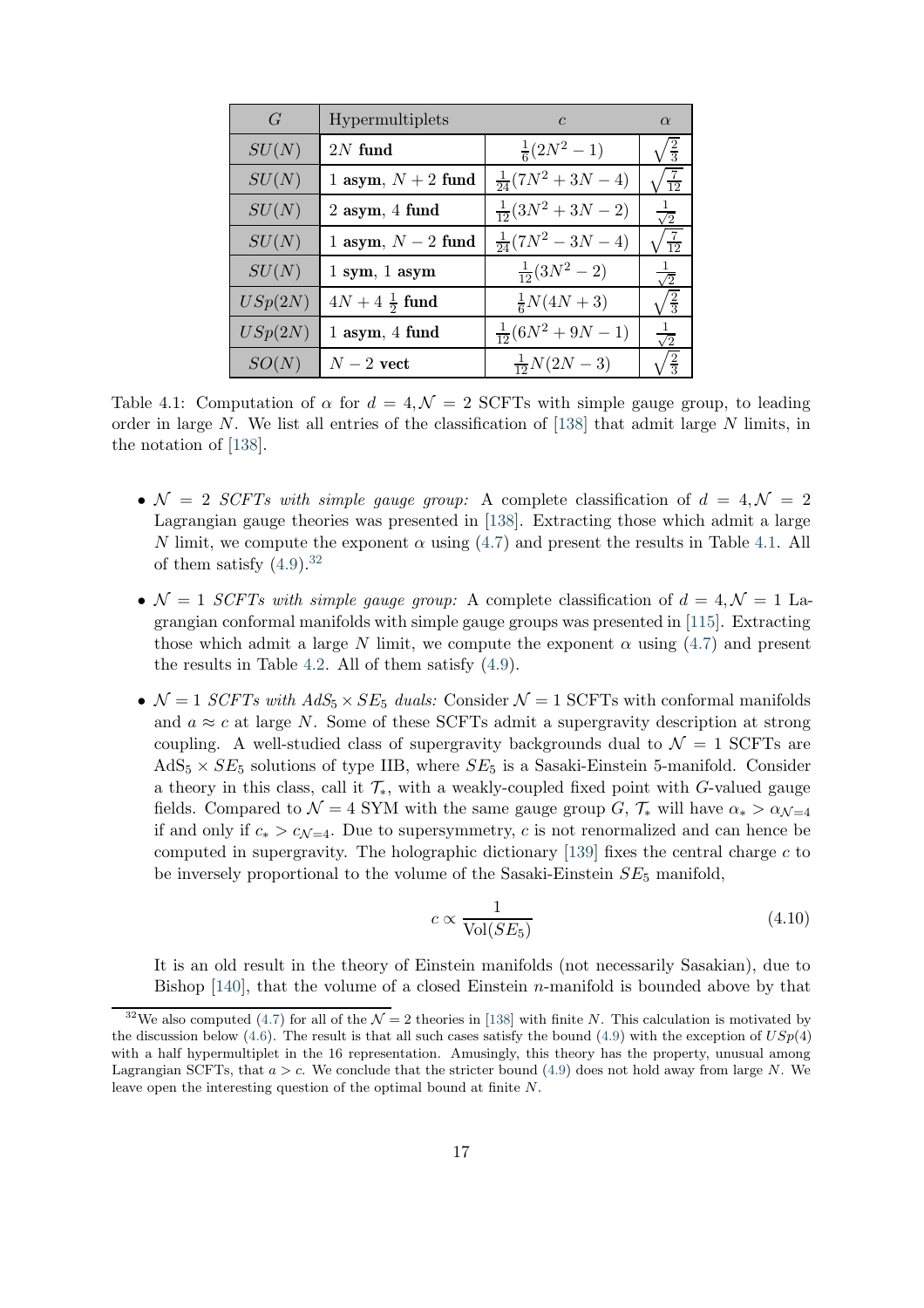<span id="page-18-0"></span>

| $G_{-}$ | Theory          | $c \qquad \qquad$           | $\alpha$              |
|---------|-----------------|-----------------------------|-----------------------|
| SU(N)   | Table 2, $\#1$  | $\frac{1}{24}(7N^2-5)$      | $\sqrt{\frac{7}{12}}$ |
| SU(N)   | Table 2, $#5$   | $\frac{1}{24}(6N^2+3N-5)$   | $\frac{1}{\sqrt{2}}$  |
| SU(N)   | Table 3, $#4$   | $\frac{1}{24}(7N^2-4)$      | $\sqrt{\frac{7}{12}}$ |
| SU(N)   | Table 5, $#4$   | $\frac{1}{24}(8N^2-3)$      | $\sqrt{\frac{2}{3}}$  |
| USp(2N) | Table 12, $\#1$ | $\frac{1}{24}(14N^2+15N-1)$ | $\sqrt{\frac{7}{12}}$ |
| USp(2N) | Table 13, $#9$  | $\frac{1}{8}(4N^2+8N-1)$    | $\frac{1}{\sqrt{2}}$  |
| USp(2N) | Table 13, $#10$ | $\frac{1}{24}(14N^2+21N-2)$ | $\sqrt{\frac{7}{12}}$ |
| SO(N)   | Table 18, $\#1$ | $\frac{1}{48}(7N^2-21N-4)$  | $\sqrt{\frac{7}{12}}$ |
| SO(N)   | Table 18, $#2$  | $\frac{1}{48}(7N^2-15N-2)$  | $\frac{7}{12}$        |
| SO(N)   | Table 18, $#3$  | $\frac{1}{24}(4N^2-9N-1)$   | $\sqrt{\frac{2}{3}}$  |

Table 4.2: Computation of  $\alpha$  for  $d = 4, \mathcal{N} = 1$  SCFTs with simple gauge group, to leading order in large N. We list all entries of the classification of  $[115]$  that admit large N limits, referring to the table entry in [\[115\]](#page-29-9).

of the unit round  $n$ -sphere, with saturation only for the sphere. Applied to our case,

$$
\frac{\text{Vol}(SE_5)}{\text{Vol}(S^5)} < 1, \quad SE_5 \neq S^5 \,,\tag{4.11}
$$

a statement which is readily checked for examples with known metrics, e.g.  $L^{pqr}$  spaces [\[141\]](#page-31-2). Therefore, [\(4.10\)](#page-17-2) implies  $\alpha_* > \alpha_{\mathcal{N}=4} = \frac{1}{\sqrt{2\pi}}$  $\overline{2}$ .

In contrast to these lower bounds, a simple example in which  $\alpha$  can become arbitrarily *large* is the case of  $d = 4, \mathcal{N} = 2$  class S theories, reviewed in e.g. [\[142\]](#page-31-3). Associated to a class S theory is, among other data, a simply-laced Lie algebra and a (possibly punctured) genus  $g$  Riemann surface. Focusing on the  $A_N$  series for concreteness, the central charge is  $c \approx \frac{N^3}{3}(g-1)$  to leading order in large N. Since dim  $G \sim N^2$ , [\(4.7\)](#page-16-1) will scale with N. Explicitly,

$$
\alpha \approx \sqrt{\frac{2N(g-1)}{3k}},\tag{4.12}
$$

where  $k$  is again the number of complexified gauge couplings sent to zero simultaneously, bounded by the genus as  $k \leq g$ . The  $\alpha \sim \sqrt{N}$  scaling for fixed g and large N, a somewhat surprising result, highlights a difference between the CFT Distance Conjecture and expectations from the DC in flat space, in which  $\alpha$  is  $O(1).^{33}$  $O(1).^{33}$  $O(1).^{33}$ 

<span id="page-18-1"></span><sup>&</sup>lt;sup>33</sup>In [\[102\]](#page-28-10), the Kähler class of the Zamolodchikov metric of class  $S$  theories was computed from an anomaly perspective. However, in order to extract the metric from those computations, one must avoid degeneration limits in which the Kähler class is ill-defined. Our computation of  $\alpha$  is relevant precisely in the degeneration limit, so there is no comparison to be made. The authors of [\[102\]](#page-28-10) also compute the Zamolodchikov metric from supergravity, but that is likewise not at infinite distance. We thank Yuji Tachikawa for helpful correspondence.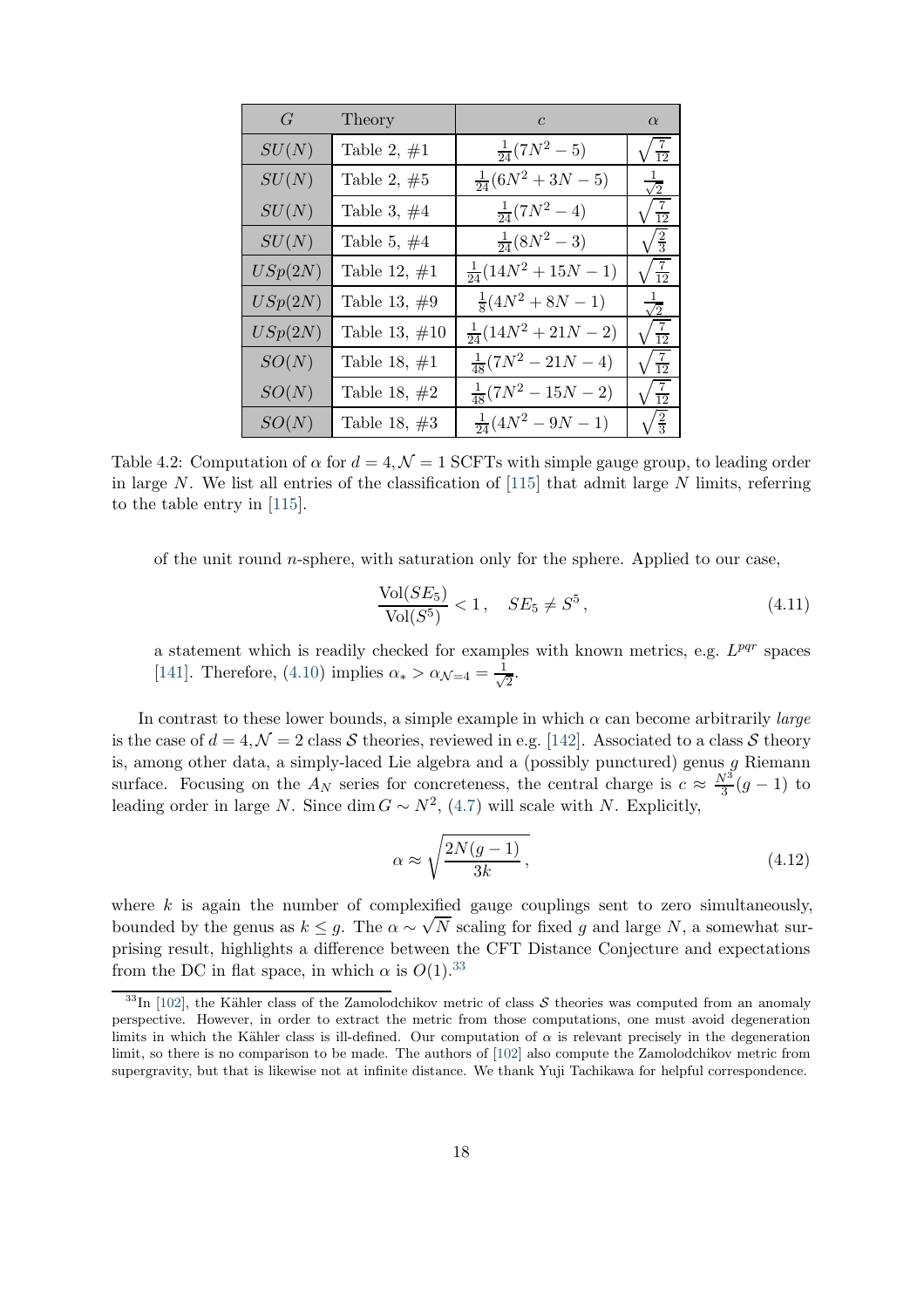#### <span id="page-19-0"></span>4.2 Comparison with the DC in the swampland program

As explained in the introduction, the AdS formulation of the CFT Distance Conjecture makes contact with the Distance Conjecture (DC) in the swampland program. In this section, we will delve into this comparison, although the reader should keep in mind that the CFT Distance Conjecture applies regardless of whether the CFT has a semiclassical dual AdS description. Even though it pertains to families of CFTs with fixed central charge, which is incompatible with taking the flat space limit of AdS [\[143\]](#page-31-4), it is natural to expect that the DC applies also in the AdS background. Higher-spin symmetry plays an essential role in our conjectures, which assume  $d > 2$ . However, similar conjectures [\[60–](#page-26-2)[62\]](#page-26-11) in  $d = 2$  involve instead the scalar gap. Hence, as noted in Section [2,](#page-3-0) it is possible to unify both CFT conjectures into a weaker statement valid for  $d > 2$  involving infinite towers of operators at infinite distance which are dual to massless fields in AdS, without referring to the spin. This more universal but weaker statement maps directly to the DC in the swampland program, while the additional constraints on the spin can be understood as stronger refinements of the latter for the specific case of AdS. Indeed, from the perspective of the DC in the Swampland program, for large N CFTs with an Einstein gravity dual the HS aspect of our conjectures is natural: the emergence of a tower of light states in the DC for  $AdS_{d+1}$  with  $d > 2$  would imply a tower of vanishing anomalous dimensions in the dual CFT for HS states, since an accumulation of spin  $J \leq 2$  operators in  $d > 2$  is forbidden by the expected finiteness of the CFT partition function even in the infinite distance limit.

In the context of the DC in the swampland program, one of the most important open questions is to understand the properties, and range of possible values, of the exponential decay rate of the tower. Progress in this direction has been performed in the context of Calabi-Yau (CY) flat space compactifications [\[22,](#page-24-0)[26,](#page-24-1)[27,](#page-24-2)[33,](#page-24-3)[40\]](#page-25-3), where the exponential decay rate is parametrized by the monodromy properties of the large field limit and roughly indicates how much of the space is getting decompactified. There is some similarity with the result for the exponent  $\alpha$ for the gauge case in [\(4.7\)](#page-16-1), which parametrizes what portion of the theory decouples at infinite distance. In the CY case, a lower bound on the exponent corresponds to decompactifying all dimensions; in AdS, the lower bound corresponds to the full CFT becoming free. Furthermore, in the CY case, the exponent also has a maximum, corresponding to equi-dimensional string perturbative limits. Thus, the upper bound is possible only because the maximum number of total dimensions is bounded for effective field theories arising from (sub)critical string theory and M-theory compactifications. On the contrary,  $\alpha$  in AdS has no upper bound, so the tower can get light parametrically fast. Of course, in both AdS and flat space, these constraints disappear when decoupling gravity; this is as expected from experience in the swampland.

Let us analyse in more detail the specific value of the lower bound for  $\alpha$ . In the context of the DC in quantum gravity, determining precisely this lower bound is one of the most important aspects of the conjecture. As mentioned in the introduction, the TCC motivates a lower bound for the DC exponent given either by  $\alpha_{TCC} \geq \frac{2}{D\sqrt{(D-1)}}$  $\frac{2}{D\sqrt{(D-1)(D-2)}}$  [\[43\]](#page-25-1) or  $\alpha_{TCC} \ge \frac{1}{\sqrt{(D-1)}}$  $\frac{1}{(D-1)(D-2)}$  [\[44,](#page-25-10)[45\]](#page-25-2) depending on the specific relation between the mass of the tower and the scalar potential, where D is the spacetime dimension. This yields  $\alpha_{TCC} \geq \frac{1}{5\sqrt{2}}$  $\frac{1}{5\sqrt{3}}$  or  $\alpha_{TCC} \ge \frac{1}{\sqrt{12}}$  for  $D = 5$ , respectively. In the previous subsection we collected evidence for a universal lower bound of  $\alpha \geq \frac{1}{\sqrt{2}}$  $\frac{1}{2}$  for the case of vanishing gauge couplings, which we proved to hold for some prominent classes of SCFTs. This value is larger than the TCC prediction. It is also larger than the bound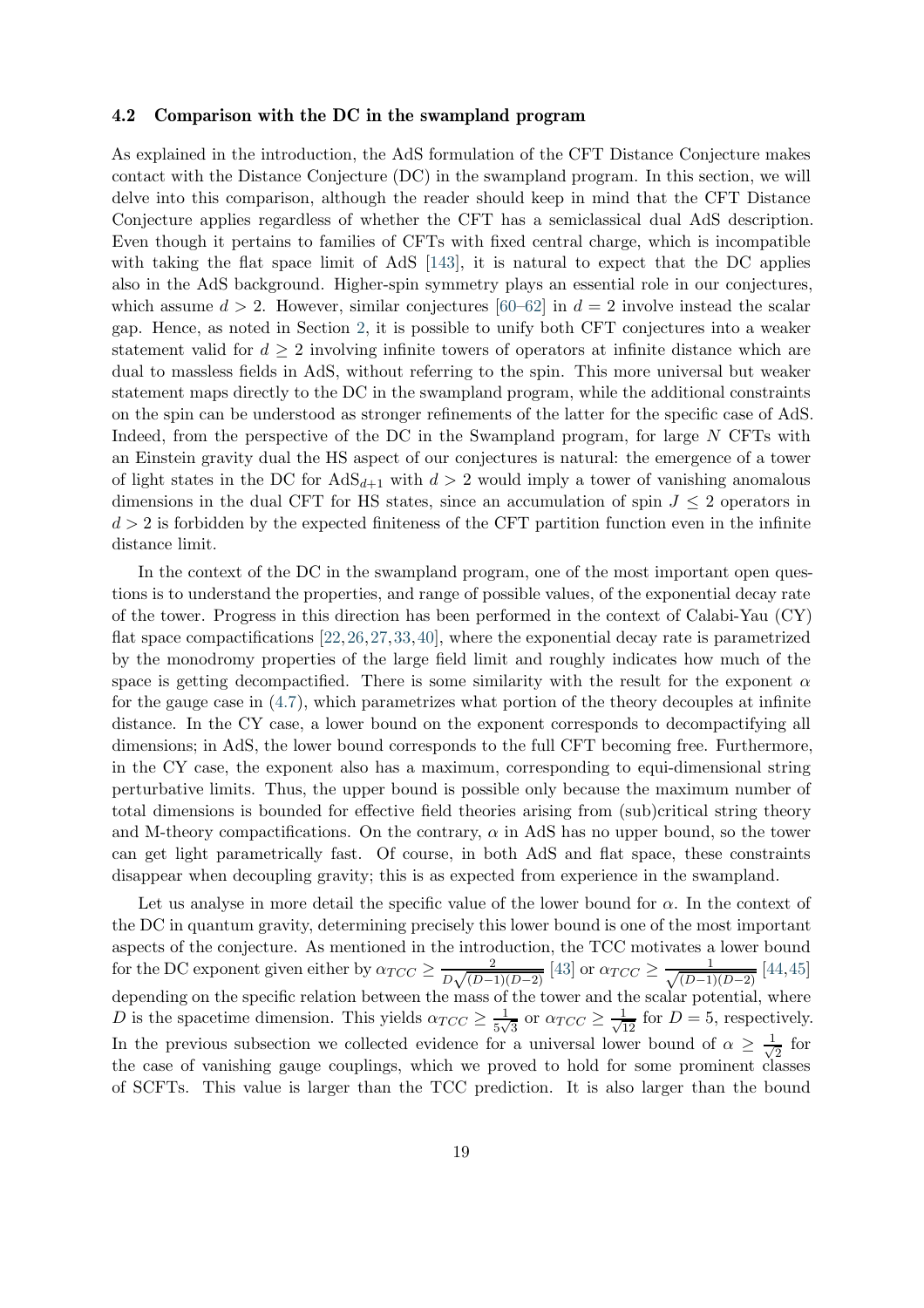obtained for Calabi-Yau  $CY_3$  compactifications, namely  $\alpha_{CY_3} \geq \frac{1}{\sqrt{3}}$  $\frac{1}{6}$  [\[22,](#page-24-0) [40\]](#page-25-3).<sup>[34](#page-20-1)</sup> Amusingly, for the case of simple gauge groups, we found in the previous section that  $\alpha$  can only take three values:  $\alpha = \sqrt{6/12}, \sqrt{7/12}, \sqrt{8/12}$ , whose squares are all multiples of 1/12 which is precisely the above minimum value predicted by the TCC.

How does the swampland DC inform the CFT Distance Conjecture? Conjecture III and the exponential decay of HS anomalous dimensions [\(2.9\)](#page-5-0) were shown here to hold in the gauge case, but are conjectural more generally. On the other hand, exponential decay is the central feature of the swampland DC: not only has it been tested in a wider variety of top-down models, but its origins (in certain supersymmetric cases) have been more rigorously tied to certain theorems of limiting mixed Hodge structures [\[22,](#page-24-0) [26,](#page-24-1) [39,](#page-25-11) [144\]](#page-31-5). We take this as an independent suggestion that the Zamolodchikov metric asymptoting to infinite distance is indeed locally hyperbolic. In fact, it would be interesting to check whether the same mathematical techniques based on Hodge theory used in the context of CY spaces might also be used to prove our Conjectures I and III for conformal manifolds in Section [2.](#page-3-0) We leave this for future work.

Conversely, the CFT Distance Conjecture lends support for stronger versions of the DC that specify the nature of the tower of states. In particular, the CFT Distance Conjecture requires the universal presence of HS fields furnishing an emergent infinite-dimensional gauge symmetry at infinite distance in  $d > 2$ . This suggests similar properties at infinite distance in flat space quantum gravity. It also resonates with the proposal in [\[41\]](#page-25-12), for which every infinite field distance limit can be identified with the RG flow endpoint of codimension-two objects universally present at these limits (i.e. particles in  $D = d + 1 = 3$  and extended objects containing HS fields in  $D > 3$ , and with the proposal in [\[40\]](#page-25-3) that any infinite distance limit corresponds to the weak coupling limit of some p-form gauge field. The CFT Distance Conjecture lends a different conceptual motivation for these. In [\[33\]](#page-24-3) the Emergent String Conjecture was proposed, which claims that any infinite distance limit should either correspond to a decompactification limit or a limit in which a critical weakly-coupled string becomes tensionless with respect to the Planck mass. Our conjecture in  $d > 2$  is consistent with the latter case, as the string spectra contain towers of HS fields, but we are making the prediction that at fixed AdS curvature, there can be no (even partial) decompactification of X in  $AdS_{D>3} \times X$ : in particular, assuming that decompactification would lead to an infinite tower of massless scalars, our conjecture asserts that the massless modes in AdS must instead be HS fields. Note that our HS conjecture in the context of holographic dual  $AdS_{D>3}\times X$  implies that the scale of no part of X can be decoupled from that of AdS and thus leads to a refined version of the absence of AdS scale separation [\[46\]](#page-25-8), which in principle allows for part of X to decompactify (as is the case in  $AdS_3$  examples).<sup>[35](#page-20-2)</sup>

## <span id="page-20-0"></span>4.3 Application to some AdS/CFT dual pairs

We close this section with some phenomenology for  $d = 4$  SCFTs at large central charge. We compute  $\alpha$  from CFT and make some comments about the AdS dual in the relevant regime. To be clear, AdS/CFT guarantees that the bulk and boundary HS spectra will agree everywhere on  $M$ . In general, one cannot use a supergravity approximation (if it exists), which does not lie

<span id="page-20-1"></span><sup>&</sup>lt;sup>34</sup>For theories with eight supercharges arising from  $CY_n$  compactifications, it was found in [\[22,](#page-24-0)[40\]](#page-25-3) a universal bound  $\alpha_{CY} \geq \frac{1}{\sqrt{2n}}$  with  $n = \dim_{\mathbb{C}}(CY)$  for towers of BPS states.

<span id="page-20-2"></span><sup>&</sup>lt;sup>35</sup>Another possibility, which we think is unlikely to be the case, is for our HS conjecture to be incorrect without invalidating the DC in the Swampland context by getting a partial decompactification of  $X$  leading to a light tower of KK modes comprised of massless  $J = 0$  modes in this limit.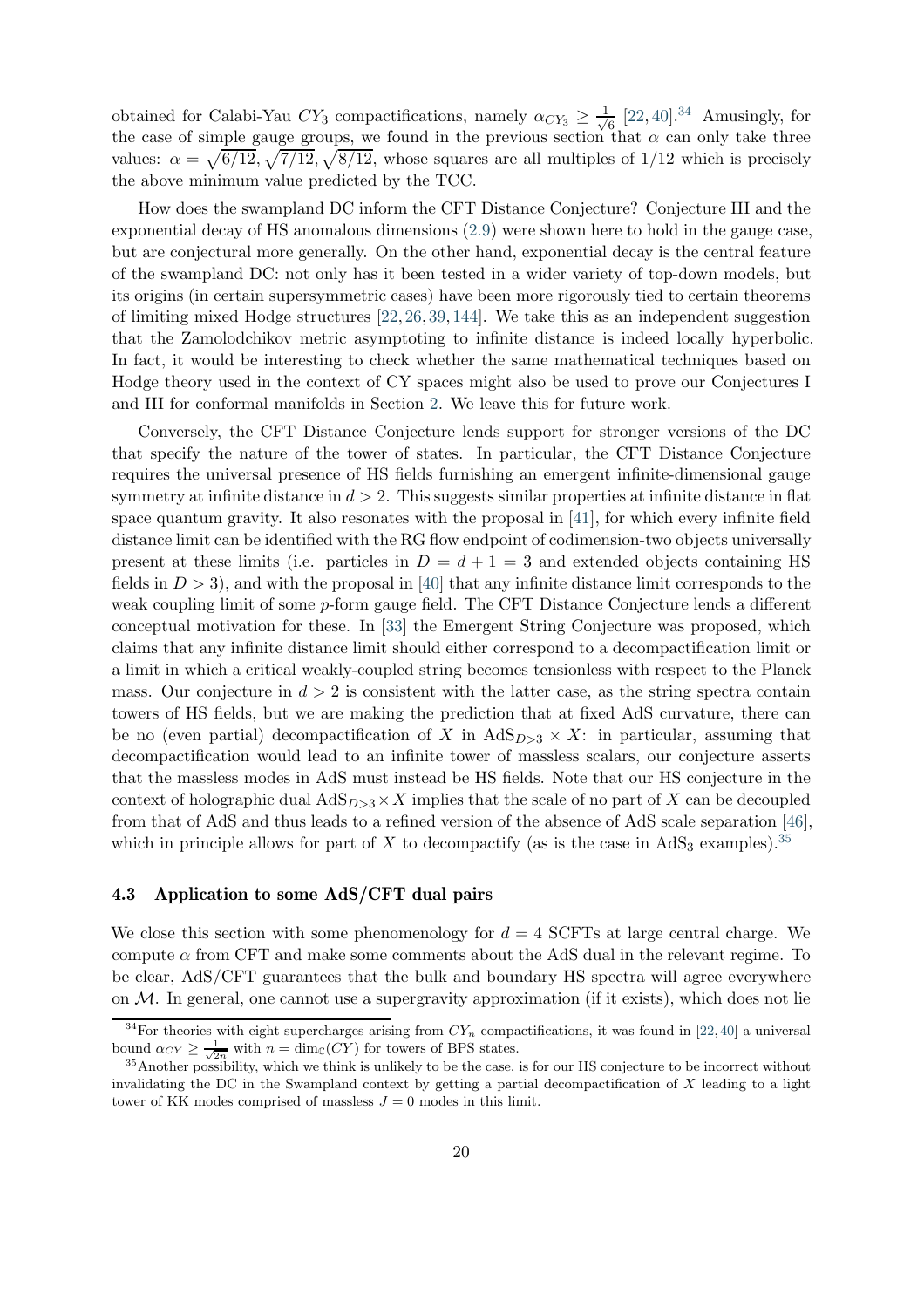at infinite distance, to compute the spectrum and the metric near a HS point. For the special case of  $\mathcal{N} = 4$  SYM at large N, we explain the sense in which one can actually match to a supergravity computation.

#### 4.3.1  $\mathcal{N} = 4 \text{ } SU(N)$  super-Yang-Mills

As derived earlier,

$$
\alpha = \frac{1}{\sqrt{2}}\tag{4.13}
$$

There is substantial literature on the local operator spectrum of free  $\mathcal{N} = 4$  SYM [\[127–](#page-30-1)[129,](#page-30-7) [131,](#page-30-8) [145,](#page-31-6) [146\]](#page-31-7), including the algebra of HS conserved currents [\[147\]](#page-31-8). The bulk dual is type IIB string theory on  $AdS_5 \times S^5$ . In the regime of large (but finite) N, small coupling  $g_s \sim g_{\text{YM}}^2 \ll 1$ and small 't Hooft coupling  $\lambda = g_{YM}^2 N \ll 1$ , a good approximation to the bulk theory is given by classical string theory in a highly curved (string size) geometry. It is believed that in this regime, the holographic dictionary is modified such that  $L \sim \ell_s$  corresponds to  $\lambda = 0$ . (For a compelling case, see [\[129\]](#page-30-7); analogous claims in  $AdS_3 \times S^3 \times T^4$  were firmly established in [\[134\]](#page-30-2).) Nevertheless, due to the maximal supersymmetry, the exponent  $\alpha$  may be computed in the supergravity regime. Maximal supersymmetry implies that the metric is in fact given by the Poincaré metric over all of moduli space, and one needs only determine the overall constant  $\beta^2$ . We are free to compute  $\beta$  in type IIB supergravity. From e.g. [\[148\]](#page-31-9), the graviton-axio-dilaton part of the type IIB supergravity action in Einstein frame takes the form  $(4.2)$  with  $\eta = 1/2$ , in agreement with the CFT result above.

One may also perform  $\mathbb{Z}_n$  orbifolds of  $\mathcal{N}=4$  SYM that preserve  $\mathcal{N}=2$  supersymmetry, dual to type IIB string theory on  $AdS_5 \times S^5/\mathbb{Z}_n$ , with central charge  $c = n \dim G/4$ . The gauge group is  $SU(N)^n$ , so the moduli space of this conformal manifold is parameterized by one complexified gauge coupling for each gauge factor. If we take the weak coupling limit of  $k$ gauge couplings simultaneously, where  $k = 1, \ldots, n$ , we get

$$
\alpha = \sqrt{\frac{n}{2k}}\tag{4.14}
$$

There is no upper bound on the rank  $n$  in the CFT, though the classical gravity approximation breaks down when  $\text{Vol}(S^5/\mathbb{Z}_n) = \text{Vol}(S^5)/n$  is of order the Planck scale.

## 4.3.2  $SU(N)$  SQCD with  $N_f = 2N$

We next consider  $SU(N)$  SQCD with  $N_f = 2N$  at large N, which preserves  $\mathcal{N} = 2$  supersymmetry. From the first entry in Table [4.1,](#page-17-0)

<span id="page-21-0"></span>
$$
\alpha \approx \sqrt{\frac{2}{3}}\tag{4.15}
$$

The bulk dual of this SCFT was explored in [\[149\]](#page-31-10).  $\mathcal{N}=2$  supersymmetry is not powerful enough to constrain the metric to be globally hyperbolic, unlike  $\mathcal{N} = 4$  SYM. In order to faithfully match  $(4.15)$  to a bulk computation, one must compute the HS spectrum in the highly stringy regime of large curvature. (See [\[149\]](#page-31-10) for some comments and speculations about the string-scale geometry.) We note that the bulk dual of SQCD has no supergravity regime anywhere on  $M$ , as  $a \neq c$  at large N.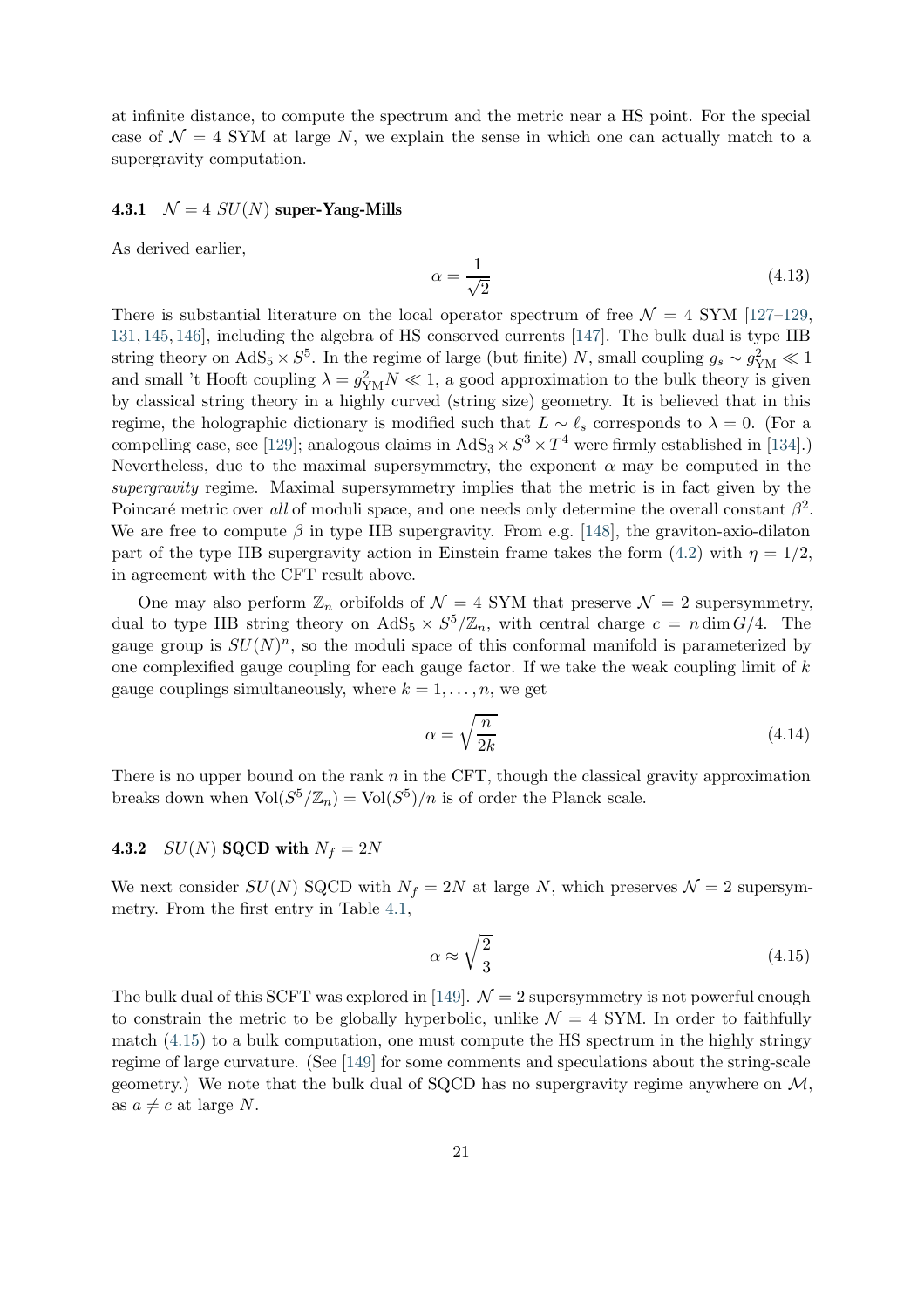#### 4.3.3  $d = 4, \mathcal{N} = 1$  β-deformed CFTs

The result [\(3.8\)](#page-12-2) gives the asymptotic behavior of the metric in a  $d = 4, \mathcal{N} = 1$  SCFT as a gauge coupling vanishes. One class of  $\mathcal{N} = 1$  SCFTs with well-studied holographic duals are β-deformations, which preserve  $\mathcal{N} = 1$  supersymmetry and a  $U(1) \times U(1)$  flavor symmetry. The result  $(3.8)$  is invariant under  $\beta$ -deformation, which preserves the gauge group G. AdS vacua for β-deformed SCFTs were constructed in supergravity by performing an  $SL(2, \mathbb{R})$  transformation of the original solutions [\[150\]](#page-31-11). By inspection of the actions given in [\[150\]](#page-31-11), one can notice that the directions associated to superpotential couplings are compact while the one associated to the gauge coupling is non-compact, in harmony with the discussion in Section [3.2.](#page-11-0) Focusing on the β-deformation of  $\mathcal{N} = 4$  SYM for concreteness, one observes that the purely axio-dilaton action given in [\[150\]](#page-31-11) is identical to the one in  $AdS_5 \times S^5$ , before the  $SL(2,\mathbb{R})$  transformation. This would suggest the same value of  $\alpha$  as before the  $\beta$ -deformation if the leading term of the bulk field metric could be trusted at weak coupling; however, a priori this is not the case. It would be interesting to determine the fate of the backgrounds of [\[150\]](#page-31-11) and their associated string spectra as one interpolates between supergravity and string theory, and whether non-renormalization theorems exist.

## Acknowledgments

We wish to thank Chris Beem, Jan de Boer, Sergio Cecotti, Tristan Collins, Daniel Jafferis, Zohar Komargodski, Jacob McNamara, Carlo Meneghelli, Miguel Montero, Kyriakos Papadodimas, Shlomo Razamat, Yuji Tachikawa, Arnav Tripathy and Shing-Tung Yau for helpful discussions.

E.P. is supported in part by the World Premier International Research Center Initiative, MEXT, Japan, and by the U.S. Department of Energy, Office of Science, Office of High Energy Physics, under Award Number DE-SC0011632. The research of L.R. is supported in part by NSF grant No. PHY-1915093. The research of C.V. and I.V. was supported in part by a grant from the Simons Foundation (602883, CV). The research of C.V. was also supported by the National Science Foundation under Grant No. NSF PHY-2013858. We thank the KITP for hospitality during the course of this work, which was supported in part by the National Science Foundation under Grant No. NSF PHY-1748958.

# <span id="page-22-0"></span>References

- [1] D. Simmons-Duffin, ["The Conformal Bootstrap,"](http://dx.doi.org/10.1142/9789813149441_0001) in Proceedings, Theoretical Advanced Study Institute in Elementary Particle Physics: New Frontiers in Fields and Strings (TASI 2015): Boulder, CO, USA, June 1-26, 2015, pp. 1–74. 2017. [arXiv:1602.07982 \[hep-th\]](http://arxiv.org/abs/1602.07982).
- <span id="page-22-1"></span>[2] D. Poland, S. Rychkov, and A. Vichi, "The Conformal Bootstrap: Theory, Numerical Techniques, and Applications," [arXiv:1805.04405 \[hep-th\]](http://arxiv.org/abs/1805.04405).
- <span id="page-22-2"></span>[3] T. D. Brennan, F. Carta, and C. Vafa, "The String Landscape, the Swampland, and the Missing Corner," PoS TASI2017 [\(2017\) 015,](http://dx.doi.org/10.22323/1.305.0015) [arXiv:1711.00864 \[hep-th\]](http://arxiv.org/abs/1711.00864).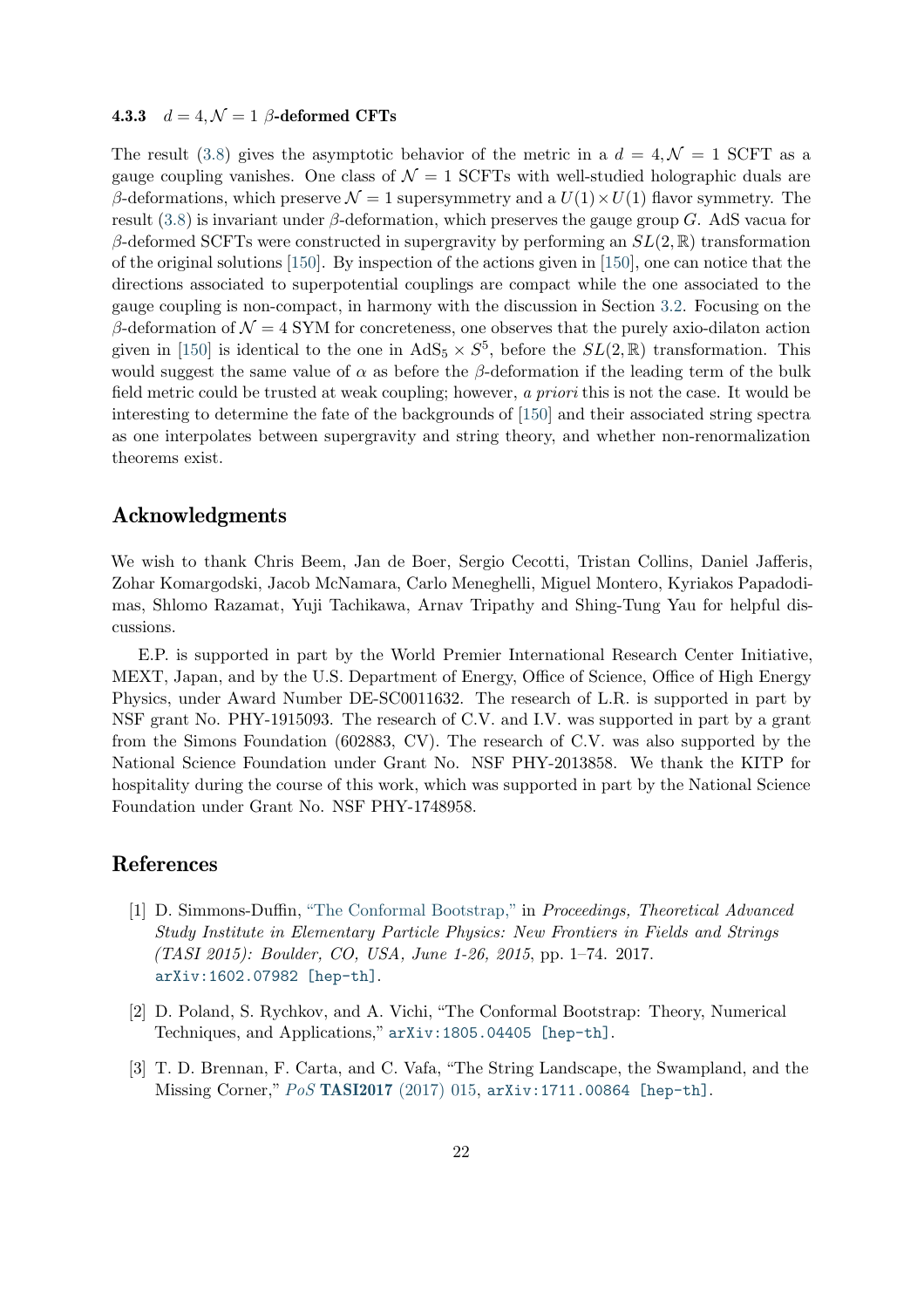- <span id="page-23-2"></span><span id="page-23-0"></span>[4] E. Palti, "The Swampland: Introduction and Review," Fortsch. Phys. 67 [no. 6, \(2019\) 1900037,](http://dx.doi.org/10.1002/prop.201900037) [arXiv:1903.06239 \[hep-th\]](http://arxiv.org/abs/1903.06239).
- [5] Y. Nakayama and Y. Nomura, "Weak gravity conjecture in the AdS/CFT correspondence," Phys. Rev. D 92 [no. 12, \(2015\) 126006,](http://dx.doi.org/10.1103/PhysRevD.92.126006) [arXiv:1509.01647 \[hep-th\]](http://arxiv.org/abs/1509.01647).
- [6] D. Harlow, "Wormholes, Emergent Gauge Fields, and the Weak Gravity Conjecture," JHEP 01 [\(2016\) 122,](http://dx.doi.org/10.1007/JHEP01(2016)122) [arXiv:1510.07911 \[hep-th\]](http://arxiv.org/abs/1510.07911).
- [7] N. Benjamin, E. Dyer, A. L. Fitzpatrick, and S. Kachru, "Universal Bounds on Charged States in 2d CFT and 3d Gravity," JHEP 08 [\(2016\) 041,](http://dx.doi.org/10.1007/JHEP08(2016)041) [arXiv:1603.09745 \[hep-th\]](http://arxiv.org/abs/1603.09745).
- [8] M. Montero, G. Shiu, and P. Soler, "The Weak Gravity Conjecture in three dimensions," JHEP 10 [\(2016\) 159,](http://dx.doi.org/10.1007/JHEP10(2016)159) [arXiv:1606.08438 \[hep-th\]](http://arxiv.org/abs/1606.08438).
- [9] B. Heidenreich, M. Reece, and T. Rudelius, "Evidence for a sublattice weak gravity conjecture," JHEP 08 [\(2017\) 025,](http://dx.doi.org/10.1007/JHEP08(2017)025) [arXiv:1606.08437 \[hep-th\]](http://arxiv.org/abs/1606.08437).
- [10] M. Montero, "Are tiny gauge couplings out of the Swampland?," JHEP 10 [\(2017\) 208,](http://dx.doi.org/10.1007/JHEP10(2017)208) [arXiv:1708.02249 \[hep-th\]](http://arxiv.org/abs/1708.02249).
- [11] D. Harlow and H. Ooguri, "Symmetries in quantum field theory and quantum gravity," [arXiv:1810.05338 \[hep-th\]](http://arxiv.org/abs/1810.05338).
- [12] J.-B. Bae, S. Lee, and J. Song, "Modular Constraints on Superconformal Field Theories," JHEP 01 [\(2019\) 209,](http://dx.doi.org/10.1007/JHEP01(2019)209) [arXiv:1811.00976 \[hep-th\]](http://arxiv.org/abs/1811.00976).
- [13] D. Harlow and H. Ooguri, "Constraints on Symmetries from Holography," Phys. Rev. Lett. 122 [no. 19, \(2019\) 191601,](http://dx.doi.org/10.1103/PhysRevLett.122.191601) [arXiv:1810.05337 \[hep-th\]](http://arxiv.org/abs/1810.05337).
- [14] Y.-H. Lin and S.-H. Shao, "Anomalies and Bounds on Charged Operators," Phys. Rev. D 100 [no. 2, \(2019\) 025013,](http://dx.doi.org/10.1103/PhysRevD.100.025013) [arXiv:1904.04833 \[hep-th\]](http://arxiv.org/abs/1904.04833).
- [15] M. Montero, "A Holographic Derivation of the Weak Gravity Conjecture," JHEP 03 [\(2019\) 157,](http://dx.doi.org/10.1007/JHEP03(2019)157) [arXiv:1812.03978 \[hep-th\]](http://arxiv.org/abs/1812.03978).
- [16] J. P. Conlon and F. Quevedo, "Putting the Boot into the Swampland," JHEP 03 [\(2019\) 005,](http://dx.doi.org/10.1007/JHEP03(2019)005) [arXiv:1811.06276 \[hep-th\]](http://arxiv.org/abs/1811.06276).
- [17] J. P. Conlon and F. Revello, "Moduli Stabilisation and the Holographic Swampland," [arXiv:2006.01021 \[hep-th\]](http://arxiv.org/abs/2006.01021).
- [18] H. Ooguri and T. Takayanagi, "Cobordism Conjecture in AdS," [arXiv:2006.13953 \[hep-th\]](http://arxiv.org/abs/2006.13953).
- <span id="page-23-3"></span>[19] P. Agarwal, K.-H. Lee, and J. Song, "Classification of large N superconformal gauge theories with a dense spectrum," [arXiv:2007.16165 \[hep-th\]](http://arxiv.org/abs/2007.16165).
- <span id="page-23-1"></span>[20] H. Ooguri and C. Vafa, "On the Geometry of the String Landscape and the Swampland," Nucl. Phys. B766 [\(2007\) 21–33,](http://dx.doi.org/10.1016/j.nuclphysb.2006.10.033) [arXiv:hep-th/0605264 \[hep-th\]](http://arxiv.org/abs/hep-th/0605264).
- <span id="page-23-4"></span>[21] D. Klaewer and E. Palti, "Super-Planckian Spatial Field Variations and Quantum Gravity," JHEP 01 [\(2017\) 088,](http://dx.doi.org/10.1007/JHEP01(2017)088) [arXiv:1610.00010 \[hep-th\]](http://arxiv.org/abs/1610.00010).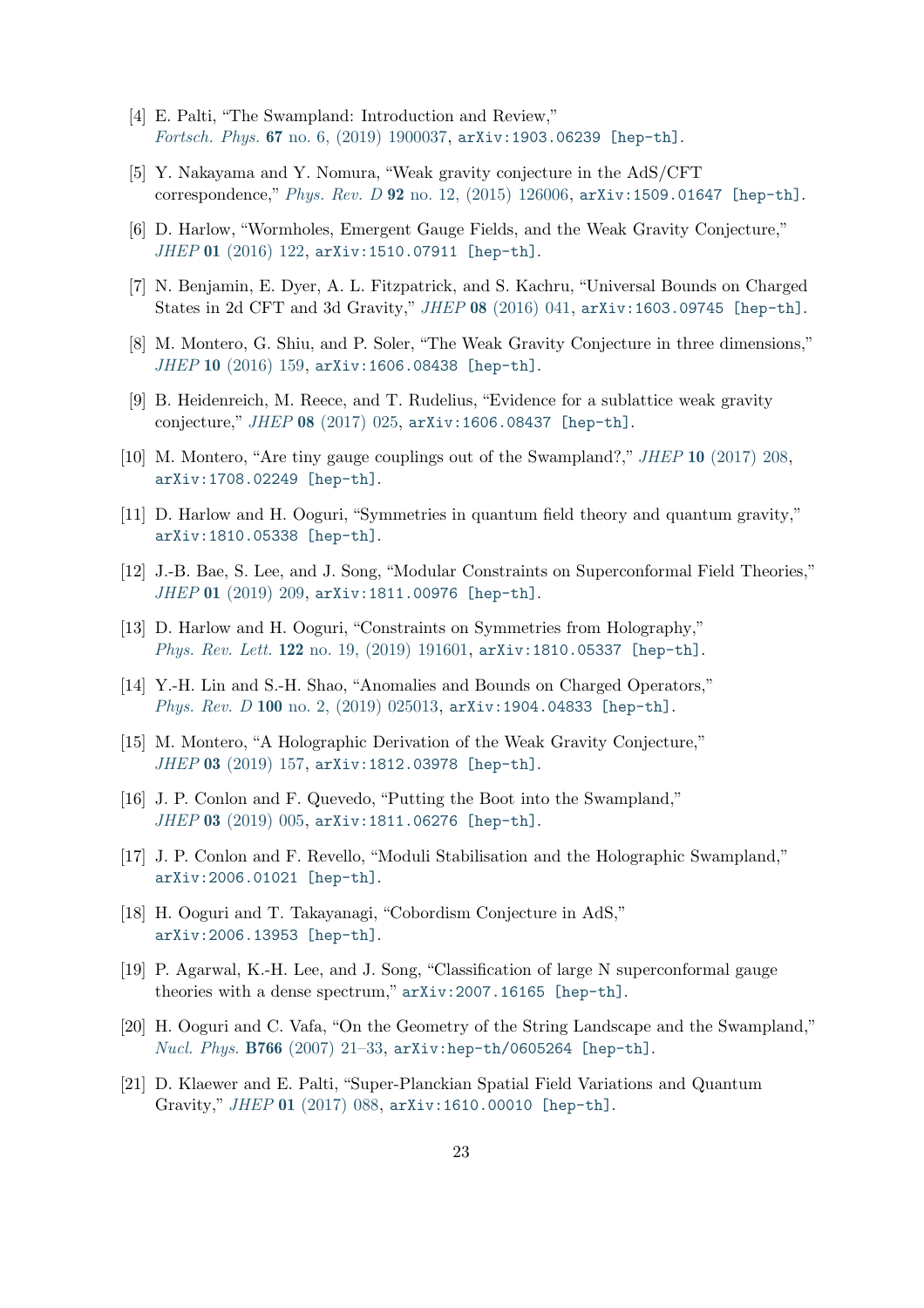- <span id="page-24-0"></span>[22] T. W. Grimm, E. Palti, and I. Valenzuela, "Infinite Distances in Field Space and Massless Towers of States," JHEP 08 [\(2018\) 143,](http://dx.doi.org/10.1007/JHEP08(2018)143) [arXiv:1802.08264 \[hep-th\]](http://arxiv.org/abs/1802.08264).
- [23] S.-J. Lee, W. Lerche, and T. Weigand, "Tensionless Strings and the Weak Gravity Conjecture," JHEP 10 [\(2018\) 164,](http://dx.doi.org/10.1007/JHEP10(2018)164) [arXiv:1808.05958 \[hep-th\]](http://arxiv.org/abs/1808.05958).
- [24] S.-J. Lee, W. Lerche, and T. Weigand, "A Stringy Test of the Scalar Weak Gravity Conjecture," Nucl. Phys. B938 [\(2019\) 321–350,](http://dx.doi.org/10.1016/j.nuclphysb.2018.11.001) [arXiv:1810.05169 \[hep-th\]](http://arxiv.org/abs/1810.05169).
- <span id="page-24-1"></span>[25] E. Gonzalo, L. E. Ibáñez, and Á. M. Uranga, "Modular Symmetries and the Swampland Conjectures," JHEP 05 [\(2019\) 105,](http://dx.doi.org/10.1007/JHEP05(2019)105) [arXiv:1812.06520 \[hep-th\]](http://arxiv.org/abs/1812.06520).
- <span id="page-24-2"></span>[26] T. W. Grimm, C. Li, and E. Palti, "Infinite Distance Networks in Field Space and Charge Orbits," JHEP 03 [\(2019\) 016,](http://dx.doi.org/10.1007/JHEP03(2019)016) [arXiv:1811.02571 \[hep-th\]](http://arxiv.org/abs/1811.02571).
- [27] P. Corvilain, T. W. Grimm, and I. Valenzuela, "The Swampland Distance Conjecture for Kähler moduli," JHEP 08 [\(2019\) 075,](http://dx.doi.org/10.1007/JHEP08(2019)075) [arXiv:1812.07548 \[hep-th\]](http://arxiv.org/abs/1812.07548).
- [28] T. W. Grimm and D. Van De Heisteeg, "Infinite Distances and the Axion Weak Gravity Conjecture," JHEP 03 [\(2020\) 020,](http://dx.doi.org/10.1007/JHEP03(2020)020) [arXiv:1905.00901 \[hep-th\]](http://arxiv.org/abs/1905.00901).
- [29] A. Joshi and A. Klemm, "Swampland Distance Conjecture for One-Parameter Calabi-Yau Threefolds," JHEP 08 [\(2019\) 086,](http://dx.doi.org/10.1007/JHEP08(2019)086) [arXiv:1903.00596 \[hep-th\]](http://arxiv.org/abs/1903.00596).
- [30] F. Marchesano and M. Wiesner, "Instantons and infinite distances," JHEP 08 [\(2019\) 088,](http://dx.doi.org/10.1007/JHEP08(2019)088) [arXiv:1904.04848 \[hep-th\]](http://arxiv.org/abs/1904.04848).
- [31] S.-J. Lee, W. Lerche, and T. Weigand, "Modular Fluxes, Elliptic Genera, and Weak Gravity Conjectures in Four Dimensions," JHEP 08 [\(2019\) 104,](http://dx.doi.org/10.1007/JHEP08(2019)104) [arXiv:1901.08065 \[hep-th\]](http://arxiv.org/abs/1901.08065).
- <span id="page-24-3"></span>[32] S.-J. Lee, W. Lerche, and T. Weigand, "Emergent Strings, Duality and Weak Coupling Limits for Two-Form Fields," [arXiv:1904.06344 \[hep-th\]](http://arxiv.org/abs/1904.06344).
- [33] S.-J. Lee, W. Lerche, and T. Weigand, "Emergent Strings from Infinite Distance Limits," [arXiv:1910.01135 \[hep-th\]](http://arxiv.org/abs/1910.01135).
- [34] A. Font, A. Herráez, and L. E. Ibáñez, "The Swampland Distance Conjecture and Towers of Tensionless Branes," JHEP 08 [\(2019\) 044,](http://dx.doi.org/10.1007/JHEP08(2019)044) [arXiv:1904.05379 \[hep-th\]](http://arxiv.org/abs/1904.05379).
- [35] F. Baume, F. Marchesano, and M. Wiesner, "Instanton Corrections and Emergent Strings," [arXiv:1912.02218 \[hep-th\]](http://arxiv.org/abs/1912.02218).
- [36] R. Blumenhagen, I. Valenzuela, and F. Wolf, "The Swampland Conjecture and F-term Axion Monodromy Inflation," JHEP 07 [\(2017\) 145,](http://dx.doi.org/10.1007/JHEP07(2017)145) [arXiv:1703.05776 \[hep-th\]](http://arxiv.org/abs/1703.05776).
- [37] R. Blumenhagen, D. Klaewer, L. Schlechter, and F. Wolf, "The Refined Swampland Distance Conjecture in Calabi-Yau Moduli Spaces," JHEP 06 [\(2018\) 052,](http://dx.doi.org/10.1007/JHEP06(2018)052) [arXiv:1803.04989 \[hep-th\]](http://arxiv.org/abs/1803.04989).
- [38] D. Erkinger and J. Knapp, "Refined swampland distance conjecture and exotic hybrid Calabi-Yaus," JHEP 07 [\(2019\) 029,](http://dx.doi.org/10.1007/JHEP07(2019)029) [arXiv:1905.05225 \[hep-th\]](http://arxiv.org/abs/1905.05225).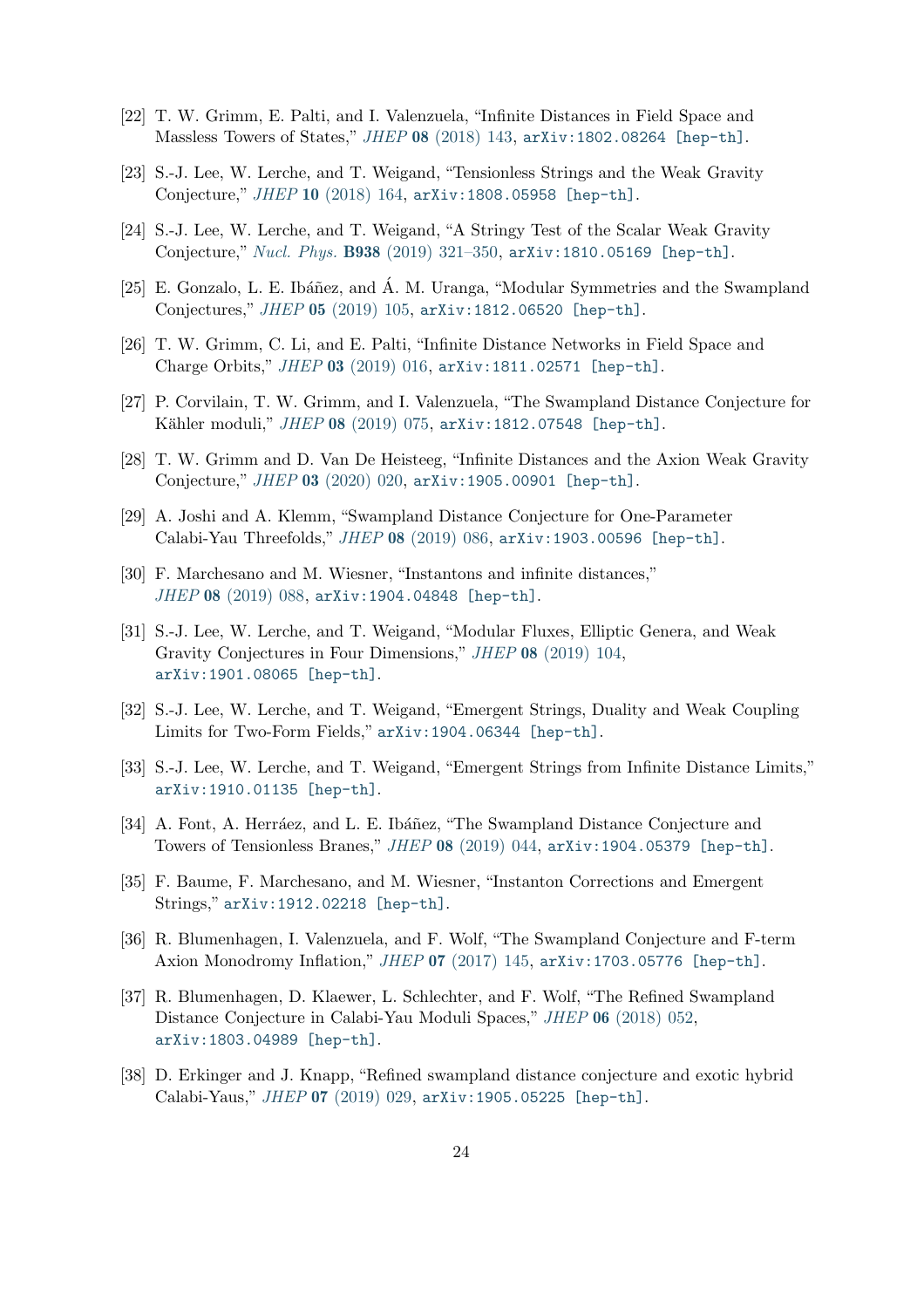- <span id="page-25-11"></span><span id="page-25-3"></span>[39] S. Cecotti, "Special Geometry and the Swampland," [arXiv:2004.06929 \[hep-th\]](http://arxiv.org/abs/2004.06929).
- <span id="page-25-12"></span>[40] N. Gendler and I. Valenzuela, "Merging the Weak Gravity and Distance Conjectures Using BPS Extremal Black Holes," [arXiv:2004.10768 \[hep-th\]](http://arxiv.org/abs/2004.10768).
- <span id="page-25-0"></span>[41] S. Lanza, F. Marchesano, L. Martucci, and I. Valenzuela, "Swampland Conjectures for Strings and Membranes," [arXiv:2006.15154 \[hep-th\]](http://arxiv.org/abs/2006.15154).
- [42] D. Klaewer, S.-J. Lee, T. Weigand, and M. Wiesner, "Quantum Corrections in 4d N=1 Infinite Distance Limits and the Weak Gravity Conjecture," [arXiv:2011.00024 \[hep-th\]](http://arxiv.org/abs/2011.00024).
- <span id="page-25-10"></span><span id="page-25-1"></span>[43] A. Bedroya and C. Vafa, "Trans-Planckian Censorship and the Swampland," [arXiv:1909.11063 \[hep-th\]](http://arxiv.org/abs/1909.11063).
- <span id="page-25-2"></span>[44] D. Andriot, N. Cribiori, and D. Erkinger, "The web of swampland conjectures and the TCC bound," JHEP 07 [\(2020\) 162,](http://dx.doi.org/10.1007/JHEP07(2020)162) [arXiv:2004.00030 \[hep-th\]](http://arxiv.org/abs/2004.00030).
- <span id="page-25-8"></span>[45] A. Bedroya, "de Sitter Complementarity, TCC, and the Swampland," [arXiv:2010.09760 \[hep-th\]](http://arxiv.org/abs/2010.09760).
- <span id="page-25-4"></span>[46] D. Lüst, E. Palti, and C. Vafa, "AdS and the Swampland," [Physics Letters B](http://dx.doi.org/10.1016/j.physletb.2019.134867) 797 (2019) 134867, [arXiv:1906.05225 \[hep-th\]](http://arxiv.org/abs/1906.05225).
- [47] S. El-Showk, M. F. Paulos, D. Poland, S. Rychkov, D. Simmons-Duffin, and A. Vichi, "Solving the 3D Ising Model with the Conformal Bootstrap," Phys.Rev. D86 [\(2012\) 025022,](http://dx.doi.org/10.1103/PhysRevD.86.025022) [arXiv:1203.6064 \[hep-th\]](http://arxiv.org/abs/1203.6064).
- [48] S. El-Showk, M. F. Paulos, D. Poland, S. Rychkov, D. Simmons-Duffin, et al., "Solving the 3d Ising Model with the Conformal Bootstrap II. c-Minimization and Precise Critical Exponents," [J.Stat.Phys.](http://dx.doi.org/10.1007/s10955-014-1042-7) 157 (2014) 869, [arXiv:1403.4545 \[hep-th\]](http://arxiv.org/abs/1403.4545).
- [49] F. Kos, D. Poland, D. Simmons-Duffin, and A. Vichi, "Precision islands in the Ising and O(N) models," JHEP 08 [\(2016\) 036,](http://dx.doi.org/10.1007/JHEP08(2016)036) [arXiv:1603.04436 \[hep-th\]](http://arxiv.org/abs/1603.04436).
- [50] D. Simmons-Duffin, "The Lightcone Bootstrap and the Spectrum of the 3d Ising CFT," JHEP 03 [\(2017\) 086,](http://dx.doi.org/10.1007/JHEP03(2017)086) [arXiv:1612.08471 \[hep-th\]](http://arxiv.org/abs/1612.08471).
- <span id="page-25-5"></span>[51] S. Caron-Huot, Y. Gobeil, and Z. Zahraee, "The leading trajectory in the 2+1D Ising CFT," [arXiv:2007.11647 \[hep-th\]](http://arxiv.org/abs/2007.11647).
- <span id="page-25-7"></span><span id="page-25-6"></span>[52] C. Beem, L. Rastelli, and B. C. van Rees, "The  $\mathcal{N}=4$  Superconformal Bootstrap," [Phys.Rev.Lett.](http://dx.doi.org/10.1103/PhysRevLett.111.071601) 111 (2013) 071601, [arXiv:1304.1803 \[hep-th\]](http://arxiv.org/abs/1304.1803).
- [53] C. Beem, L. Rastelli, and B. C. van Rees, "More  $\mathcal{N}=4$  superconformal bootstrap," Phys. Rev. D 96 [no. 4, \(2017\) 046014,](http://dx.doi.org/10.1103/PhysRevD.96.046014) [arXiv:1612.02363 \[hep-th\]](http://arxiv.org/abs/1612.02363).
- [54] Y.-H. Lin, S.-H. Shao, D. Simmons-Duffin, Y. Wang, and X. Yin, "N=4 Superconformal Bootstrap of the K3 CFT," [arXiv:1511.04065 \[hep-th\]](http://arxiv.org/abs/1511.04065).
- <span id="page-25-9"></span>[55] C. Behan, "Conformal manifolds: ODEs from OPEs," JHEP 03 [\(2018\) 127,](http://dx.doi.org/10.1007/JHEP03(2018)127) [arXiv:1709.03967 \[hep-th\]](http://arxiv.org/abs/1709.03967).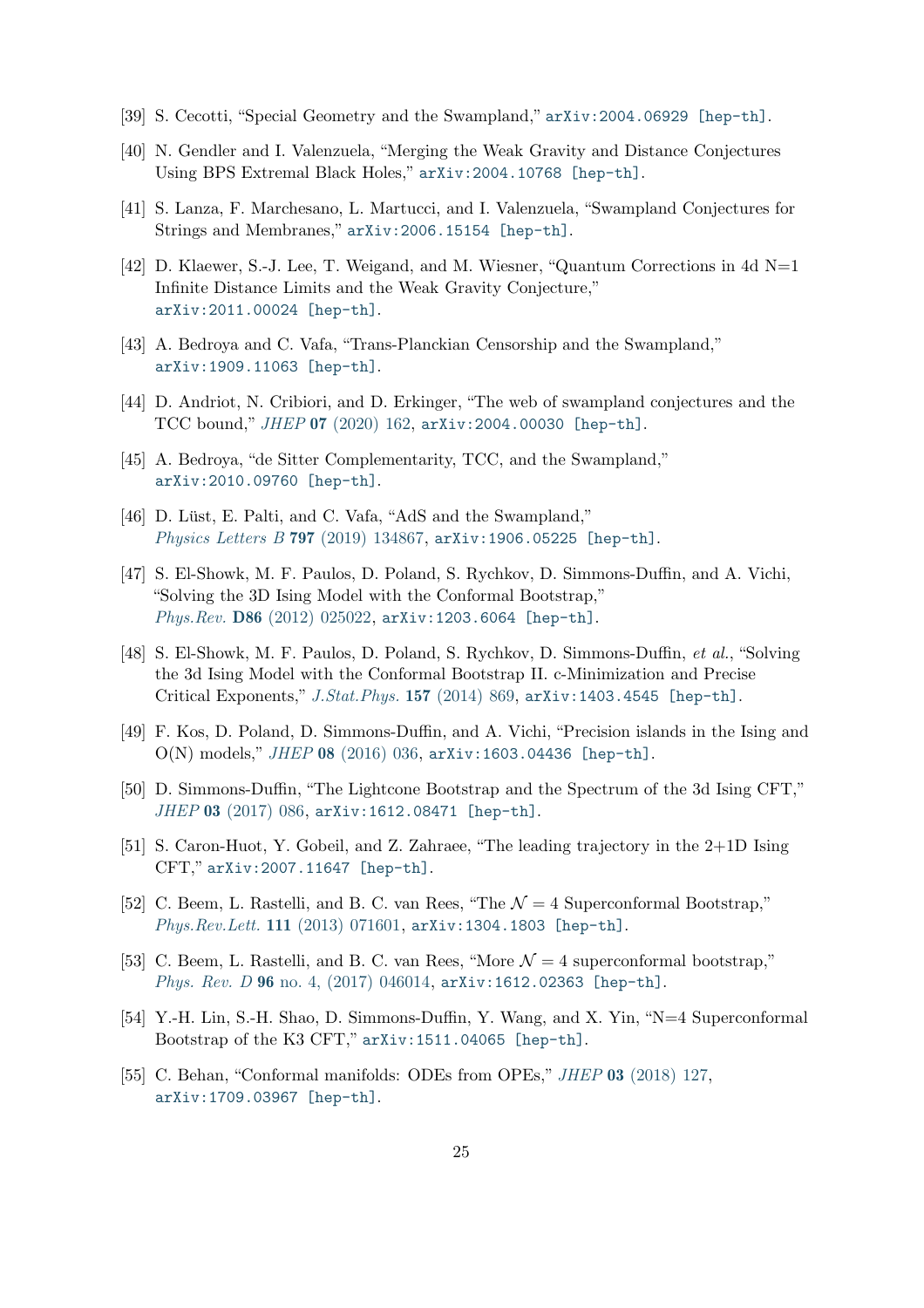- <span id="page-26-13"></span><span id="page-26-12"></span>[56] V. Bashmakov, M. Bertolini, and H. Raj, "On non-supersymmetric conformal manifolds: field theory and holography,"  $JHEP$  11 [\(2017\) 167,](http://dx.doi.org/10.1007/JHEP11(2017)167) [arXiv:1709.01749 \[hep-th\]](http://arxiv.org/abs/1709.01749).
- [57] M. Baggio, N. Bobev, S. M. Chester, E. Lauria, and S. S. Pufu, "Decoding a Three-Dimensional Conformal Manifold," JHEP 02 [\(2018\) 062,](http://dx.doi.org/10.1007/JHEP02(2018)062) [arXiv:1712.02698 \[hep-th\]](http://arxiv.org/abs/1712.02698).
- <span id="page-26-1"></span><span id="page-26-0"></span>[58] J. Kaidi and E. Perlmutter, "Discreteness and Integrality in Conformal Field Theory," [arXiv:2008.02190 \[hep-th\]](http://arxiv.org/abs/2008.02190).
- <span id="page-26-2"></span>[59] J. Maldacena and A. Zhiboedov, "Constraining Conformal Field Theories with A Higher Spin Symmetry," J. Phys. A46 [\(2013\) 214011,](http://dx.doi.org/10.1088/1751-8113/46/21/214011) [arXiv:1112.1016 \[hep-th\]](http://arxiv.org/abs/1112.1016).
- [60] M. Kontsevich and Y. Soibelman, "Homological mirror symmetry and torus fibrations," in KIAS Annual International Conference on Symplectic Geometry and Mirror Symmetry, pp. 203–263. 11, 2000. [arXiv:math/0011041](http://arxiv.org/abs/math/0011041).
- <span id="page-26-11"></span><span id="page-26-10"></span>[61] Y. Soibelman, "Collapsing conformal field theories and quantum spaces with non-negative ricci curvature." <https://www.math.ksu.edu/~soibel/nc-riem-3.pdf>.
- <span id="page-26-3"></span>[62] B. S. Acharya and M. R. Douglas, "A Finite landscape?," [arXiv:hep-th/0606212 \[hep-th\]](http://arxiv.org/abs/hep-th/0606212).
- <span id="page-26-4"></span>[63] M. R. Douglas, "Spaces of Quantum Field Theories," J. Phys. Conf. Ser. 462 [no. 1, \(2013\) 012011,](http://dx.doi.org/10.1088/1742-6596/462/1/012011) [arXiv:1005.2779 \[hep-th\]](http://arxiv.org/abs/1005.2779).
- <span id="page-26-5"></span>[64] F. Baume and J. Calderon Infante, "Tackling the SDC in AdS with CFTs," [arXiv:2011.03583 \[hep-th\]](http://arxiv.org/abs/2011.03583).
- <span id="page-26-6"></span>[65] A. Zamolodchikov, "Irreversibility of the Flux of the Renormalization Group in a 2D Field Theory," *JETP Lett.* **43** (1986) 730-732.
- [66] P. C. Argyres and N. Seiberg, "S-duality in N=2 supersymmetric gauge theories," JHEP 12 [\(2007\) 088,](http://dx.doi.org/10.1088/1126-6708/2007/12/088) [arXiv:0711.0054 \[hep-th\]](http://arxiv.org/abs/0711.0054).
- <span id="page-26-8"></span><span id="page-26-7"></span>[67] D. Gaiotto, "N=2 dualities," JHEP 08 [\(2012\) 034,](http://dx.doi.org/10.1007/JHEP08(2012)034) [arXiv:0904.2715 \[hep-th\]](http://arxiv.org/abs/0904.2715).
- [68] J. Maldacena and A. Zhiboedov, "Constraining conformal field theories with a slightly broken higher spin symmetry," [Class.Quant.Grav.](http://dx.doi.org/10.1088/0264-9381/30/10/104003) 30 (2013) 104003, [arXiv:1204.3882 \[hep-th\]](http://arxiv.org/abs/1204.3882).
- <span id="page-26-9"></span>[69] Y. S. Stanev, "Constraining conformal field theory with higher spin symmetry in four dimensions," Nucl. Phys. B 876 [\(2013\) 651–666,](http://dx.doi.org/10.1016/j.nuclphysb.2013.09.002) [arXiv:1307.5209 \[hep-th\]](http://arxiv.org/abs/1307.5209).
- [70] N. Boulanger, D. Ponomarev, E. Skvortsov, and M. Taronna, "On the uniqueness of higher-spin symmetries in AdS and CFT," [Int. J. Mod. Phys. A](http://dx.doi.org/10.1142/S0217751X13501625) 28 (2013) 1350162, [arXiv:1305.5180 \[hep-th\]](http://arxiv.org/abs/1305.5180).
- [71] T. Hartman, S. Jain, and S. Kundu, "Causality Constraints in Conformal Field Theory," JHEP 05 [\(2016\) 099,](http://dx.doi.org/10.1007/JHEP05(2016)099) [arXiv:1509.00014 \[hep-th\]](http://arxiv.org/abs/1509.00014).
- [72] D. Li, D. Meltzer, and D. Poland, "Conformal Collider Physics from the Lightcone Bootstrap," JHEP 02 [\(2016\) 143,](http://dx.doi.org/10.1007/JHEP02(2016)143) [arXiv:1511.08025 \[hep-th\]](http://arxiv.org/abs/1511.08025).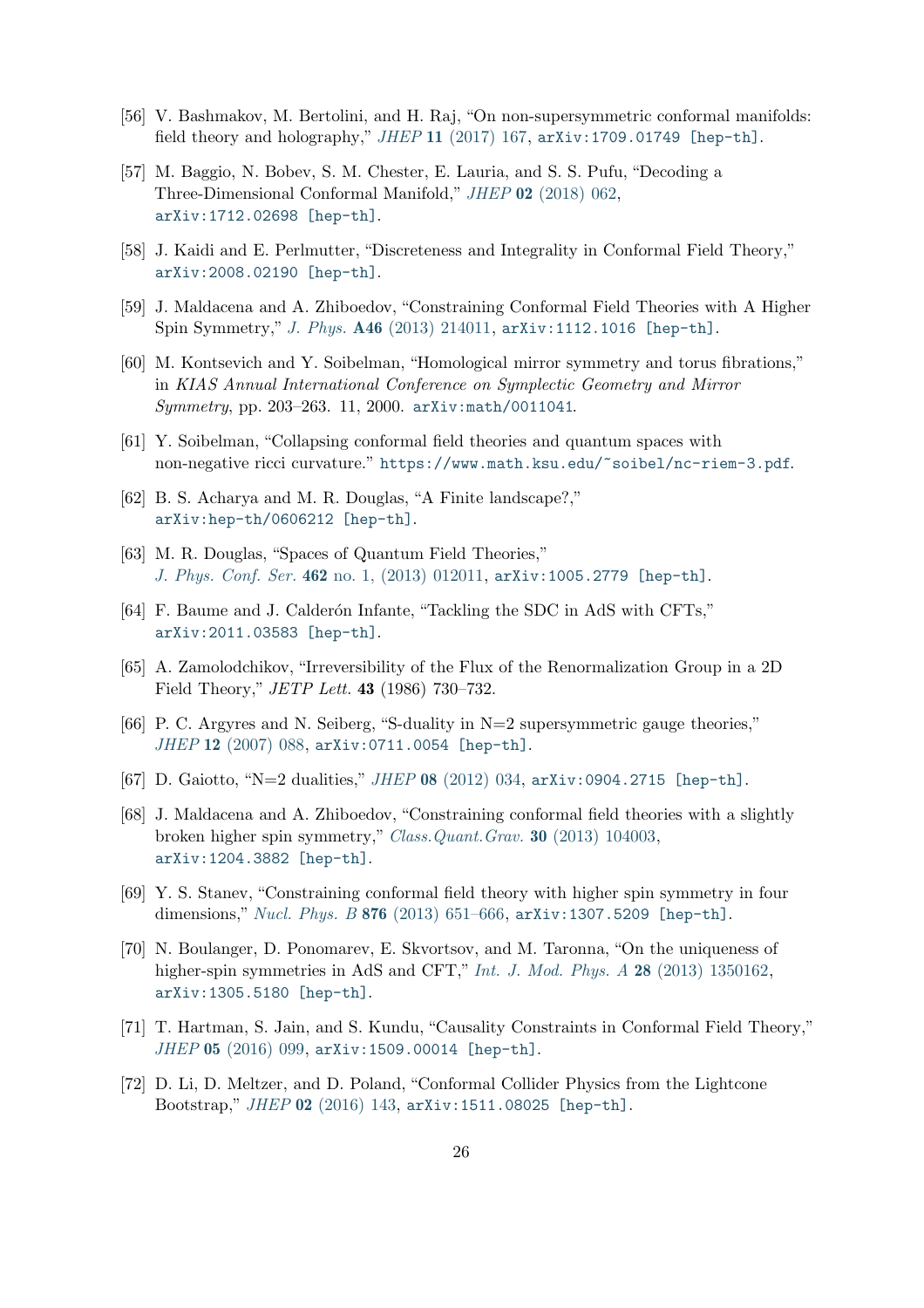- <span id="page-27-0"></span>[73] V. Alba and K. Diab, "Constraining conformal field theories with a higher spin symmetry in  $d > 3$  dimensions," [arXiv:1510.02535 \[hep-th\]](http://arxiv.org/abs/1510.02535).
- <span id="page-27-1"></span>[74] D. Meltzer, "Higher Spin ANEC and the Space of CFTs," JHEP 07 [\(2019\) 001,](http://dx.doi.org/10.1007/JHEP07(2019)001) [arXiv:1811.01913 \[hep-th\]](http://arxiv.org/abs/1811.01913).
- <span id="page-27-2"></span>[75] D. Roggenkamp and K. Wendland, "Limits and degenerations of unitary conformal field theories," [Commun. Math. Phys.](http://dx.doi.org/10.1007/s00220-004-1131-6) 251 (2004) 589-643, [arXiv:hep-th/0308143](http://arxiv.org/abs/hep-th/0308143).
- <span id="page-27-3"></span>[76] D. Roggenkamp and K. Wendland, "Decoding the geometry of conformal field theories," Bulg. J. Phys. 35 (2008) 139–150, [arXiv:0803.0657 \[hep-th\]](http://arxiv.org/abs/0803.0657).
- <span id="page-27-4"></span>[77] K. Papadodimas, "Topological Anti-Topological Fusion in Four-Dimensional Superconformal Field Theories," JHEP 08 [\(2010\) 118,](http://dx.doi.org/10.1007/JHEP08(2010)118) [arXiv:0910.4963 \[hep-th\]](http://arxiv.org/abs/0910.4963).
- [78] D. Anselmi, "The N=4 quantum conformal algebra," Nucl. Phys. B 541 [\(1999\) 369–385,](http://dx.doi.org/10.1016/S0550-3213(98)00848-7) [arXiv:hep-th/9809192](http://arxiv.org/abs/hep-th/9809192).
- [79] A. Kotikov and L. Lipatov, "DGLAP and BFKL evolution equations in the  $N=4$ supersymmetric gauge theory," in 35th Annual Winter School on Nuclear and Particle Physics. 12, 2001. [arXiv:hep-ph/0112346](http://arxiv.org/abs/hep-ph/0112346).
- <span id="page-27-5"></span>[80] F. Dolan and H. Osborn, "Superconformal symmetry, correlation functions and the operator product expansion," Nucl.Phys. B629 [\(2002\) 3–73,](http://dx.doi.org/10.1016/S0550-3213(02)00096-2) [arXiv:hep-th/0112251 \[hep-th\]](http://arxiv.org/abs/hep-th/0112251).
- <span id="page-27-7"></span><span id="page-27-6"></span>[81] S. Caron-Huot, "Analyticity in Spin in Conformal Theories," [arXiv:1703.00278 \[hep-th\]](http://arxiv.org/abs/1703.00278).
- <span id="page-27-8"></span>[82] M. S. Costa, T. Hansen, and J. Penedones, "Bounds for OPE coefficients on the Regge trajectory," [arXiv:1707.07689 \[hep-th\]](http://arxiv.org/abs/1707.07689).
- [83] C. Behan, L. Rastelli, S. Rychkov, and B. Zan, "A scaling theory for the long-range to short-range crossover and an infrared duality," J. Phys. A 50 [no. 35, \(2017\) 354002,](http://dx.doi.org/10.1088/1751-8121/aa8099) [arXiv:1703.05325 \[hep-th\]](http://arxiv.org/abs/1703.05325).
- <span id="page-27-10"></span><span id="page-27-9"></span>[84] L. Di Pietro, D. Gaiotto, E. Lauria, and J. Wu, "3d Abelian Gauge Theories at the Boundary," JHEP 05 [\(2019\) 091,](http://dx.doi.org/10.1007/JHEP05(2019)091) [arXiv:1902.09567 \[hep-th\]](http://arxiv.org/abs/1902.09567).
- [85] J. H. Schwarz, "Superconformal Chern-Simons theories," JHEP 11 [\(2004\) 078,](http://dx.doi.org/10.1088/1126-6708/2004/11/078) [arXiv:hep-th/0411077](http://arxiv.org/abs/hep-th/0411077).
- [86] D. Gaiotto and X. Yin, "Notes on superconformal Chern-Simons-Matter theories," JHEP 08 [\(2007\) 056,](http://dx.doi.org/10.1088/1126-6708/2007/08/056) [arXiv:0704.3740 \[hep-th\]](http://arxiv.org/abs/0704.3740).
- [87] O. Aharony, O. Bergman, D. L. Jafferis, and J. Maldacena, "N=6 superconformal Chern-Simons-matter theories, M2-branes and their gravity duals," JHEP 10 [\(2008\) 091,](http://dx.doi.org/10.1088/1126-6708/2008/10/091) [arXiv:0806.1218 \[hep-th\]](http://arxiv.org/abs/0806.1218).
- [88] O. Aharony, O. Bergman, and D. L. Jafferis, "Fractional M2-branes," JHEP 11 [\(2008\) 043,](http://dx.doi.org/10.1088/1126-6708/2008/11/043) [arXiv:0807.4924 \[hep-th\]](http://arxiv.org/abs/0807.4924).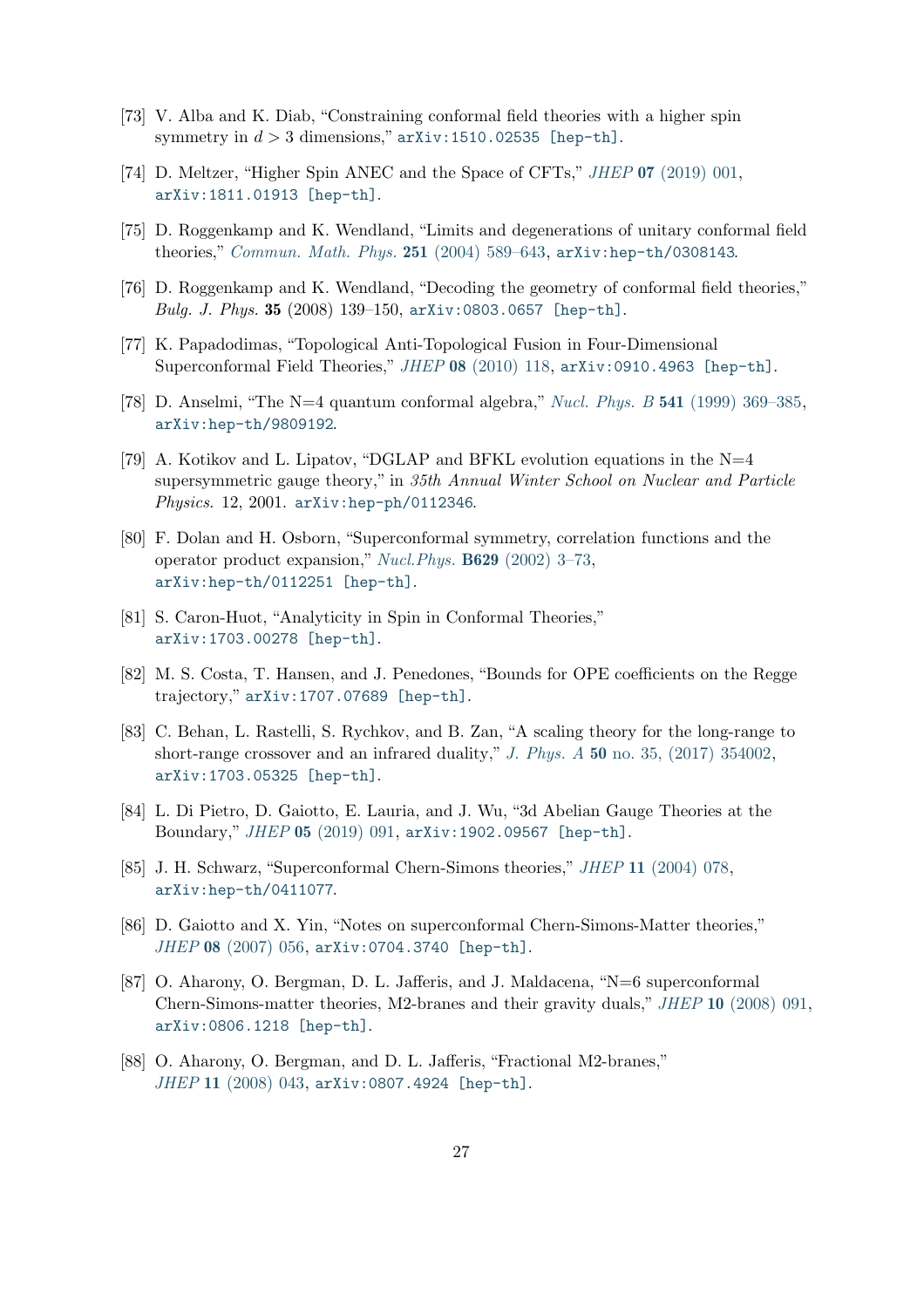- <span id="page-28-15"></span>[89] C.-M. Chang and X. Yin, "Families of Conformal Fixed Points of  $N=2$ Chern-Simons-Matter Theories," JHEP 05 [\(2010\) 108,](http://dx.doi.org/10.1007/JHEP05(2010)108) [arXiv:1002.0568 \[hep-th\]](http://arxiv.org/abs/1002.0568).
- [90] S. Giombi, S. Minwalla, S. Prakash, S. P. Trivedi, S. R. Wadia, and X. Yin, "Chern-Simons Theory with Vector Fermion Matter," [Eur. Phys. J.](http://dx.doi.org/10.1140/epjc/s10052-012-2112-0) C72 (2012) 2112, [arXiv:1110.4386 \[hep-th\]](http://arxiv.org/abs/1110.4386).
- <span id="page-28-1"></span><span id="page-28-0"></span>[91] O. Aharony, G. Gur-Ari, and R. Yacoby, "d=3 Bosonic Vector Models Coupled to Chern-Simons Gauge Theories," JHEP 03 [\(2012\) 037,](http://dx.doi.org/10.1007/JHEP03(2012)037) [arXiv:1110.4382 \[hep-th\]](http://arxiv.org/abs/1110.4382).
- <span id="page-28-2"></span>[92] C.-M. Chang, S. Minwalla, T. Sharma, and X. Yin, "ABJ Triality: from Higher Spin Fields to Strings," J. Phys. A 46 [\(2013\) 214009,](http://dx.doi.org/10.1088/1751-8113/46/21/214009) [arXiv:1207.4485 \[hep-th\]](http://arxiv.org/abs/1207.4485).
- <span id="page-28-7"></span>[93] C. Cordova, T. T. Dumitrescu, and K. Intriligator, "Multiplets of Superconformal Symmetry in Diverse Dimensions," JHEP 03 [\(2019\) 163,](http://dx.doi.org/10.1007/JHEP03(2019)163) [arXiv:1612.00809 \[hep-th\]](http://arxiv.org/abs/1612.00809).
- <span id="page-28-3"></span>[94] C. Cordova, T. T. Dumitrescu, and K. Intriligator, "Deformations of Superconformal Theories," JHEP 11 [\(2016\) 135,](http://dx.doi.org/10.1007/JHEP11(2016)135) [arXiv:1602.01217 \[hep-th\]](http://arxiv.org/abs/1602.01217).
- [95] J. Louis and S. Lüst, "Supersymmetric  $AdS<sub>7</sub>$  backgrounds in half-maximal supergravity and marginal operators of  $(1, 0)$  SCFTs," JHEP 10  $(2015)$  120, [arXiv:1506.08040 \[hep-th\]](http://arxiv.org/abs/1506.08040).
- <span id="page-28-5"></span><span id="page-28-4"></span>[96] W. Nahm, "Supersymmetries and their Representations," [Nucl. Phys. B](http://dx.doi.org/10.1016/0550-3213(78)90218-3) 135 (1978) 149.
- [97] V. Asnin, "On metric geometry of conformal moduli spaces of four-dimensional superconformal theories," JHEP 09 [\(2010\) 012,](http://dx.doi.org/10.1007/JHEP09(2010)012) [arXiv:0912.2529 \[hep-th\]](http://arxiv.org/abs/0912.2529).
- <span id="page-28-13"></span><span id="page-28-6"></span>[98] F. Dolan and H. Osborn, "On short and semi-short representations for four-dimensional superconformal symmetry," [Annals Phys.](http://dx.doi.org/10.1016/S0003-4916(03)00074-5) 307 (2003) 41–89, [arXiv:hep-th/0209056](http://arxiv.org/abs/hep-th/0209056).
- [99] M. Baggio, V. Niarchos, and K. Papadodimas, "tt\* equations, localization and exact chiral rings in 4d  $\mathcal{N} = 2$  SCFTs," JHEP 02 [\(2015\) 122,](http://dx.doi.org/10.1007/JHEP02(2015)122) [arXiv:1409.4212 \[hep-th\]](http://arxiv.org/abs/1409.4212).
- <span id="page-28-9"></span><span id="page-28-8"></span>[100] E. Gerchkovitz, J. Gomis, and Z. Komargodski, "Sphere Partition Functions and the Zamolodchikov Metric," JHEP 11 [\(2014\) 001,](http://dx.doi.org/10.1007/JHEP11(2014)001) [arXiv:1405.7271 \[hep-th\]](http://arxiv.org/abs/1405.7271).
- [101] J. Gomis, P.-S. Hsin, Z. Komargodski, A. Schwimmer, N. Seiberg, and S. Theisen, "Anomalies, Conformal Manifolds, and Spheres," JHEP 03 [\(2016\) 022,](http://dx.doi.org/10.1007/JHEP03(2016)022) [arXiv:1509.08511 \[hep-th\]](http://arxiv.org/abs/1509.08511).
- <span id="page-28-10"></span>[102] Y. Tachikawa and K. Yonekura, "Anomalies involving the space of couplings and the Zamolodchikov metric," JHEP 12 [\(017\) 140,](http://dx.doi.org/10.1007/JHEP12(2017)140) [arXiv:1710.03934 \[hep-th\]](http://arxiv.org/abs/1710.03934).
- <span id="page-28-11"></span>[103] N. Seiberg, Y. Tachikawa, and K. Yonekura, "Anomalies of Duality Groups and Extended Conformal Manifolds," PTEP 2018 [no. 7, \(2018\) 073B04,](http://dx.doi.org/10.1093/ptep/pty069) [arXiv:1803.07366 \[hep-th\]](http://arxiv.org/abs/1803.07366).
- <span id="page-28-12"></span>[104] C. Beem, M. Lemos, P. Liendo, L. Rastelli, and B. C. van Rees, "The  $\mathcal{N}=2$ superconformal bootstrap," [arXiv:1412.7541 \[hep-th\]](http://arxiv.org/abs/1412.7541).
- <span id="page-28-14"></span>[105] V. Pestun, "Localization of gauge theory on a four-sphere and supersymmetric Wilson loops," [Commun. Math. Phys.](http://dx.doi.org/10.1007/s00220-012-1485-0) 313 (2012) 71–129, [arXiv:0712.2824 \[hep-th\]](http://arxiv.org/abs/0712.2824).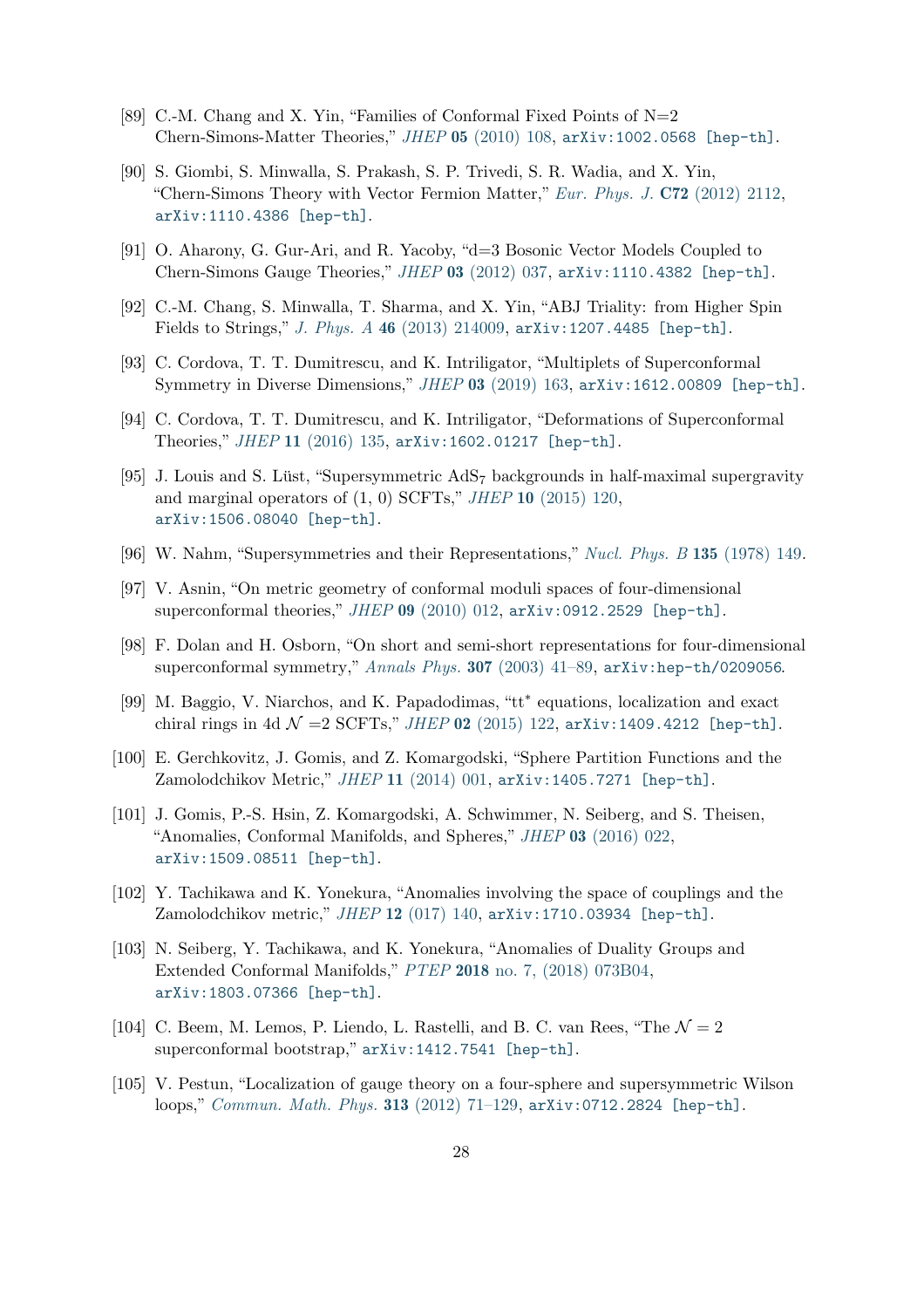- <span id="page-29-0"></span>[106] M. Baggio, V. Niarchos, and K. Papadodimas, "On exact correlation functions in SU(N)  $\mathcal{N} = 2$  superconformal QCD," JHEP 11 [\(2015\) 198,](http://dx.doi.org/10.1007/JHEP11(2015)198) [arXiv:1508.03077 \[hep-th\]](http://arxiv.org/abs/1508.03077).
- [107] E. Gerchkovitz, J. Gomis, N. Ishtiaque, A. Karasik, Z. Komargodski, and S. S. Pufu, "Correlation Functions of Coulomb Branch Operators," JHEP 01 [\(2017\) 103,](http://dx.doi.org/10.1007/JHEP01(2017)103) [arXiv:1602.05971 \[hep-th\]](http://arxiv.org/abs/1602.05971).
- <span id="page-29-2"></span><span id="page-29-1"></span>[108] A. Grassi, Z. Komargodski, and L. Tizzano, "Extremal Correlators and Random Matrix Theory," [arXiv:1908.10306 \[hep-th\]](http://arxiv.org/abs/1908.10306).
- <span id="page-29-3"></span>[109] D. Kastor, E. Martinec, and S. Shenker, "RG Flow in N=1 Discrete Series," Nucl. Phys. B 316 [\(1989\) 590–608.](http://dx.doi.org/10.1016/0550-3213(89)90060-6)
- <span id="page-29-4"></span>[110] P. Meade, N. Seiberg, and D. Shih, "General Gauge Mediation," [Prog. Theor. Phys. Suppl.](http://dx.doi.org/10.1143/PTPS.177.143) 177 (2009) 143–158, [arXiv:0801.3278 \[hep-ph\]](http://arxiv.org/abs/0801.3278).
- [111] R. G. Leigh and M. J. Strassler, "Exactly marginal operators and duality in four-dimensional N=1 supersymmetric gauge theory," Nucl. Phys. B 447 [\(1995\) 95–136,](http://dx.doi.org/10.1016/0550-3213(95)00261-P) [arXiv:hep-th/9503121](http://arxiv.org/abs/hep-th/9503121).
- <span id="page-29-5"></span>[112] D. Green, Z. Komargodski, N. Seiberg, Y. Tachikawa, and B. Wecht, "Exactly Marginal Deformations and Global Symmetries," JHEP 06 [\(2010\) 106,](http://dx.doi.org/10.1007/JHEP06(2010)106) [arXiv:1005.3546 \[hep-th\]](http://arxiv.org/abs/1005.3546).
- <span id="page-29-10"></span><span id="page-29-6"></span>[113] S. S. Razamat and G. Zafrir, " $N = 1$  conformal dualities," JHEP 09 [\(2019\) 046,](http://dx.doi.org/10.1007/JHEP09(2019)046) [arXiv:1906.05088 \[hep-th\]](http://arxiv.org/abs/1906.05088).
- [114] S. S. Razamat and G. Zafrir, " $\mathcal{N} = 1$  conformal duals of gauged  $E_n$  MN models," JHEP 06 [\(2020\) 176,](http://dx.doi.org/10.1007/JHEP06(2020)176) [arXiv:2003.01843 \[hep-th\]](http://arxiv.org/abs/2003.01843).
- <span id="page-29-9"></span><span id="page-29-7"></span>[115] S. S. Razamat, E. Sabag, and G. Zafrir, "Weakly coupled conformal manifolds in 4d," JHEP 06 [\(2020\) 179,](http://dx.doi.org/10.1007/JHEP06(2020)179) [arXiv:2004.07097 \[hep-th\]](http://arxiv.org/abs/2004.07097).
- <span id="page-29-8"></span>[116] Z. Komargodski, S. S. Razamat, O. Sela, and A. Sharon, "A Nilpotency Index of Conformal Manifolds," JHEP 10 [\(2020\) 183,](http://dx.doi.org/10.1007/JHEP10(2020)183) [arXiv:2003.04579 \[hep-th\]](http://arxiv.org/abs/2003.04579).
- [117] O. Aharony, B. Kol, and S. Yankielowicz, "On exactly marginal deformations of N=4 SYM and type IIB supergravity on AdS(5) x  $S^{**}5$ ," *JHEP* 06 [\(2002\) 039,](http://dx.doi.org/10.1088/1126-6708/2002/06/039) [arXiv:hep-th/0205090](http://arxiv.org/abs/hep-th/0205090).
- <span id="page-29-12"></span>[118] M. Buican and T. Nishinaka, "Compact Conformal Manifolds," JHEP 01 [\(2015\) 112,](http://dx.doi.org/10.1007/JHEP01(2015)112) [arXiv:1410.3006 \[hep-th\]](http://arxiv.org/abs/1410.3006).
- <span id="page-29-14"></span><span id="page-29-13"></span>[119] C. Bachas, I. Lavdas, and B. Le Floch, "Marginal Deformations of 3d  $N = 4$  Linear Quiver Theories," JHEP 10 [\(2019\) 253,](http://dx.doi.org/10.1007/JHEP10(2019)253) [arXiv:1905.06297 \[hep-th\]](http://arxiv.org/abs/1905.06297).
- [120] E. Beratto, N. Mekareeya, and M. Sacchi, "Marginal operators and supersymmetry enhancement in 3d S-fold SCFTs," [arXiv:2009.10123 \[hep-th\]](http://arxiv.org/abs/2009.10123).
- <span id="page-29-11"></span>[121] M. A. Vasiliev, "Higher spin gauge theories: Star product and AdS space," [arXiv:hep-th/9910096 \[hep-th\]](http://arxiv.org/abs/hep-th/9910096).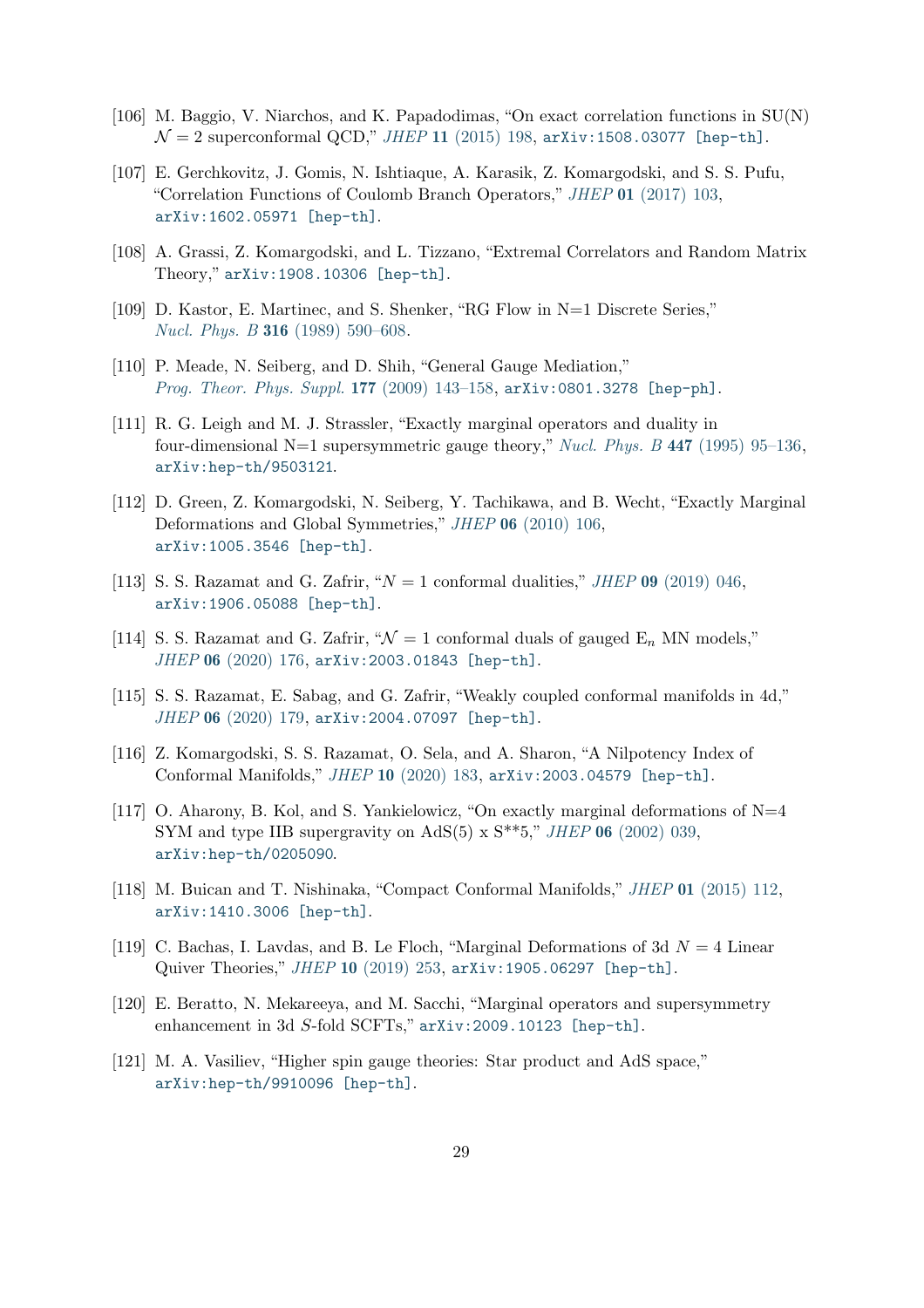- [122] I. R. Klebanov and A. M. Polyakov, "AdS dual of the critical O(N) vector model," Phys. Lett. B550 [\(2002\) 213–219,](http://dx.doi.org/10.1016/S0370-2693(02)02980-5) [arXiv:hep-th/0210114 \[hep-th\]](http://arxiv.org/abs/hep-th/0210114).
- [123] M. R. Gaberdiel and R. Gopakumar, "An AdS<sub>3</sub> Dual for Minimal Model CFTs," Phys. Rev. D 83 [\(2011\) 066007,](http://dx.doi.org/10.1103/PhysRevD.83.066007) [arXiv:1011.2986 \[hep-th\]](http://arxiv.org/abs/1011.2986).
- [124] S. H. Shenker and X. Yin, "Vector Models in the Singlet Sector at Finite Temperature," [arXiv:1109.3519 \[hep-th\]](http://arxiv.org/abs/1109.3519).
- <span id="page-30-0"></span>[125] S. Giombi and X. Yin, "The Higher Spin/Vector Model Duality," J. Phys. A 46 [\(2013\) 214003,](http://dx.doi.org/10.1088/1751-8113/46/21/214003) [arXiv:1208.4036 \[hep-th\]](http://arxiv.org/abs/1208.4036).
- <span id="page-30-1"></span>[126] V. Didenko and E. Skvortsov, "Exact higher-spin symmetry in CFT: all correlators in unbroken Vasiliev theory," JHEP 04 [\(2013\) 158,](http://dx.doi.org/10.1007/JHEP04(2013)158) [arXiv:1210.7963 \[hep-th\]](http://arxiv.org/abs/1210.7963).
- [127] B. Sundborg, "Stringy gravity, interacting tensionless strings and massless higher spins," [Nucl. Phys. B Proc. Suppl.](http://dx.doi.org/10.1016/S0920-5632(01)01545-6) 102 (2001) 113–119, [arXiv:hep-th/0103247](http://arxiv.org/abs/hep-th/0103247).
- <span id="page-30-7"></span>[128] P. Haggi-Mani and B. Sundborg, "Free large N supersymmetric Yang-Mills theory as a string theory," JHEP 04 [\(2000\) 031,](http://dx.doi.org/10.1088/1126-6708/2000/04/031) [arXiv:hep-th/0002189](http://arxiv.org/abs/hep-th/0002189).
- [129] E. Sezgin and P. Sundell, "Massless higher spins and holography," Nucl. Phys. B644 [\(2002\) 303–370,](http://dx.doi.org/10.1016/S0550-3213(02)00739-3, 10.1016/S0550-3213(03)00267-0) [arXiv:hep-th/0205131 \[hep-th\]](http://arxiv.org/abs/hep-th/0205131). [Erratum: Nucl. Phys.B660,403(2003)].
- [130] M. Bianchi, J. F. Morales, and H. Samtleben, "On stringy AdS(5) x S\*\*5 and higher spin holography," JHEP 07 [\(2003\) 062,](http://dx.doi.org/10.1088/1126-6708/2003/07/062) [arXiv:hep-th/0305052](http://arxiv.org/abs/hep-th/0305052).
- <span id="page-30-8"></span>[131] N. Beisert, M. Bianchi, J. Morales, and H. Samtleben, "On the spectrum of AdS / CFT beyond supergravity," JHEP 02 [\(2004\) 001,](http://dx.doi.org/10.1088/1126-6708/2004/02/001) [arXiv:hep-th/0310292](http://arxiv.org/abs/hep-th/0310292).
- [132] M. R. Gaberdiel and R. Gopakumar, "String Theory as a Higher Spin Theory," JHEP 09 [\(2016\) 085,](http://dx.doi.org/10.1007/JHEP09(2016)085) [arXiv:1512.07237 \[hep-th\]](http://arxiv.org/abs/1512.07237).
- <span id="page-30-2"></span>[133] M. R. Gaberdiel and R. Gopakumar, "Tensionless string spectra on AdS3," JHEP 05 [\(2018\) 085,](http://dx.doi.org/10.1007/JHEP05(2018)085) [arXiv:1803.04423 \[hep-th\]](http://arxiv.org/abs/1803.04423).
- [134] L. Eberhardt, M. R. Gaberdiel, and R. Gopakumar, "The Worldsheet Dual of the Symmetric Product CFT," JHEP 04 [\(2019\) 103,](http://dx.doi.org/10.1007/JHEP04(2019)103) [arXiv:1812.01007 \[hep-th\]](http://arxiv.org/abs/1812.01007).
- <span id="page-30-3"></span>[135] S. Caron-Huot, Z. Komargodski, A. Sever, and A. Zhiboedov, "Strings from Massive Higher Spins: The Asymptotic Uniqueness of the Veneziano Amplitude," [arXiv:1607.04253 \[hep-th\]](http://arxiv.org/abs/1607.04253).
- <span id="page-30-4"></span>[136] D. Z. Freedman, S. D. Mathur, A. Matusis, and L. Rastelli, "Correlation functions in the CFT(d) / AdS(d+1) correspondence," Nucl. Phys. **B546** [\(1999\) 96–118,](http://dx.doi.org/10.1016/S0550-3213(99)00053-X) [arXiv:hep-th/9804058 \[hep-th\]](http://arxiv.org/abs/hep-th/9804058).
- <span id="page-30-5"></span>[137] R. C. Myers and A. Sinha, "Holographic c-theorems in arbitrary dimensions," JHEP 01 [\(2011\) 125,](http://dx.doi.org/10.1007/JHEP01(2011)125) [arXiv:1011.5819 \[hep-th\]](http://arxiv.org/abs/1011.5819).
- <span id="page-30-6"></span>[138] L. Bhardwaj and Y. Tachikawa, "Classification of 4d N=2 gauge theories," JHEP 12 [\(2013\) 100,](http://dx.doi.org/10.1007/JHEP12(2013)100) [arXiv:1309.5160 \[hep-th\]](http://arxiv.org/abs/1309.5160).